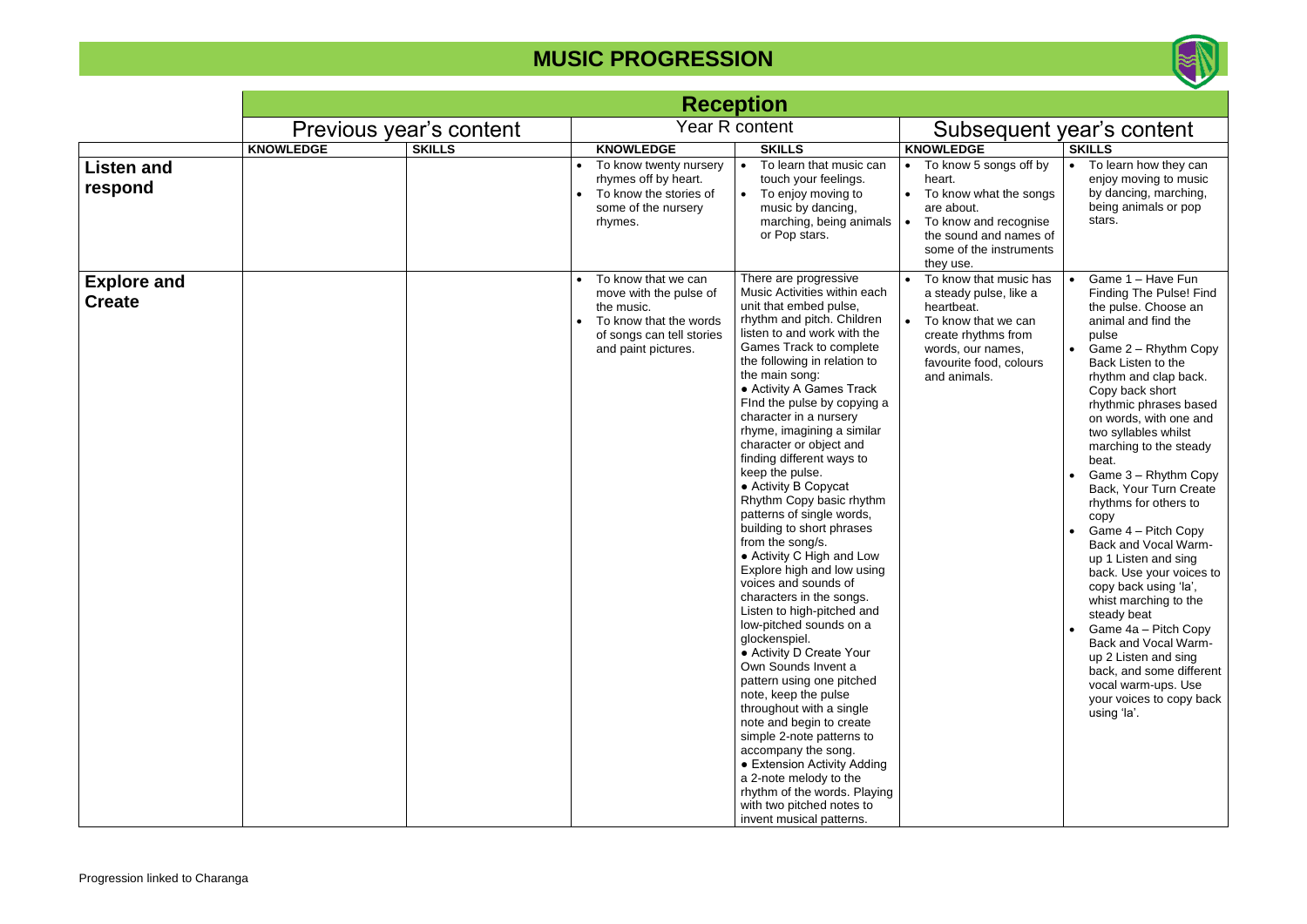| <b>MUSIC PROGRESSION</b>           |                                                                                                                                                                                                                                                                                                                                                                                                                                                                                                                                                                                                                                                                                                                                                                                                                                                                                                                                                  |  |  |  |  |
|------------------------------------|--------------------------------------------------------------------------------------------------------------------------------------------------------------------------------------------------------------------------------------------------------------------------------------------------------------------------------------------------------------------------------------------------------------------------------------------------------------------------------------------------------------------------------------------------------------------------------------------------------------------------------------------------------------------------------------------------------------------------------------------------------------------------------------------------------------------------------------------------------------------------------------------------------------------------------------------------|--|--|--|--|
| <b>Singing</b>                     | To sing along with a pre-<br>To confidently sing or<br>Learn about voices,<br>To sing or rap nursery<br>$\bullet$<br>recorded song and add<br>rap five songs from<br>rhymes and simple<br>singing notes of different<br>songs from memory.<br>actions.<br>memory and sing them<br>pitches (high and low).<br>in unison<br>Learn that they can<br>Songs have sections.<br>To sing along with the<br>make different types of<br>backing track.<br>sounds with their voices<br>- you can rap or say<br>words in rhythm.<br>Learn to start and stop<br>singing when following a<br>leader                                                                                                                                                                                                                                                                                                                                                            |  |  |  |  |
| <b>Share and</b><br><b>Perform</b> | Perform any of the<br>A performance is<br>A performance is<br>Choose a song they<br>$\bullet$<br>sharing music with other<br>have learnt from the<br>sharing music.<br>nursery rhymes by<br>singing and adding<br>people, called an<br>Scheme and perform it.<br>actions or dance.<br>audience.<br>They can add their ideas<br>Perform any nursery<br>to the performance.<br>rhymes or songs adding<br>Record the performance<br>a simple instrumental<br>and say how they were<br>part.<br>feeling about it.<br>Record the performance<br>to talk about                                                                                                                                                                                                                                                                                                                                                                                         |  |  |  |  |
| <b>Vocabulary</b>                  | Pulse, rhythm, pitch, rap, improvise, compose, melody,<br>nursery rhymes, action songs, instruments, share,<br>bass guitar, drums, decks, perform, singers, keyboard,<br>respond, explore, listen, sing, play, learn, beat, pulse,<br>rhythm, pitch, high, low, long, short, perform, share, play,<br>percussion, trumpets, saxophones, Blues, Baroque, Latin,<br>stop, move, listen, actions, voice, hands, feet instrument,<br>Irish Folk, Funk, pulse, rhythm, pitch, groove, audience,<br>imagination, instrumental families, instrument, wind, string,<br>big sounds, soft sounds, loud sounds, soft sounds, soft,<br>percussion, brass. Body percussion, opinion, musical cues,<br>medium, hard, solo, group, shake, tap, ring, listen, talk,<br>sequence, think, feel, ideas, song, sing, dance, play,<br>leader, conductor, notes, tune, pattern, rhythmic pattern,<br>melody, composition<br>explore, instruments, make and experiment. |  |  |  |  |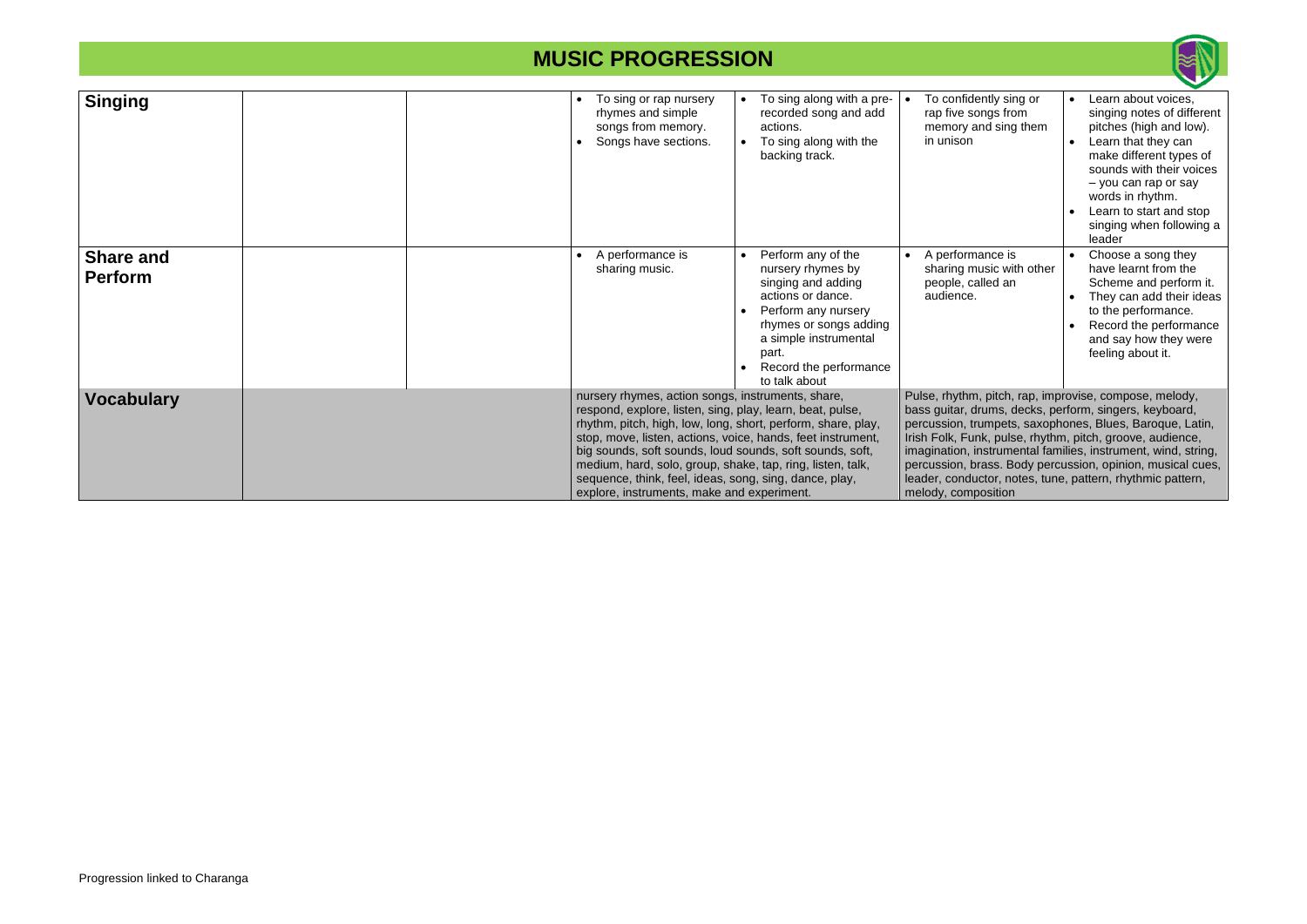

|                                           | Year 1                                                                                                                                    |                                                                                                                                                                                                                                                                                                                                                                                                                                                                                                                                                                                                                                                                                                                                                                                                                                                                                                                                                                                                                                                                                                                          |                                                                                                                                                                              |                                                                                                                                                                                                                                                                                                                                                                                                                                                                                                                                                                                                                                                                                                                                                  |                                                                                                                                                                                                                                                                                                                      |                                                                                                                                                                                                                                                                                                                                                                                                                                                                                                                                                                                                                                                                                                                                         |
|-------------------------------------------|-------------------------------------------------------------------------------------------------------------------------------------------|--------------------------------------------------------------------------------------------------------------------------------------------------------------------------------------------------------------------------------------------------------------------------------------------------------------------------------------------------------------------------------------------------------------------------------------------------------------------------------------------------------------------------------------------------------------------------------------------------------------------------------------------------------------------------------------------------------------------------------------------------------------------------------------------------------------------------------------------------------------------------------------------------------------------------------------------------------------------------------------------------------------------------------------------------------------------------------------------------------------------------|------------------------------------------------------------------------------------------------------------------------------------------------------------------------------|--------------------------------------------------------------------------------------------------------------------------------------------------------------------------------------------------------------------------------------------------------------------------------------------------------------------------------------------------------------------------------------------------------------------------------------------------------------------------------------------------------------------------------------------------------------------------------------------------------------------------------------------------------------------------------------------------------------------------------------------------|----------------------------------------------------------------------------------------------------------------------------------------------------------------------------------------------------------------------------------------------------------------------------------------------------------------------|-----------------------------------------------------------------------------------------------------------------------------------------------------------------------------------------------------------------------------------------------------------------------------------------------------------------------------------------------------------------------------------------------------------------------------------------------------------------------------------------------------------------------------------------------------------------------------------------------------------------------------------------------------------------------------------------------------------------------------------------|
|                                           |                                                                                                                                           | Previous year's content                                                                                                                                                                                                                                                                                                                                                                                                                                                                                                                                                                                                                                                                                                                                                                                                                                                                                                                                                                                                                                                                                                  | Year 1 content                                                                                                                                                               |                                                                                                                                                                                                                                                                                                                                                                                                                                                                                                                                                                                                                                                                                                                                                  |                                                                                                                                                                                                                                                                                                                      | Subsequent year's content                                                                                                                                                                                                                                                                                                                                                                                                                                                                                                                                                                                                                                                                                                               |
|                                           | <b>KNOWLEDGE</b>                                                                                                                          | <b>SKILLS</b>                                                                                                                                                                                                                                                                                                                                                                                                                                                                                                                                                                                                                                                                                                                                                                                                                                                                                                                                                                                                                                                                                                            | <b>KNOWLEDGE</b>                                                                                                                                                             | <b>SKILLS</b>                                                                                                                                                                                                                                                                                                                                                                                                                                                                                                                                                                                                                                                                                                                                    | <b>KNOWLEDGE</b>                                                                                                                                                                                                                                                                                                     | <b>SKILLS</b>                                                                                                                                                                                                                                                                                                                                                                                                                                                                                                                                                                                                                                                                                                                           |
| <b>Listening and</b><br><b>Appraising</b> | To know twenty nursery<br>rhymes off by heart.<br>To know the stories of<br>some of the nursery<br>rhymes.                                | To learn that music can<br>touch your feelings.<br>To enjoy moving to<br>music by dancing,<br>marching, being animals<br>or Pop stars.                                                                                                                                                                                                                                                                                                                                                                                                                                                                                                                                                                                                                                                                                                                                                                                                                                                                                                                                                                                   | To know 5 songs off by<br>heart.<br>To know what the songs<br>are about.<br>To know and recognise<br>the sound and names of<br>some of the instruments<br>they use.          | To learn how they can<br>enjoy moving to music<br>by dancing, marching,<br>being animals or pop<br>stars.                                                                                                                                                                                                                                                                                                                                                                                                                                                                                                                                                                                                                                        | • To know five songs off<br>by heart.<br>• To know some songs<br>have a chorus or a<br>response/answer part.<br>• To know that songs<br>have a musical style                                                                                                                                                         | To learn how they can<br>enjoy moving to music<br>by dancing, marching,<br>being animals or pop<br>stars.<br>To learn how songs can<br>tell a story or describe<br>an idea.                                                                                                                                                                                                                                                                                                                                                                                                                                                                                                                                                             |
| <b>Games</b>                              | To know that we can<br>move with the pulse of<br>the music.<br>To know that the words<br>of songs can tell stories<br>and paint pictures. | There are progressive<br>Music Activities within each<br>unit that embed pulse,<br>rhythm and pitch. Children<br>listen to and work with the<br>Games Track to complete<br>the following in relation to<br>the main song:<br>• Activity A Games Track<br>Find the pulse by copying a<br>character in a nursery<br>rhyme, imagining a similar<br>character or object and<br>finding different ways to<br>keep the pulse.<br>• Activity B Copycat<br>Rhythm Copy basic rhythm<br>patterns of single words,<br>building to short phrases<br>from the song/s.<br>• Activity C High and Low<br>Explore high and low using<br>voices and sounds of<br>characters in the songs.<br>Listen to high-pitched and<br>low-pitched sounds on a<br>glockenspiel.<br>• Activity D Create Your<br>Own Sounds Invent a<br>pattern using one pitched<br>note, keep the pulse<br>throughout with a single<br>note and begin to create<br>simple 2-note patterns to<br>accompany the song.<br>• Extension Activity Adding<br>a 2-note melody to the<br>rhythm of the words. Playing<br>with two pitched notes to<br>invent musical patterns. | To know that music has<br>a steady pulse, like a<br>heartbeat.<br>To know that we can<br>create rhythms from<br>words, our names,<br>favourite food, colours<br>and animals. | Game 1 - Have Fun<br><b>Finding The Pulse! Find</b><br>the pulse. Choose an<br>animal and find the<br>pulse<br>Game 2 - Rhythm Copy<br>Back Listen to the<br>rhythm and clap back.<br>Copy back short<br>rhythmic phrases based<br>on words, with one and<br>two syllables whilst<br>marching to the steady<br>beat.<br>Game 3 - Rhythm Copy<br>Back, Your Turn Create<br>rhythms for others to<br>copy<br>Game 4 - Pitch Copy<br>Back and Vocal Warm-<br>up 1 Listen and sing<br>back. Use your voices to<br>copy back using 'la'<br>whist marching to the<br>steady beat<br>Game 4a - Pitch Copy<br>Back and Vocal Warm-<br>up 2 Listen and sing<br>back, and some different<br>vocal warm-ups. Use<br>your voices to copy back<br>using 'la'. | To know that music has<br>a steady pulse, like a<br>heartbeat.<br>To know that we can<br>create rhythms from<br>words, our names,<br>favourite food, colours<br>and animals.<br>• Rhythms are different<br>from the steady pulse.<br>We add high and low<br>sounds, pitch, when we sing<br>and play our instruments. | Game 1 - Have Fun<br>Finding the Pulse! Find<br>the pulse. Choose an<br>animal and find the<br>pulse.<br>Game 2 - Rhythm Copy<br>Back Listen to the<br>rhythm and clap back.<br>Copy back short<br>rhythmic phrases based<br>on words, with one and<br>two syllables whilst<br>marching the steady<br>beat.<br>Game 3 - Rhythm Copy<br>Back, Your Turn Create<br>rhythms for others to<br>copy.<br>Game 4 - Pitch Copy<br>Back and Vocal Warm-<br>up 1 Listen and sing<br>back. Use your voices to<br>copy back using 'la'<br>whilst marching the<br>steady beat.<br>Game 4a - Pitch Copy<br>Back and Vocal Warm-<br>up 2 Listen and sing<br>back, and some different<br>vocal warm-ups. Use<br>your voices to copy back<br>using 'la'. |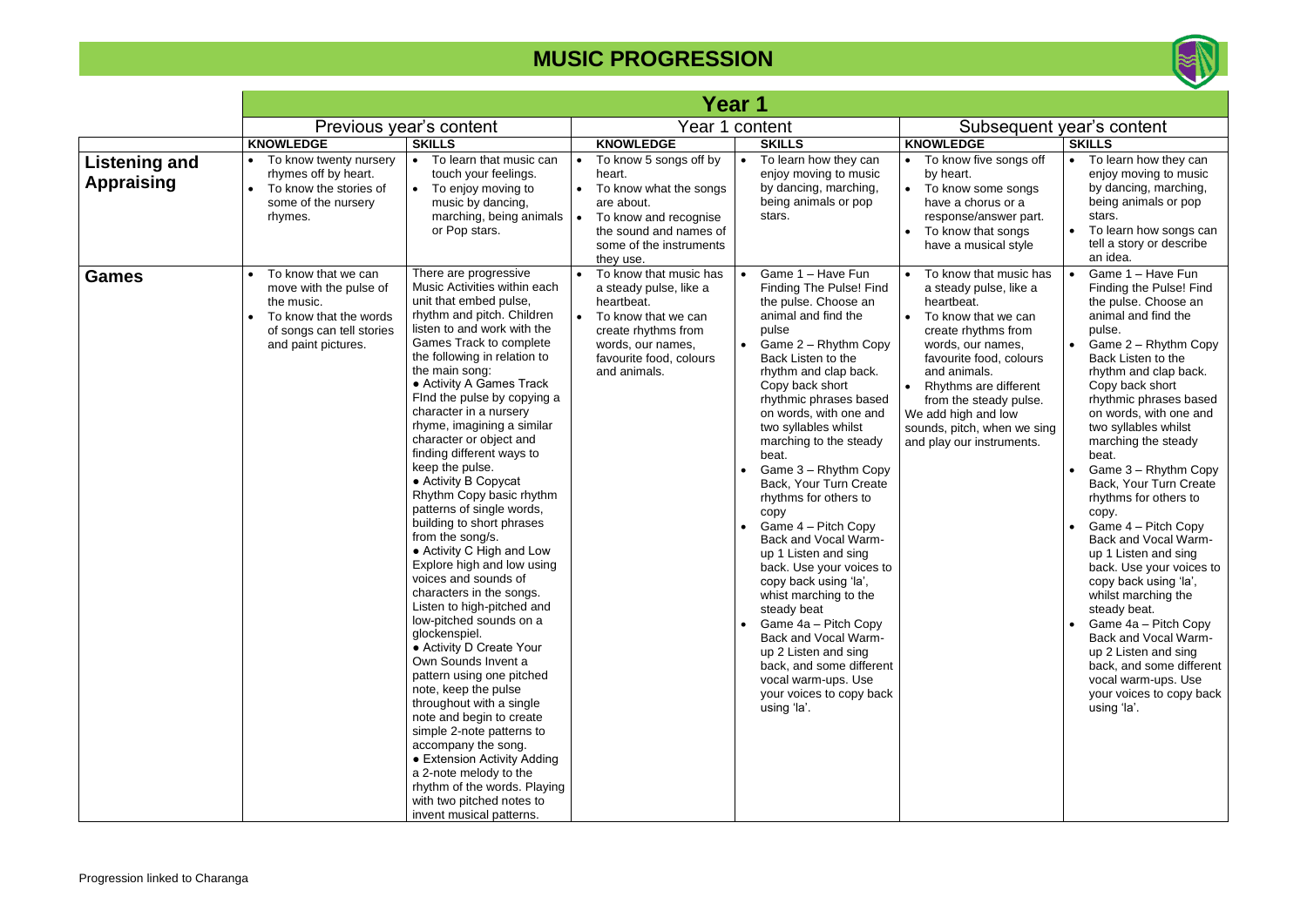

| <b>Singing</b><br>$\bullet$ | To sing or rap nursery<br>rhymes and simple<br>songs from memory.<br>Songs have sections.<br>$\bullet$ | To sing along with a pre-<br>recorded song and add<br>actions.<br>To sing along with the<br>backing track. | To confidently sing or<br>rap five songs from<br>memory and sing them<br>in unison                                                                                                                                                                                       | Learn about voices,<br>$\bullet$<br>singing notes of different<br>pitches (high and low).<br>Learn that they can<br>make different types of<br>sounds with their voices<br>- you can rap or say<br>words in rhythm.<br>Learn to start and stop<br>singing when following a<br>leader                                                                                                                     | • To confidently know and<br>sing five songs from<br>memory.<br>To know that unison is<br>$\bullet$<br>everyone singing at the<br>same time.<br>Songs include other<br>$\bullet$<br>ways of using the voice<br>e.g. rapping (spoken<br>word).<br>To know why we need<br>to warm up our voices.        | Learn about voices<br>singing notes of different<br>pitches (high and low).<br>Learn that they can<br>make different types of<br>sounds with their voices<br>- you can rap (spoken<br>word with rhythm).<br>Learn to find a<br>comfortable singing<br>position.<br>Learn to start and stop<br>singing when following a<br>leader.                                                                                                                              |
|-----------------------------|--------------------------------------------------------------------------------------------------------|------------------------------------------------------------------------------------------------------------|--------------------------------------------------------------------------------------------------------------------------------------------------------------------------------------------------------------------------------------------------------------------------|----------------------------------------------------------------------------------------------------------------------------------------------------------------------------------------------------------------------------------------------------------------------------------------------------------------------------------------------------------------------------------------------------------|-------------------------------------------------------------------------------------------------------------------------------------------------------------------------------------------------------------------------------------------------------------------------------------------------------|----------------------------------------------------------------------------------------------------------------------------------------------------------------------------------------------------------------------------------------------------------------------------------------------------------------------------------------------------------------------------------------------------------------------------------------------------------------|
| <b>Playing</b>              |                                                                                                        |                                                                                                            | Learn the names of<br>the notes in their<br>instrumental part<br>from memory or<br>when written down.<br>Learn the names of<br>the instruments they<br>are playing.                                                                                                      | <b>Treat instruments</b><br>carefully and with<br>respect.<br>Play a tuned<br>instrumental part<br>with the song they<br>perform.<br>Learn to play an<br>$\bullet$<br>instrumental part<br>that matches their<br>musical challenge,<br>using one of the<br>differentiated parts<br>(a one-note part, a<br>simple part, medium<br>part)<br>Listen to and follow<br>musical instructions<br>from a leader. | • Learn the names of the<br>notes in their<br>instrumental part from<br>memory or when written<br>down.<br>• Know the names of<br>untuned percussion<br>instruments played in<br>class.                                                                                                               | <b>Treat instruments</b><br>carefully and with<br>respect.<br>Learn to play a tuned<br>instrumental part that<br>matches their musical<br>challenge, using one of<br>the differentiated parts<br>(a one-note, simple or<br>medium part).<br>Play the part in time with<br>the steady pulse.<br>Listen to and follow<br>musical instructions<br>from a leader.                                                                                                  |
| <b>Improvisation</b>        |                                                                                                        |                                                                                                            | Improvisation is<br>$\bullet$<br>about making up<br>your own tunes on<br>the spot.<br>When someone<br>improvises, they<br>make up their own<br>tune that has never<br>been heard before. It<br>is not written down<br>and belongs to them.<br>Everyone can<br>improvise! | Use the<br>$\bullet$<br>improvisation tracks<br>provided. Improvise<br>using the three<br>challenges:<br>1. Clap and<br>Improvise - Listen<br>and clap back, then<br>listen and clap your<br>own answer<br>(rhythms of words).<br>2. Sing, Play and<br>Improvise - Use<br>voices and<br>instruments, listen<br>and sing back, then<br>listen and play your<br>own answer using<br>one or two notes.      | Improvisation is making<br>$\bullet$<br>up your own tunes on<br>the spot.<br>• When someone<br>improvises, they make<br>up their own tune that<br>has never been heard<br>before. It is not written<br>down and belongs to<br>them.<br>Everyone can improvise,<br>and you can use one or two<br>notes | Use the improvisation<br>tracks provided.<br>Improvise using the<br>three challenges:<br>1. Clap and Improvise $-$<br>Listen and clap back,<br>then listen and clap your<br>own answer (rhythms of<br>words).<br>2. Sing, Play and<br>Improvise - Use voices<br>and instruments, listen<br>and sing back, then<br>listen and play your own<br>answer using one or two<br>notes.<br>3. Improvise! - Take it in<br>turns to improvise using<br>one or two notes. |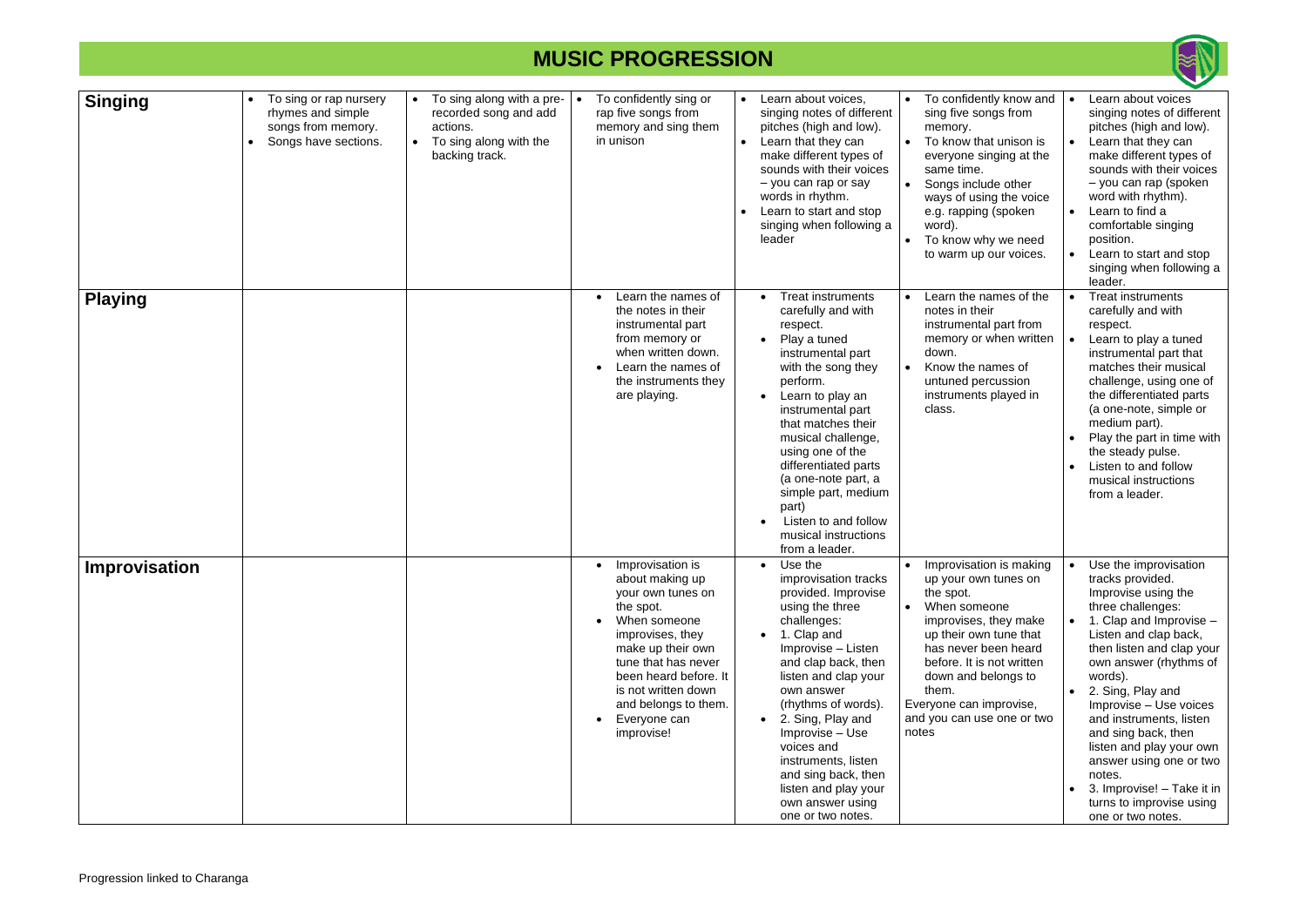

| <b>Composition</b> |                                                                                                                                                                                                                                                                                                                                                                                                                                                                                 |                                                                                                                                                                                        | Composing is like<br>writing a story with<br>music.<br>Everyone can compose.                                                                                                                                                                                                                                                                                                                                                                                  | 3. Improvise! - Take<br>it in turns to<br>improvise using one<br>or two notes.<br>Help to create a simple<br>melody using one, two<br>or three notes.<br>Learn how the notes of<br>the composition can be<br>written down and<br>changed if necessary. | Composing is like<br>writing a story with<br>music.<br>Everyone can compose.                                                                                                                                                                                                                                                                                                                                                                              | Help create three simple<br>melodies with the Units<br>using one, three or five<br>different notes.<br>Learn how the notes of<br>the composition can be<br>written down and<br>changed if necessary. |
|--------------------|---------------------------------------------------------------------------------------------------------------------------------------------------------------------------------------------------------------------------------------------------------------------------------------------------------------------------------------------------------------------------------------------------------------------------------------------------------------------------------|----------------------------------------------------------------------------------------------------------------------------------------------------------------------------------------|---------------------------------------------------------------------------------------------------------------------------------------------------------------------------------------------------------------------------------------------------------------------------------------------------------------------------------------------------------------------------------------------------------------------------------------------------------------|--------------------------------------------------------------------------------------------------------------------------------------------------------------------------------------------------------------------------------------------------------|-----------------------------------------------------------------------------------------------------------------------------------------------------------------------------------------------------------------------------------------------------------------------------------------------------------------------------------------------------------------------------------------------------------------------------------------------------------|------------------------------------------------------------------------------------------------------------------------------------------------------------------------------------------------------|
| <b>Performance</b> | A performance is<br>sharing music.<br>part.<br>to talk about                                                                                                                                                                                                                                                                                                                                                                                                                    | Perform any of the<br>nursery rhymes by<br>singing and adding<br>actions or dance.<br>Perform any nursery<br>rhymes or songs adding<br>a simple instrumental<br>Record the performance | A performance is<br>sharing music with other<br>people, called an<br>audience.                                                                                                                                                                                                                                                                                                                                                                                | Choose a song they<br>have learnt from the<br>Scheme and perform it.<br>They can add their ideas<br>to the performance.<br>Record the performance<br>and say how they were<br>feeling about it.                                                        | A performance is<br>sharing music with an<br>audience.<br>A performance can be a<br>special occasion and<br>involve a class, a year<br>group or a whole school.<br>An audience can include<br>your parents and<br>friends.                                                                                                                                                                                                                                | Choose a song they<br>have learnt from the<br>Scheme and perform it.<br>They can add their ideas<br>to the performance.<br>Record the performance<br>and say how they were<br>feeling about it.      |
| <b>Vocabulary</b>  | nursery rhymes, action songs, instruments, share,<br>respond, explore, listen, sing, play, learn, beat, pulse,<br>rhythm, pitch, high, low, long, short, perform, share, play,<br>stop, move, listen, actions, voice, hands, feet instrument,<br>big sounds, soft sounds, loud sounds, soft sounds, soft,<br>medium, hard, solo, group, shake, tap, ring, listen, talk,<br>sequence, think, feel, ideas, song, sing, dance, play,<br>explore, instruments, make and experiment. |                                                                                                                                                                                        | Pulse, rhythm, pitch, rap, improvise, compose, melody,<br>bass guitar, drums, decks, perform, singers, keyboard,<br>percussion, trumpets, saxophones, Blues, Baroque, Latin,<br>Irish Folk, Funk, pulse, rhythm, pitch, groove, audience,<br>imagination, instrumental families, instrument, wind, string,<br>percussion, brass. Body percussion, opinion, musical cues,<br>leader, conductor, notes, tune, pattern, rhythmic pattern,<br>melody, composition |                                                                                                                                                                                                                                                        | Keyboard, drums, bass, electric guitar, saxophone,<br>trumpet, pulse, rhythm, pitch, improvise, compose,<br>audience, question and answer, melody, dynamics, tempo,<br>perform/performance, audience, rap, Reggae,<br>glockenspiel, Styles, Instrumental families, instrument,<br>wind, string, percussion, brass. Opinion, styles, ensemble,<br>leader, conductor, melodies, composition, improvisation,<br>notated, graphic, pictorial, video, pattern. |                                                                                                                                                                                                      |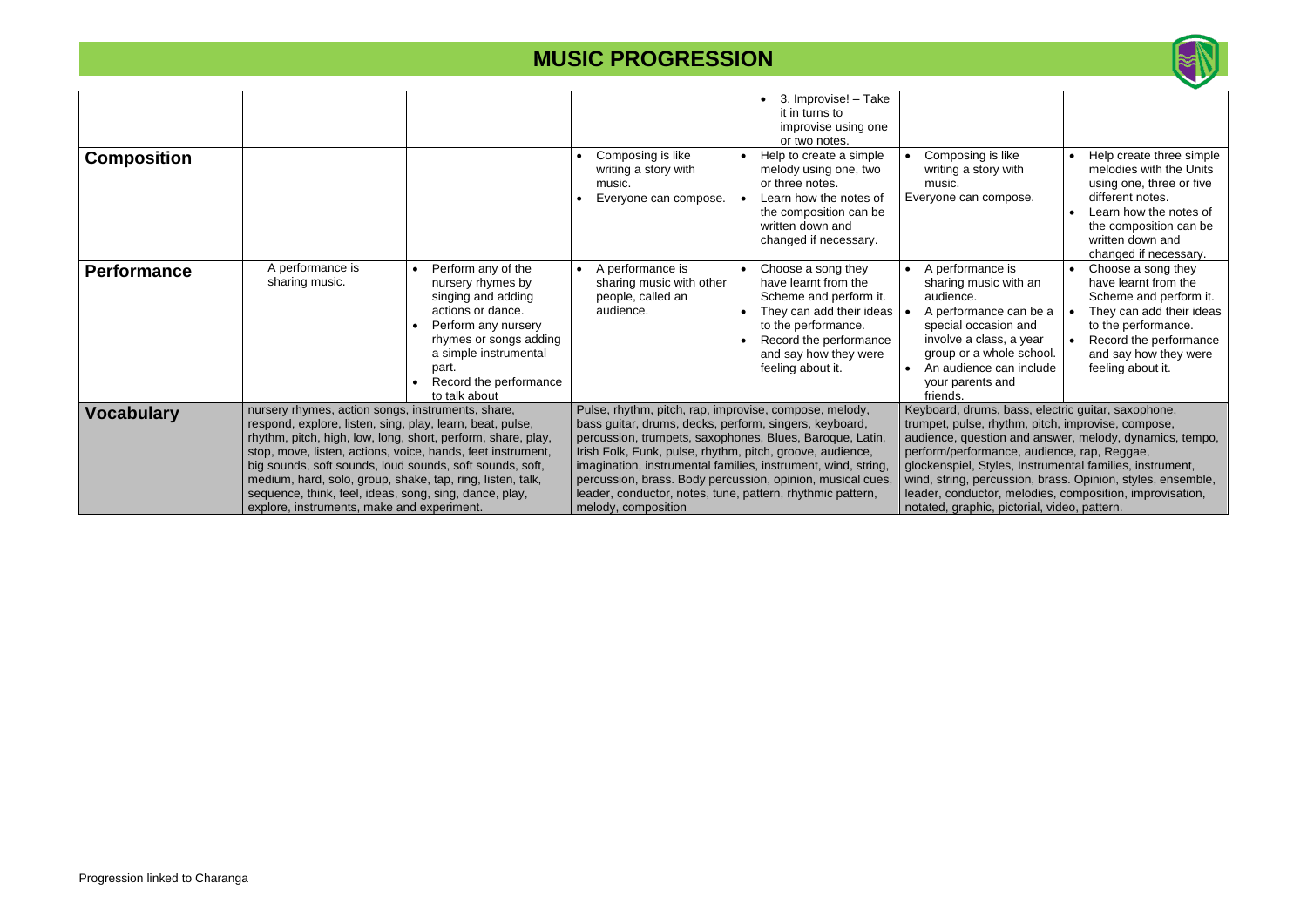

|                                           | <b>Year 2</b>                                                                                                                                                             |                                                                                                                                                                                                                                                                                                                                                                                                                                                                                                                                                                                                                                                          |                                                                                                                                                                                                                                                                                                                                    |                                                                                                                                                                                                                                                                                                                                                                                                                                                                                                                                                                                                                                            |                                                                                                                                                                                                                                                                                                                                                                                                                                                                                                                                |                                                                                                                                                                                                                                                                                                                                                                                                                                                                                                                                               |
|-------------------------------------------|---------------------------------------------------------------------------------------------------------------------------------------------------------------------------|----------------------------------------------------------------------------------------------------------------------------------------------------------------------------------------------------------------------------------------------------------------------------------------------------------------------------------------------------------------------------------------------------------------------------------------------------------------------------------------------------------------------------------------------------------------------------------------------------------------------------------------------------------|------------------------------------------------------------------------------------------------------------------------------------------------------------------------------------------------------------------------------------------------------------------------------------------------------------------------------------|--------------------------------------------------------------------------------------------------------------------------------------------------------------------------------------------------------------------------------------------------------------------------------------------------------------------------------------------------------------------------------------------------------------------------------------------------------------------------------------------------------------------------------------------------------------------------------------------------------------------------------------------|--------------------------------------------------------------------------------------------------------------------------------------------------------------------------------------------------------------------------------------------------------------------------------------------------------------------------------------------------------------------------------------------------------------------------------------------------------------------------------------------------------------------------------|-----------------------------------------------------------------------------------------------------------------------------------------------------------------------------------------------------------------------------------------------------------------------------------------------------------------------------------------------------------------------------------------------------------------------------------------------------------------------------------------------------------------------------------------------|
|                                           |                                                                                                                                                                           | Previous year's content                                                                                                                                                                                                                                                                                                                                                                                                                                                                                                                                                                                                                                  |                                                                                                                                                                                                                                                                                                                                    | Year 2 content                                                                                                                                                                                                                                                                                                                                                                                                                                                                                                                                                                                                                             |                                                                                                                                                                                                                                                                                                                                                                                                                                                                                                                                | Subsequent year's content                                                                                                                                                                                                                                                                                                                                                                                                                                                                                                                     |
|                                           | <b>KNOWLEDGE</b>                                                                                                                                                          | <b>SKILLS</b>                                                                                                                                                                                                                                                                                                                                                                                                                                                                                                                                                                                                                                            | <b>KNOWLEDGE</b>                                                                                                                                                                                                                                                                                                                   | <b>SKILLS</b>                                                                                                                                                                                                                                                                                                                                                                                                                                                                                                                                                                                                                              | <b>KNOWLEDGE</b>                                                                                                                                                                                                                                                                                                                                                                                                                                                                                                               | <b>SKILLS</b>                                                                                                                                                                                                                                                                                                                                                                                                                                                                                                                                 |
| <b>Listening and</b><br><b>Appraising</b> | To know 5 songs off by<br>heart.<br>To know what the songs<br>are about.<br>To know and recognise<br>the sound and names of<br>some of the instruments<br>they use.       | To learn how they can enjoy<br>moving to music by dancing,<br>marching, being animals or<br>pop stars.                                                                                                                                                                                                                                                                                                                                                                                                                                                                                                                                                   | To know five songs off<br>by heart.<br>To know some songs<br>have a chorus or a<br>response/answer part.<br>To know that songs<br>have a musical style                                                                                                                                                                             | To learn how they can<br>enjoy moving to music<br>by dancing, marching,<br>being animals or pop<br>stars.<br>To learn how songs can<br>tell a story or describe<br>an idea.                                                                                                                                                                                                                                                                                                                                                                                                                                                                | • To know five songs from<br>memory and who sang<br>them or wrote them.<br>To know the style of the<br>five songs.<br>To choose one song<br>$\bullet$<br>and be able to talk<br>about:<br>$\circ$ Its lyrics: what the song is<br>about<br>○ Any musical dimensions<br>featured in the song, and<br>where they are used<br>(texture, dynamics, tempo,<br>rhythm and pitch)<br>○ Identify the main sections<br>of the song (introduction,<br>verse, chorus etc.)<br>○ Name some of the<br>instruments they heard in<br>the song | To confidently identify<br>and move to the pulse.<br>• To think about what the<br>words of a song mean.<br>To take it in turn to<br>$\bullet$<br>discuss how the song<br>makes them feel.<br>Listen carefully and<br>respectfully to other<br>people's thoughts about<br>the music.                                                                                                                                                                                                                                                           |
| <b>Games</b>                              | To know that music has<br>a steady pulse, like a<br>heartbeat.<br>To know that we can create<br>rhythms from words, our<br>names, favourite food,<br>colours and animals. | Game 1 - Have Fun<br>Finding The Pulse! Find<br>the pulse. Choose an<br>animal and find the<br>pulse<br>• Game $2 - R$ hythm Copy<br>Back Listen to the<br>rhythm and clap back.<br>Copy back short<br>rhythmic phrases based<br>on words, with one and<br>two syllables whilst<br>marching to the steady<br>beat.<br>Game 3 - Rhythm Copy<br>Back, Your Turn Create<br>rhythms for others to<br>copy<br>Game 4 – Pitch Copy<br><b>Back and Vocal Warm-</b><br>up 1 Listen and sing<br>back. Use your voices to<br>copy back using 'la',<br>whist marching to the<br>steady beat<br>Game 4a – Pitch Copy<br>Back and Vocal Warm-<br>up 2 Listen and sing | To know that music has<br>$\bullet$<br>a steady pulse, like a<br>heartbeat.<br>To know that we can<br>create rhythms from<br>words, our names,<br>favourite food, colours<br>and animals.<br>Rhythms are different<br>from the steady pulse.<br>We add high and low<br>sounds, pitch, when we<br>sing and play our<br>instruments. | Game 1 - Have Fun<br>Finding the Pulse! Find<br>the pulse. Choose an<br>animal and find the<br>pulse.<br>Game 2 - Rhythm Copy<br>Back Listen to the<br>rhythm and clap back.<br>Copy back short<br>rhythmic phrases based<br>on words, with one and<br>two syllables whilst<br>marching the steady<br>beat.<br>Game 3 - Rhythm Copy<br>Back, Your Turn Create<br>rhythms for others to<br>copy.<br>Game 4 - Pitch Copy<br>Back and Vocal Warm-<br>up 1 Listen and sing<br>back. Use your voices to<br>copy back using 'la',<br>whilst marching the<br>steady beat.<br>Game 4a - Pitch Copy<br>Back and Vocal Warm-<br>up 2 Listen and sing | • Know how to find and<br>demonstrate the pulse.<br>• Know the difference<br>between pulse and<br>rhythm.<br>Know how pulse, rhythm<br>and pitch work together<br>to create a song.<br>• Know that every piece of<br>music has a<br>pulse/steady beat.<br>• Know the difference<br>between a musical<br>question and an answer.                                                                                                                                                                                                | 1. Find the Pulse<br>2. Rhythm Copy Back:<br>a. Bronze: Clap and say<br>back rhythms b. Silver:<br>Create your own simple<br>rhythm patterns c. Gold:<br>Perhaps lead the class<br>using their simple<br>rhythms<br>3. Pitch Copy Back<br>$\bullet$<br>Using 2 Notes a.<br>Bronze: Copy back -<br>'Listen and sing back'<br>(no notation) b. Silver:<br>Copy back with<br>instruments, without<br>then with notation c.<br>Gold: Copy back with<br>instruments, without and<br>then with notation<br>4. Pitch Copy Back and<br>Vocal Warm-ups |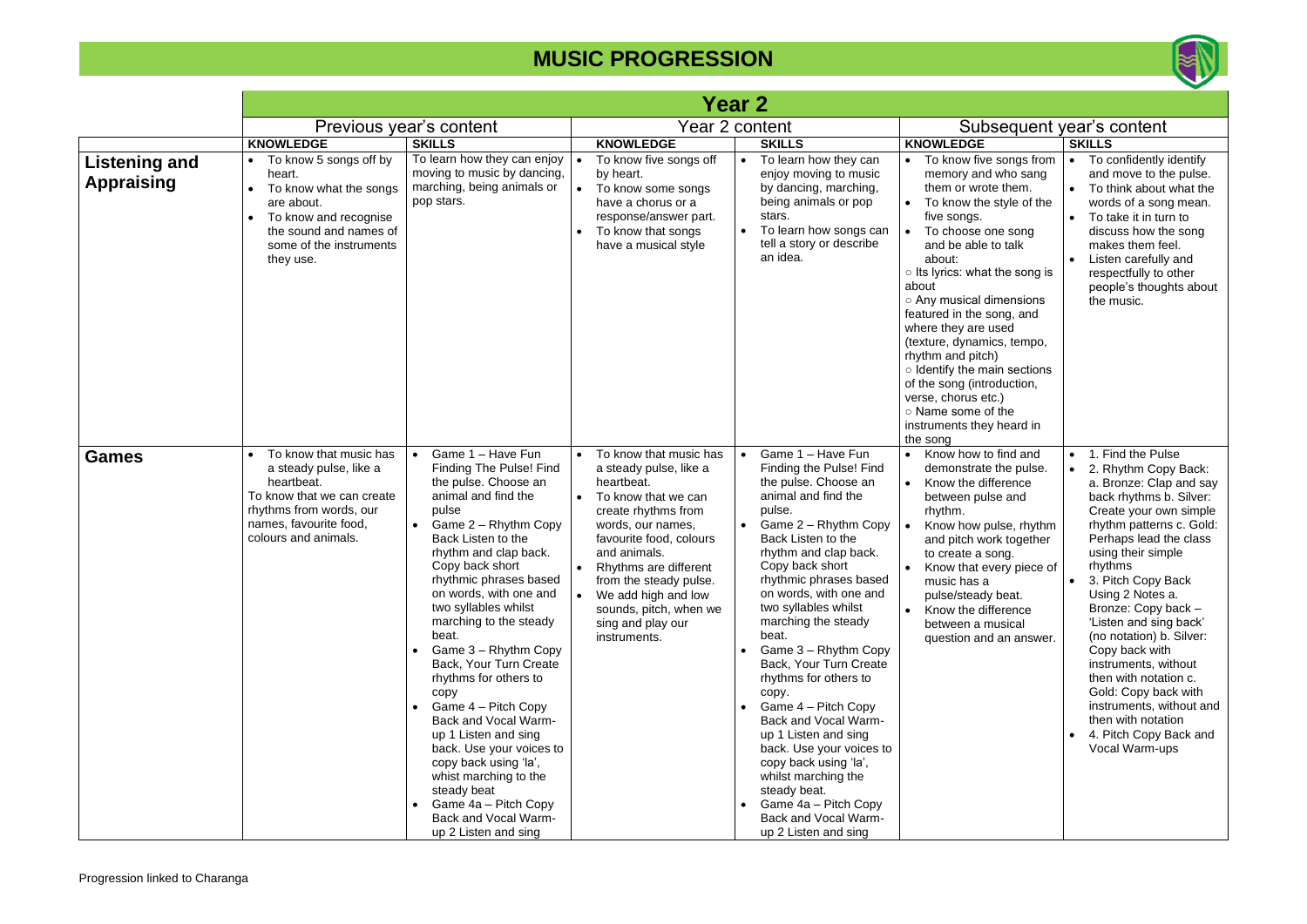

| <b>Singing</b>       | back, and some different<br>vocal warm-ups. Use<br>your voices to copy back<br>using 'la'. | To confidently know and<br>sing five songs from<br>memory.<br>To know that unison is<br>everyone singing at the<br>same time.<br>Songs include other<br>ways of using the voice<br>e.g. rapping (spoken<br>$\bullet$<br>word).<br>To know why we need<br>to warm up our voices.        | back, and some different<br>vocal warm-ups. Use<br>your voices to copy back<br>using 'la'.<br>To know and be able to talk<br>Learn about voices<br>about:<br>singing notes of different<br>• Singing in a group can<br>pitches (high and low).<br>Learn that they can<br>be called a choir<br>make different types of<br>Leader or conductor: A<br>$\bullet$<br>sounds with their voices<br>person who the choir or<br>group follow<br>- you can rap (spoken<br>word with rhythm).<br>Songs can make you<br>$\bullet$<br>Learn to find a<br>feel different things e.g.<br>comfortable singing<br>happy, energetic or sad<br>Singing as part of an<br>position.<br>$\bullet$<br>Learn to start and stop<br>ensemble or large group<br>is fun, but that you must<br>singing when following a<br>listen to each other<br>leader.<br>To know why you must<br>warm up your voice | To sing in unison and in<br>simple two-parts.<br>• To demonstrate a good<br>singing posture.<br>• To follow a leader when<br>singing.<br>• To enjoy exploring<br>singing solo.<br>• To sing with awareness<br>of being 'in tune'.<br>• To have an awareness<br>of the pulse internally<br>when singing.                                                                                                        |
|----------------------|--------------------------------------------------------------------------------------------|----------------------------------------------------------------------------------------------------------------------------------------------------------------------------------------------------------------------------------------------------------------------------------------|-----------------------------------------------------------------------------------------------------------------------------------------------------------------------------------------------------------------------------------------------------------------------------------------------------------------------------------------------------------------------------------------------------------------------------------------------------------------------------------------------------------------------------------------------------------------------------------------------------------------------------------------------------------------------------------------------------------------------------------------------------------------------------------------------------------------------------------------------------------------------------|----------------------------------------------------------------------------------------------------------------------------------------------------------------------------------------------------------------------------------------------------------------------------------------------------------------------------------------------------------------------------------------------------------------|
| <b>Playing</b>       |                                                                                            | Learn the names of the<br>notes in their<br>instrumental part from<br>memory or when written<br>down.<br>Know the names of<br>untuned percussion<br>instruments played in<br>class.                                                                                                    | To know and be able to talk<br><b>Treat instruments</b><br>about the instruments used<br>carefully and with<br>in class (a glockenspiel, a<br>respect.<br>recorder)<br>Learn to play a tuned<br>instrumental part that<br>matches their musical<br>challenge, using one of<br>the differentiated parts<br>(a one-note, simple or<br>medium part).<br>Play the part in time with<br>the steady pulse.<br>Listen to and follow<br>musical instructions<br>from a leader.                                                                                                                                                                                                                                                                                                                                                                                                      | To treat instruments<br>carefully and with<br>respect.<br>Play any one, or all of<br>four, differentiated parts<br>on a tuned instrument -<br>a one-note, simple or<br>medium part or the<br>melody of the song)<br>from memory or using<br>notation.<br>To rehearse and<br>perform their part within<br>the context of the Unit<br>song.<br>To listen to and follow<br>musical instructions<br>from a leader. |
| <b>Improvisation</b> |                                                                                            | Improvisation is making<br>up your own tunes on<br>the spot.<br>When someone<br>improvises, they make<br>up their own tune that<br>has never been heard<br>before. It is not written<br>down and belongs to<br>them.<br>Everyone can improvise,<br>and you can use one or<br>two notes | To know and be able to talk<br>Use the improvisation<br>about improvisation:<br>tracks provided.<br>Improvise using the<br>Improvisation is making<br>three challenges:<br>up your own tunes on<br>the spot<br>1. Clap and Improvise -<br>Listen and clap back,<br>When someone<br>then listen and clap your<br>improvises, they make<br>own answer (rhythms of<br>up their own tune that<br>has never been heard<br>words).<br>before. It is not written<br>2. Sing, Play and<br>down and belongs to<br>Improvise - Use voices<br>and instruments, listen<br>them<br>To know that using one<br>and sing back, then<br>$\bullet$<br>listen and play your own<br>or two notes confidently<br>is better than using five                                                                                                                                                       | <b>Bronze Challenge:</b><br>Copy Back - Listen and<br>sing back<br>$\circ$ Play and Improvise $-$<br>Using instruments, listen<br>and play your own<br>answer using one note.<br>$\circ$ Improvise! – Take it in<br>turns to improvise using<br>one note.<br>Silver Challenge: Sing,<br>Play and Copy Back -<br>Listen and copy back<br>using instruments, using<br>two different notes.                       |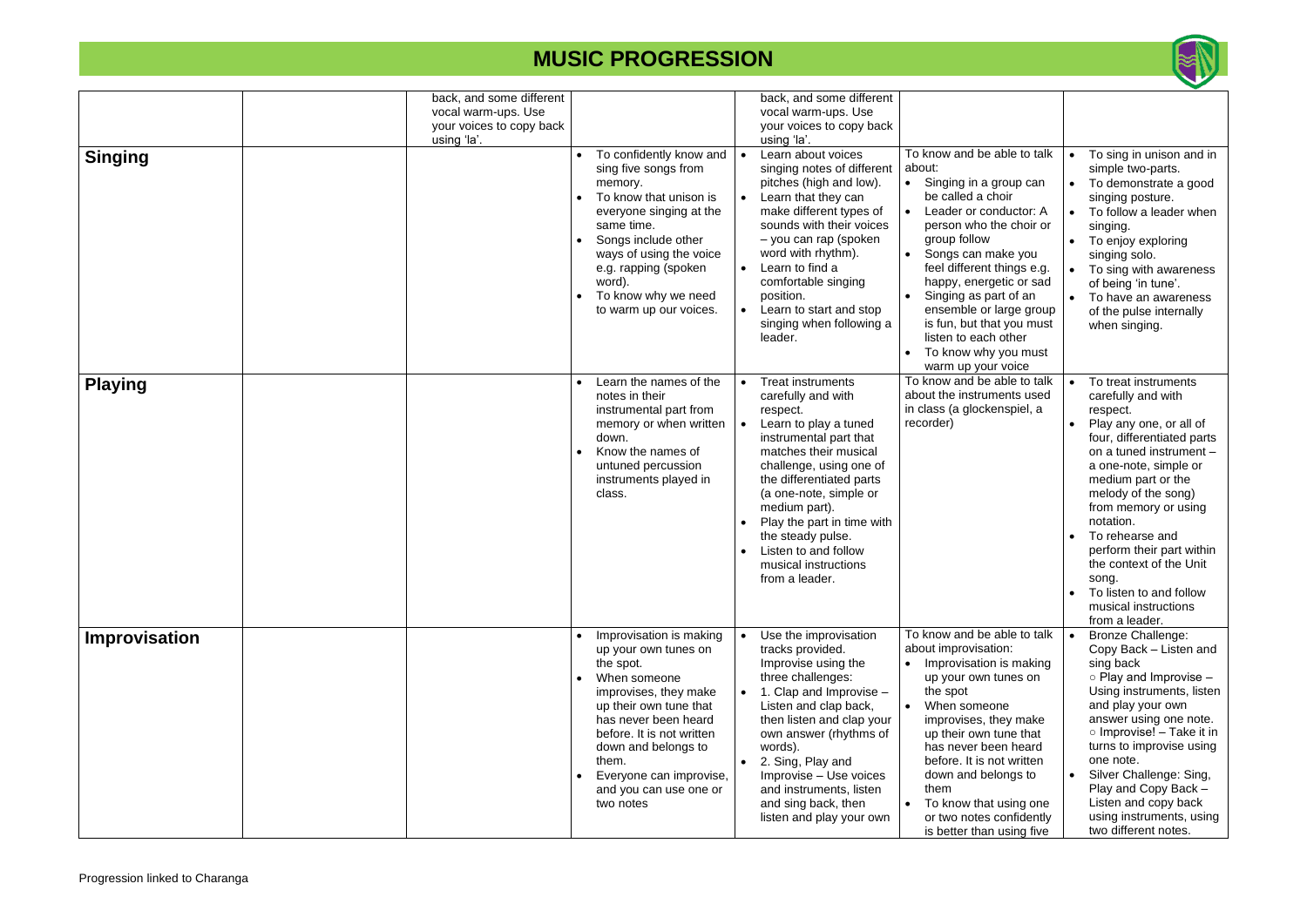N

|                    | <b>MUULL INUUNLUUIUN</b>                                                                                                                                                                                                                                                                                                                                                                                                                                                                                                                                                                               | MV                                                                                                                                                                                                                                                                                                                                                                                                                                                                                                                                                              |
|--------------------|--------------------------------------------------------------------------------------------------------------------------------------------------------------------------------------------------------------------------------------------------------------------------------------------------------------------------------------------------------------------------------------------------------------------------------------------------------------------------------------------------------------------------------------------------------------------------------------------------------|-----------------------------------------------------------------------------------------------------------------------------------------------------------------------------------------------------------------------------------------------------------------------------------------------------------------------------------------------------------------------------------------------------------------------------------------------------------------------------------------------------------------------------------------------------------------|
|                    | To know that if you<br>answer using one or two<br>improvise using the notes<br>notes.<br>you are given, you cannot<br>3. Improvise! - Take it in<br>make a mistake<br>turns to improvise using<br>one or two notes.                                                                                                                                                                                                                                                                                                                                                                                    | $\circ$ Play and Improvise $-$<br>Using your instruments,<br>listen and play your own<br>answer using one or two<br>notes.<br>$\circ$ Improvise! - Take it in<br>turns to improvise using<br>one or two notes.<br>Gold Challenge: Sing,<br>Play and Copy Back -<br>Listen and copy back<br>using instruments, two<br>different notes.<br>$\circ$ Play and Improvise $-$<br>Using your instruments,<br>listen and play your own<br>answer using two<br>different notes.<br>$\circ$ Improvise! – Take it in<br>turns to improvise using<br>three different notes. |
| <b>Composition</b> | Composing is like<br>To know and be able to<br>Help create three simple<br>$\bullet$<br>melodies with the Units<br>talk about: A<br>writing a story with<br>using one, three or five<br>composition: music that<br>music.<br>different notes.<br>is created by you and<br>Everyone can compose.<br>kept in some way. It's<br>Learn how the notes of<br>like writing a story. It can<br>the composition can be<br>be played or performed<br>written down and<br>again to your friends.<br>changed if necessary.<br>Different ways of<br>recording compositions<br>(letter names, symbols,<br>audio etc. | Help create at least one<br>simple melody using<br>one, three or five<br>different notes.<br>Plan and create a<br>section of music that<br>can be performed within<br>the context of the unit<br>song.<br>Talk about how it was<br>created.<br>Listen to and reflect<br>upon the developing<br>composition and make<br>musical decisions about<br>pulse, rhythm, pitch,<br>dynamics and tempo.<br>Record the composition<br>in any way appropriate<br>that recognises the<br>connection between<br>sound and symbol (e.g.<br>graphic/pictorial<br>notation).    |
| <b>Performance</b> | To know and be able to<br>A performance is<br>Choose a song they<br>$\bullet$<br>sharing music with an<br>have learnt from the<br>talk about: Performing is<br>audience.<br>Scheme and perform it.<br>sharing music with other<br>A performance can be a<br>They can add their ideas<br>people, an audience.<br>to the performance.<br>• A performance doesn't<br>special occasion and<br>involve a class, a year<br>have to be a drama! It<br>Record the performance<br>group or a whole school.<br>can be to one person or<br>and say how they were<br>to each other<br>feeling about it.            | To choose what to<br>perform and create a<br>programme.<br>To communicate the<br>meaning of the words<br>and clearly articulate<br>them.                                                                                                                                                                                                                                                                                                                                                                                                                        |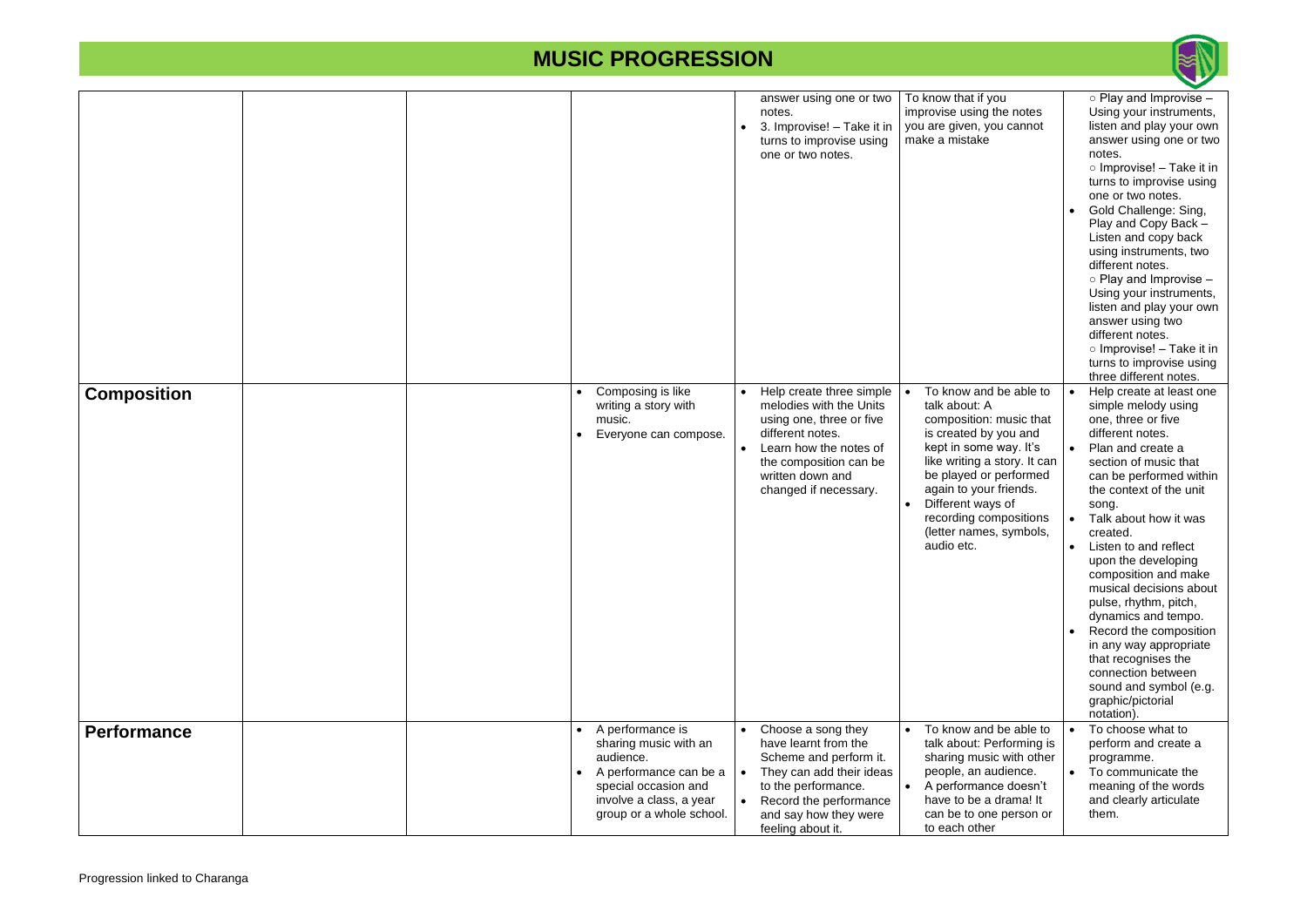|                   |                                                                                                                                                                                                                                                                                                                                                                                                                                                                  | An audience can include<br>your parents and<br>friends.                                                                                                                                                                                                                                                                                                                                                                                                   | You need to know and<br>have planned everything<br>that will be performed<br>You must sing or rap the<br>words clearly and play<br>with confidence<br>A performance can be a<br>special occasion and<br>involve an audience<br>including of people you<br>don't know<br>It is planned and<br>different for each<br>occasion<br>It involves<br>communicating feelings,<br>thoughts and ideas<br>about the song/music |
|-------------------|------------------------------------------------------------------------------------------------------------------------------------------------------------------------------------------------------------------------------------------------------------------------------------------------------------------------------------------------------------------------------------------------------------------------------------------------------------------|-----------------------------------------------------------------------------------------------------------------------------------------------------------------------------------------------------------------------------------------------------------------------------------------------------------------------------------------------------------------------------------------------------------------------------------------------------------|---------------------------------------------------------------------------------------------------------------------------------------------------------------------------------------------------------------------------------------------------------------------------------------------------------------------------------------------------------------------------------------------------------------------|
| <b>Vocabulary</b> | Pulse, rhythm, pitch, rap, improvise, compose, melody,<br>bass guitar, drums, decks, perform, singers, keyboard,<br>percussion, trumpets, saxophones, Blues, Baroque,<br>Latin, Irish Folk, Funk, pulse, rhythm, pitch, groove,<br>audience, imagination, instrumental families,<br>instrument, wind, string, percussion, brass. Body<br>percussion, opinion, musical cues, leader, conductor,<br>notes, tune, pattern, rhythmic pattern, melody,<br>composition | Keyboard, drums, bass, electric guitar, saxophone,<br>trumpet, pulse, rhythm, pitch, improvise, compose,<br>audience, question and answer, melody, dynamics, tempo,<br>perform/performance, audience, rap, Reggae,<br>glockenspiel, Styles, Instrumental families, instrument,<br>wind, string, percussion, brass. Opinion, styles, ensemble,<br>leader, conductor, melodies, composition, improvisation,<br>notated, graphic, pictorial, video, pattern. | Structure, intro/introduction,<br>compose, pulse, rhythm, pitc<br>drums, guitar, keyboard, synt<br>texture, structure, electric gui<br>hook, riff, melody, Reggae, p<br>Disco, styles, Instrumental fa<br>string, percussion, brass. lea<br>ensemble, musical cues, rhy<br>melodies, improvisation, com<br>inter-related dimensions                                                                                 |

| You need to know and<br>have planned everything<br>that will be performed<br>You must sing or rap the<br>words clearly and play<br>with confidence<br>A performance can be a<br>special occasion and<br>involve an audience<br>including of people you<br>don't know<br>It is planned and<br>different for each<br>occasion<br>It involves<br>communicating feelings,<br>thoughts and ideas<br>about the song/music                                                                                                                                                         | To talk about the best<br>place to be when<br>performing and how to<br>stand or sit.<br>To record the<br>performance and say<br>how they were feeling,<br>what they were pleased<br>with what they would<br>change and why. |  |  |  |  |
|-----------------------------------------------------------------------------------------------------------------------------------------------------------------------------------------------------------------------------------------------------------------------------------------------------------------------------------------------------------------------------------------------------------------------------------------------------------------------------------------------------------------------------------------------------------------------------|-----------------------------------------------------------------------------------------------------------------------------------------------------------------------------------------------------------------------------|--|--|--|--|
| Structure, intro/introduction, verse, chorus, improvise,<br>compose, pulse, rhythm, pitch, tempo, dynamics, bass,<br>drums, guitar, keyboard, synthesizer, hook, melody,<br>texture, structure, electric guitar, organ, backing vocals,<br>hook, riff, melody, Reggae, pentatonic scale, imagination,<br>Disco, styles, Instrumental families, instrument, wind,<br>string, percussion, brass. leader, conductor, notes,<br>ensemble, musical cues, rhythmic patterns, group, solo,<br>melodies, improvisation, complex melodies, composition,<br>inter-related dimensions. |                                                                                                                                                                                                                             |  |  |  |  |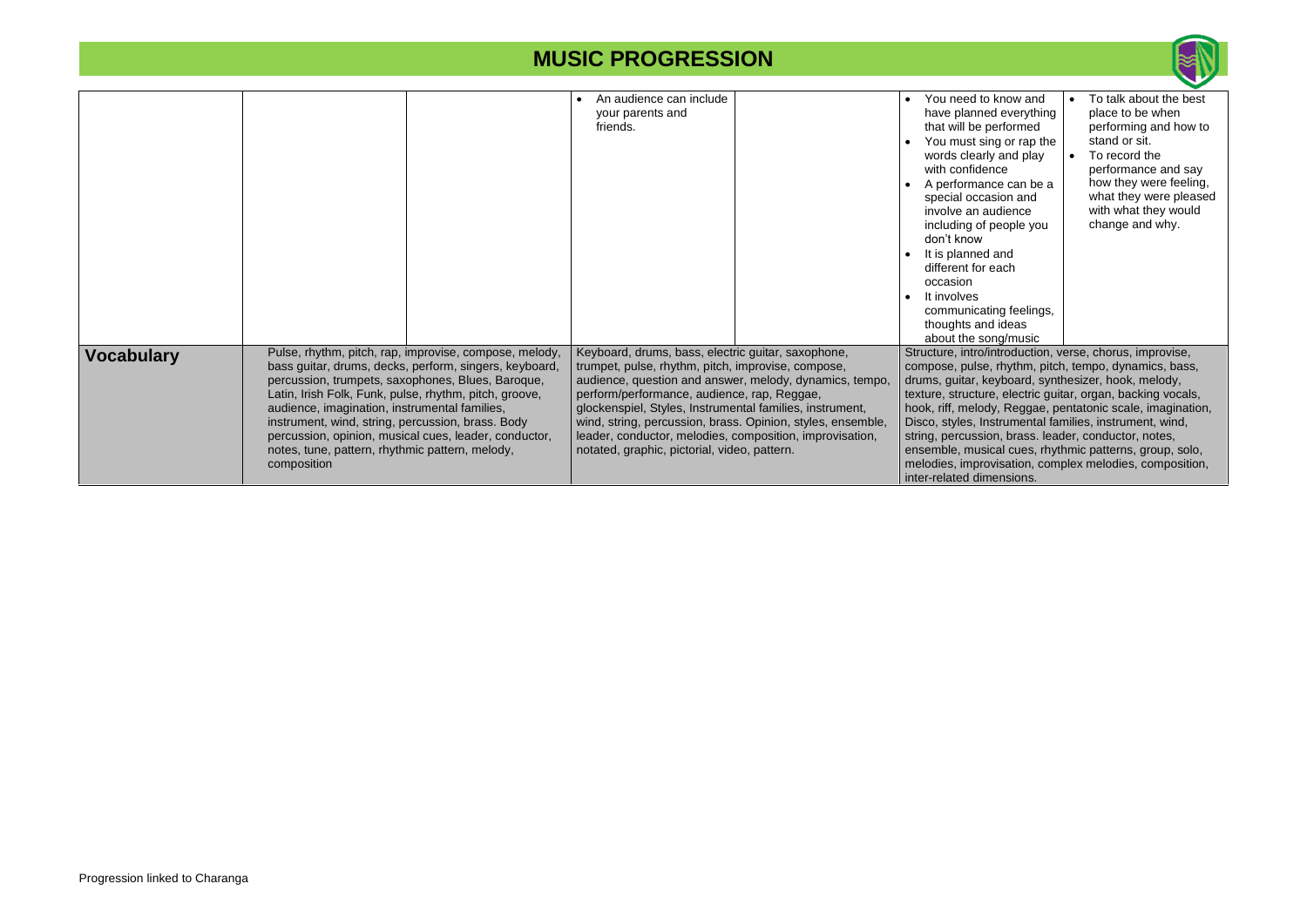

|                                    | <b>Year 3</b>                                                                                                                                                                                                                                                                                                      |                                                                                                                                                                                                                                                                                                                                                                                                                                                                                                    |                                                                                                                                                                                                                                                                                                                                                                                                                                                                                                                                                                                                                                                                                                                                                                                                                                                                              |                                                                                                                                                                                                                                                                                                                                                                                                                                                                                                                                                                                                                                                                                                                                                                                                                                                                                                                                                                                                                                               |
|------------------------------------|--------------------------------------------------------------------------------------------------------------------------------------------------------------------------------------------------------------------------------------------------------------------------------------------------------------------|----------------------------------------------------------------------------------------------------------------------------------------------------------------------------------------------------------------------------------------------------------------------------------------------------------------------------------------------------------------------------------------------------------------------------------------------------------------------------------------------------|------------------------------------------------------------------------------------------------------------------------------------------------------------------------------------------------------------------------------------------------------------------------------------------------------------------------------------------------------------------------------------------------------------------------------------------------------------------------------------------------------------------------------------------------------------------------------------------------------------------------------------------------------------------------------------------------------------------------------------------------------------------------------------------------------------------------------------------------------------------------------|-----------------------------------------------------------------------------------------------------------------------------------------------------------------------------------------------------------------------------------------------------------------------------------------------------------------------------------------------------------------------------------------------------------------------------------------------------------------------------------------------------------------------------------------------------------------------------------------------------------------------------------------------------------------------------------------------------------------------------------------------------------------------------------------------------------------------------------------------------------------------------------------------------------------------------------------------------------------------------------------------------------------------------------------------|
|                                    |                                                                                                                                                                                                                                                                                                                    | Previous year's content                                                                                                                                                                                                                                                                                                                                                                                                                                                                            | Year 3 content                                                                                                                                                                                                                                                                                                                                                                                                                                                                                                                                                                                                                                                                                                                                                                                                                                                               | Subsequent year's content                                                                                                                                                                                                                                                                                                                                                                                                                                                                                                                                                                                                                                                                                                                                                                                                                                                                                                                                                                                                                     |
|                                    | <b>KNOWLEDGE</b>                                                                                                                                                                                                                                                                                                   | <b>SKILLS</b>                                                                                                                                                                                                                                                                                                                                                                                                                                                                                      | <b>KNOWLEDGE</b><br><b>SKILLS</b>                                                                                                                                                                                                                                                                                                                                                                                                                                                                                                                                                                                                                                                                                                                                                                                                                                            | <b>KNOWLEDGE</b><br><b>SKILLS</b>                                                                                                                                                                                                                                                                                                                                                                                                                                                                                                                                                                                                                                                                                                                                                                                                                                                                                                                                                                                                             |
| Listening and<br><b>Appraising</b> | To know five songs off<br>by heart.<br>To know some songs<br>have a chorus or a<br>response/answer part.<br>To know that songs have a<br>musical style                                                                                                                                                             | To learn how they can<br>enjoy moving to music<br>by dancing, marching,<br>being animals or pop<br>stars.<br>To learn how songs can tell<br>a story or describe an idea.                                                                                                                                                                                                                                                                                                                           | To know five songs from<br>To confidently identify<br>memory and who sang<br>and move to the pulse.<br>them or wrote them.<br>To think about what the<br>To know the style of the<br>words of a song mean.<br>five songs.<br>To take it in turn to<br>$\bullet$<br>To choose one song<br>discuss how the song<br>and be able to talk<br>makes them feel.<br>about:<br>Listen carefully and<br>$\circ$ Its lyrics: what the song is<br>respectfully to other<br>people's thoughts about<br>about<br>○ Any musical dimensions<br>the music.<br>featured in the song, and<br>where they are used<br>(texture, dynamics, tempo,<br>rhythm and pitch)<br>o Identify the main sections<br>of the song (introduction,<br>verse, chorus etc.)<br>○ Name some of the<br>instruments they heard in<br>the song                                                                         | To know five songs from<br>To confidently identify<br>and move to the pulse.<br>memory and who sang<br>them or wrote them.<br>To talk about the<br>$\bullet$<br>• To know the style of the<br>musical dimensions<br>working together in the<br>five songs.<br>To choose one song and be<br>Unit songs eg if the<br>able to talk about:<br>song gets louder in the<br>chorus (dynamics).<br>• Some of the style<br>Talk about the music<br>indicators of that song<br>(musical characteristics<br>and how it makes them<br>that give the song its<br>feel<br>style).<br>Listen carefully and<br>respectfully to other<br>The lyrics: what the<br>people's thoughts about<br>song is about.<br>the music.<br>Any musical dimensions<br>featured in the song and<br>When you talk try to use<br>where they are used<br>musical words.<br>(texture, dynamics,<br>tempo, rhythm and<br>pitch).<br>Identify the main<br>sections of the song<br>(introduction, verse,<br>chorus etc).<br>Name some of the<br>instruments they heard<br>in the song. |
| <b>Games</b>                       | To know that music has<br>a steady pulse, like a<br>heartbeat.<br>To know that we can<br>create rhythms from<br>words, our names,<br>favourite food, colours<br>and animals.<br>Rhythms are different<br>from the steady pulse.<br>We add high and low<br>sounds, pitch, when we sing<br>and play our instruments. | Game 1 - Have Fun<br>Finding the Pulse! Find<br>the pulse. Choose an<br>animal and find the<br>pulse.<br>Game 2 – Rhythm Copy<br>Back Listen to the<br>rhythm and clap back.<br>Copy back short<br>rhythmic phrases based<br>on words, with one and<br>two syllables whilst<br>marching the steady<br>beat.<br>Game 3 - Rhythm Copy<br>Back, Your Turn Create<br>rhythms for others to<br>copy.<br>Game 4 – Pitch Copy<br>Back and Vocal Warm-<br>up 1 Listen and sing<br>back. Use your voices to | Know how to find and<br>1. Find the Pulse<br>$\bullet$<br>demonstrate the pulse.<br>2. Rhythm Copy Back:<br>• Know the difference<br>a. Bronze: Clap and say<br>back rhythms b. Silver:<br>between pulse and<br>Create your own simple<br>rhythm.<br>rhythm patterns c. Gold:<br>Know how pulse, rhythm<br>Perhaps lead the class<br>and pitch work together<br>using their simple<br>to create a song.<br>rhythms<br>Know that every piece of<br>3. Pitch Copy Back<br>music has a<br>Using 2 Notes a.<br>pulse/steady beat.<br>Bronze: Copy back -<br>• Know the difference<br>'Listen and sing back'<br>between a musical<br>(no notation) b. Silver:<br>question and an answer.<br>Copy back with<br>instruments, without<br>then with notation c.<br>Gold: Copy back with<br>instruments, without and<br>then with notation<br>4. Pitch Copy Back and<br>Vocal Warm-ups | 1. Find the Pulse<br>Know and be able to talk<br>about: How pulse,<br>2. Rhythm Copy Back:<br>rhythm and pitch work<br>Bronze: Clap and<br>together<br>say back rhythms<br>Silver: Create your<br>Pulse: Finding the pulse<br>- the heartbeat of the<br>own simple rhythm<br>music<br>patterns<br>Gold: Perhaps lead<br>Rhythm: the long and<br>the class using their<br>short patterns over the<br>simple rhythms<br>pulse<br>3. Pitch Copy Back<br>Know the difference<br>Using 2 Notes. Bronze:<br>between pulse and<br>Copy back - 'Listen and<br>rhythm<br>sing back' (no notation)<br>Pitch: High and low<br>Silver: Copy back with<br>sounds that create<br>instruments, without<br>melodies<br>then with notation<br>How to keep the internal<br>Gold: Copy back<br>pulse<br>with instruments,<br><b>Musical Leadership:</b><br>without and then<br>creating musical<br>with notation<br>ideas for the group                                                                                                                          |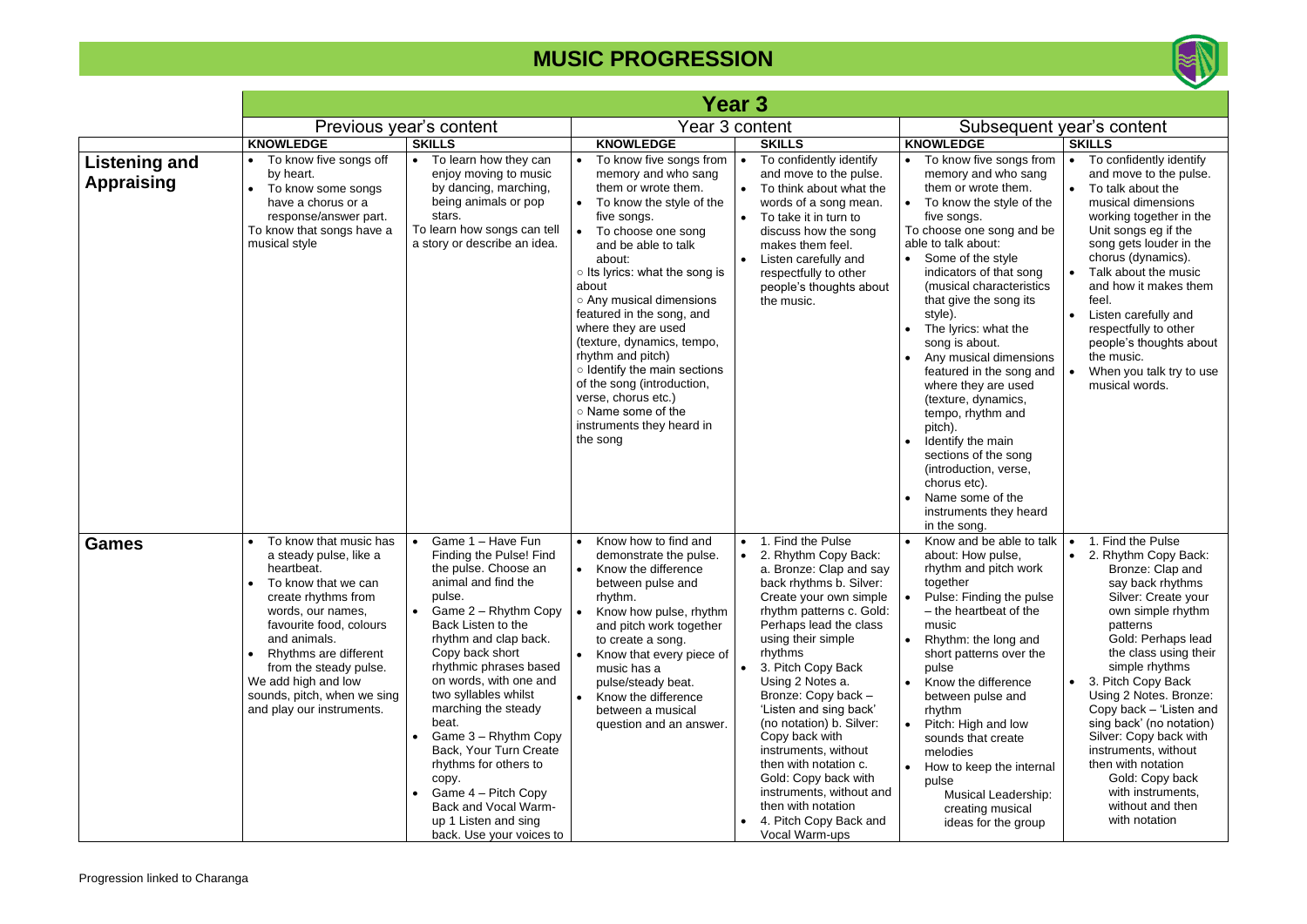|                |                                                                                                                                                                                                                                                                    | copy back using 'la',<br>whilst marching the<br>steady beat.<br>Game 4a – Pitch Copy<br>Back and Vocal Warm-<br>up 2 Listen and sing<br>back, and some different<br>vocal warm-ups. Use<br>your voices to copy back<br>using 'la'.                                                                                                                            |                                                                                                                                                                                                                                                                                                                                                                                                 |                                                                                                                                                                                                                                                                                                                                                                                                                | to copy or respond<br>to                                                                                                                                                                                                                                                                                                                                                                                                                                                                       | 4. Pitch Copy Back<br>and Vocal Warm-ups                                                                                                                                                                                                                                                                                                                                                                                                                                                                                        |
|----------------|--------------------------------------------------------------------------------------------------------------------------------------------------------------------------------------------------------------------------------------------------------------------|---------------------------------------------------------------------------------------------------------------------------------------------------------------------------------------------------------------------------------------------------------------------------------------------------------------------------------------------------------------|-------------------------------------------------------------------------------------------------------------------------------------------------------------------------------------------------------------------------------------------------------------------------------------------------------------------------------------------------------------------------------------------------|----------------------------------------------------------------------------------------------------------------------------------------------------------------------------------------------------------------------------------------------------------------------------------------------------------------------------------------------------------------------------------------------------------------|------------------------------------------------------------------------------------------------------------------------------------------------------------------------------------------------------------------------------------------------------------------------------------------------------------------------------------------------------------------------------------------------------------------------------------------------------------------------------------------------|---------------------------------------------------------------------------------------------------------------------------------------------------------------------------------------------------------------------------------------------------------------------------------------------------------------------------------------------------------------------------------------------------------------------------------------------------------------------------------------------------------------------------------|
| <b>Singing</b> | To confidently know and<br>sing five songs from<br>memory.<br>To know that unison is<br>everyone singing at the<br>same time.<br>Songs include other<br>ways of using the voice<br>e.g. rapping (spoken<br>word).<br>To know why we need<br>to warm up our voices. | Learn about voices<br>singing notes of different<br>pitches (high and low).<br>Learn that they can<br>$\bullet$<br>make different types of<br>sounds with their voices<br>- you can rap (spoken<br>word with rhythm).<br>Learn to find a<br>comfortable singing<br>position.<br>Learn to start and stop<br>singing when following a<br>leader.                | To know and be able to talk<br>about:<br>Singing in a group can<br>be called a choir<br>Leader or conductor: A<br>person who the choir or<br>group follow<br>Songs can make you<br>feel different things e.g.<br>happy, energetic or sad<br>Singing as part of an<br>ensemble or large group<br>is fun, but that you must<br>listen to each other<br>To know why you must<br>warm up your voice | To sing in unison and in<br>simple two-parts.<br>To demonstrate a good<br>singing posture.<br>To follow a leader when<br>singing.<br>To enjoy exploring<br>singing solo.<br>To sing with awareness<br>of being 'in tune'.<br>To have an awareness<br>of the pulse internally<br>when singing.                                                                                                                  | To know and be able to talk<br>about:<br>Singing in a group can<br>be called a choir<br>Leader or conductor: A<br>$\bullet$<br>person who the choir or<br>group follow<br>Songs can make you<br>feel different things e.g.<br>happy, energetic or sad<br>Singing as part of an<br>ensemble or large group<br>is fun, but that you must<br>listen to each other<br>Texture: How a solo<br>singer makes a thinner<br>texture than a large<br>group<br>To know why you must<br>warm up your voice | To sing in unison and in<br>simple two-parts.<br>To demonstrate a good<br>singing posture.<br>To follow a leader when<br>singing.<br>To enjoy exploring<br>singing solo.<br>To sing with awareness<br>of being 'in tune'.<br>To rejoin the song if lost.<br>To listen to the group<br>when singing.                                                                                                                                                                                                                             |
| <b>Playing</b> | Learn the names of the<br>notes in their<br>instrumental part from<br>memory or when written<br>down.<br>Know the names of<br>untuned percussion<br>instruments played in<br>class.                                                                                | <b>Treat instruments</b><br>carefully and with<br>respect.<br>Learn to play a tuned<br>instrumental part that<br>matches their musical<br>challenge, using one of<br>the differentiated parts<br>(a one-note, simple or<br>medium part).<br>Play the part in time with<br>the steady pulse.<br>Listen to and follow<br>musical instructions<br>from a leader. | To know and be able to<br>talk about the<br>instruments used in<br>class (a glockenspiel, a<br>recorder)                                                                                                                                                                                                                                                                                        | To treat instruments<br>carefully and with<br>respect.<br>Play any one, or all of<br>four, differentiated parts<br>on a tuned instrument -<br>a one-note, simple or<br>medium part or the<br>melody of the song)<br>from memory or using<br>notation.<br>To rehearse and<br>perform their part within<br>the context of the Unit<br>song.<br>To listen to and follow<br>musical instructions<br>from a leader. | To know and be able to talk<br>about:<br>The instruments used in<br>class (a glockenspiel,<br>recorder or xylophone).<br>Other instruments they<br>might play or be played in a<br>band or orchestra or by their<br>friends.                                                                                                                                                                                                                                                                   | To treat instruments<br>carefully and with<br>respect.<br>Play any one, or all four,<br>differentiated parts on a<br>tuned instrument $-$ a<br>one-note, simple or<br>medium part or the<br>melody of the song from<br>memory or using<br>notation.<br>To rehearse and<br>perform their part within<br>the context of the Unit<br>song.<br>To listen to and follow<br>musical instructions<br>from a leader.<br>To experience leading<br>the playing by making<br>sure everyone plays in<br>the playing section of<br>the song. |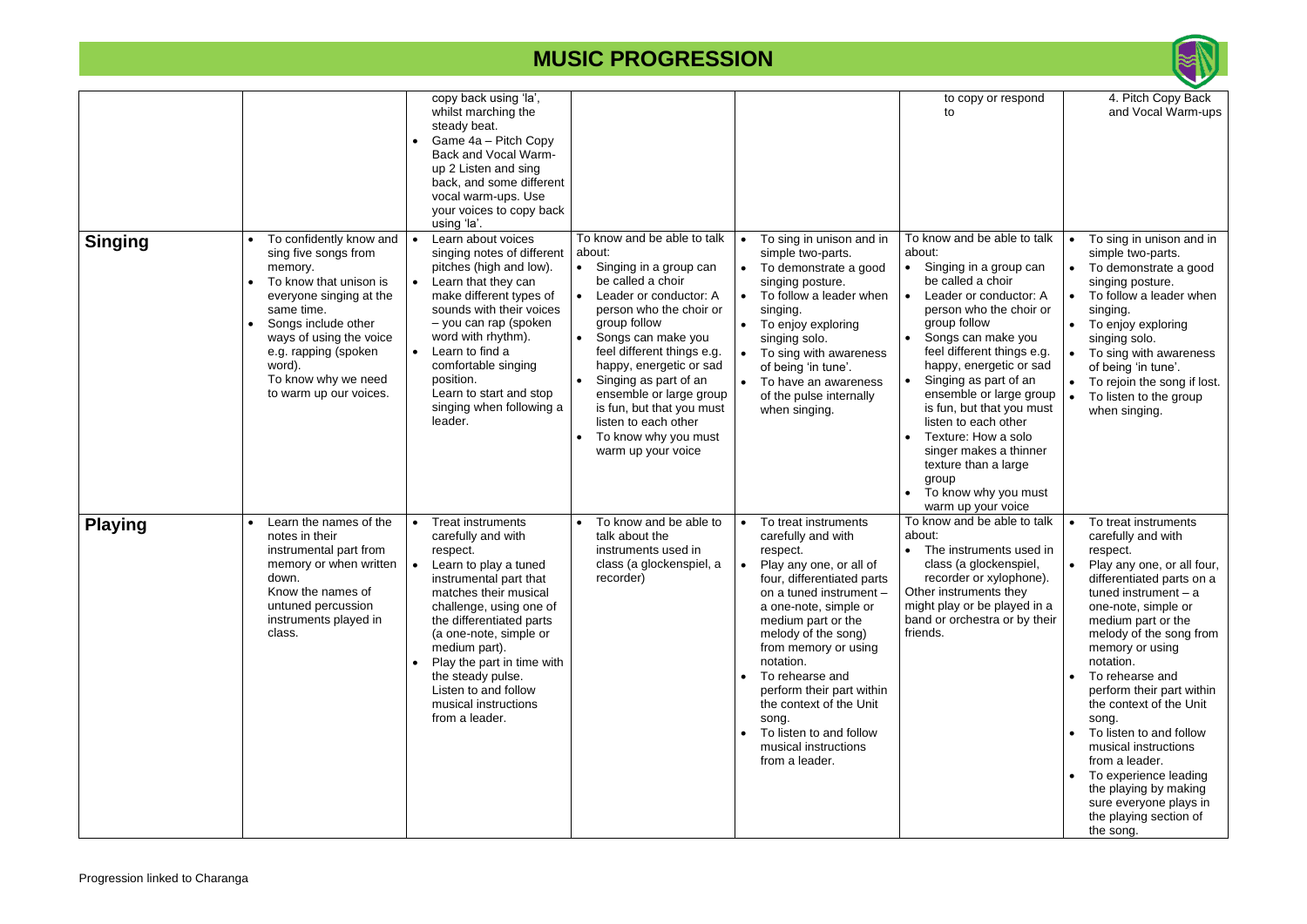

| <b>Improvisation</b> | Improvisation is making<br>up your own tunes on<br>the spot.<br>When someone<br>improvises, they make<br>up their own tune that<br>has never been heard<br>before. It is not written<br>down and belongs to<br>them.<br>Everyone can improvise,<br>and you can use one or<br>two notes | Use the improvisation<br>tracks provided.<br>Improvise using the<br>three challenges:<br>1. Clap and Improvise $-$<br>Listen and clap back,<br>then listen and clap your<br>own answer (rhythms of<br>words).<br>2. Sing, Play and<br>Improvise - Use voices<br>and instruments, listen<br>and sing back, then<br>listen and play your own<br>answer using one or two<br>notes.<br>3. Improvise! - Take it in<br>turns to improvise using<br>one or two notes. | To know and be able to talk<br>about improvisation:<br>• Improvisation is making<br>up your own tunes on<br>the spot<br>When someone<br>improvises, they make<br>up their own tune that<br>has never been heard<br>before. It is not written<br>down and belongs to<br>them<br>To know that using one<br>or two notes confidently<br>is better than using five<br>To know that if you<br>$\bullet$<br>improvise using the<br>notes you are given, you<br>cannot make a mistake | <b>Bronze Challenge:</b><br>Copy Back - Listen and<br>sing back<br>$\circ$ Play and Improvise $-$<br>Using instruments, listen<br>and play your own<br>answer using one note.<br>$\circ$ Improvise! - Take it in<br>turns to improvise using<br>one note.<br>Silver Challenge: Sing,<br>Play and Copy Back -<br>Listen and copy back<br>using instruments, using<br>two different notes.<br>$\circ$ Play and Improvise $-$<br>Using your instruments,<br>listen and play your own<br>answer using one or two<br>notes.<br>$\circ$ Improvise! – Take it in<br>turns to improvise using<br>one or two notes.<br>Gold Challenge: Sing,<br>Play and Copy Back -<br>Listen and copy back<br>using instruments, two<br>different notes.<br>$\circ$ Play and Improvise $-$<br>Using your instruments,<br>listen and play your own<br>answer using two<br>different notes.<br>$\circ$ Improvise! – Take<br>it in turns to<br>improvise using<br>three different notes. | To know and be able to talk<br>about improvisation:<br>• Improvisation is making<br>up your own tunes on<br>the spot<br>When someone<br>$\bullet$<br>improvises, they make<br>up their own tune that<br>has never been heard<br>before. It is not written<br>down and belongs to<br>them.<br>• To know that using one<br>or two notes confidently<br>is better than using five<br>To know that if you<br>$\bullet$<br>improvise using the<br>notes you are given, you<br>cannot make a mistake<br>To know that you can<br>use some of the riffs you<br>have heard in the<br>Challenges in your<br>improvisations | <b>Bronze Challenge:</b><br>$\circ$ Copy Back – Listen<br>and sing back melodic<br>patterns<br>$\circ$ Play and Improvise $-$<br>Using instruments, listen<br>and play your own<br>answer using one note.<br>$\circ$ Improvise! - Take it in<br>turns to improvise using<br>one note.<br>Silver Challenge:<br>○ Sing, Play and Copy<br>Back - Listen and copy<br>back using instruments,<br>using two different<br>notes.<br>$\circ$ Play and Improvise $-$<br>Using your instruments,<br>listen and play your own<br>answer using one or two<br>notes.<br>$\circ$ Improvise! – Take it in<br>turns to improvise using<br>one or two notes.<br><b>Gold Challenge:</b><br>○ Sing, Play and Copy<br>Back – Listen and copy<br>back using instruments,<br>two different notes.<br>$\circ$ Play and Improvise $-$<br>Using your instruments,<br>listen and play your own<br>answer using two<br>different notes.<br>Improvise! - Take it in<br>turns to improvise using<br>three different notes. |
|----------------------|----------------------------------------------------------------------------------------------------------------------------------------------------------------------------------------------------------------------------------------------------------------------------------------|----------------------------------------------------------------------------------------------------------------------------------------------------------------------------------------------------------------------------------------------------------------------------------------------------------------------------------------------------------------------------------------------------------------------------------------------------------------|--------------------------------------------------------------------------------------------------------------------------------------------------------------------------------------------------------------------------------------------------------------------------------------------------------------------------------------------------------------------------------------------------------------------------------------------------------------------------------|----------------------------------------------------------------------------------------------------------------------------------------------------------------------------------------------------------------------------------------------------------------------------------------------------------------------------------------------------------------------------------------------------------------------------------------------------------------------------------------------------------------------------------------------------------------------------------------------------------------------------------------------------------------------------------------------------------------------------------------------------------------------------------------------------------------------------------------------------------------------------------------------------------------------------------------------------------------|------------------------------------------------------------------------------------------------------------------------------------------------------------------------------------------------------------------------------------------------------------------------------------------------------------------------------------------------------------------------------------------------------------------------------------------------------------------------------------------------------------------------------------------------------------------------------------------------------------------|-----------------------------------------------------------------------------------------------------------------------------------------------------------------------------------------------------------------------------------------------------------------------------------------------------------------------------------------------------------------------------------------------------------------------------------------------------------------------------------------------------------------------------------------------------------------------------------------------------------------------------------------------------------------------------------------------------------------------------------------------------------------------------------------------------------------------------------------------------------------------------------------------------------------------------------------------------------------------------------------------|
| <b>Composition</b>   | Composing is like<br>writing a story with<br>music.<br>Everyone can compose.                                                                                                                                                                                                           | Help create three simple<br>melodies with the Units<br>using one, three or five<br>different notes.<br>Learn how the notes of<br>the composition can be<br>written down and<br>changed if necessary.                                                                                                                                                                                                                                                           | To know and be able to<br>talk about: A<br>composition: music that<br>is created by you and<br>kept in some way. It's<br>like writing a story. It can<br>be played or performed<br>again to your friends.<br>Different ways of<br>recording compositions<br>(letter names, symbols,<br>audio etc.                                                                                                                                                                              | Help create at least one<br>simple melody using<br>one, three or five<br>different notes.<br>Plan and create a<br>section of music that<br>can be performed within<br>the context of the unit<br>song.<br>Talk about how it was<br>created.<br>Listen to and reflect<br>upon the developing<br>composition and make<br>musical decisions about                                                                                                                                                                                                                                                                                                                                                                                                                                                                                                                                                                                                                 | To know and be able to<br>talk about:<br>A composition: music<br>$\bullet$<br>that is created by you<br>and kept in some way.<br>It's like writing a story. It<br>can be played or<br>performed again to your<br>friends.<br>Different ways of<br>$\bullet$<br>recording compositions<br>(letter names, symbols,<br>audio etc.                                                                                                                                                                                                                                                                                   | Help create at least one<br>simple melody using<br>one, three or all five<br>different notes.<br>Plan and create a<br>section of music that<br>can be performed within<br>the context of the unit<br>song.<br>Talk about how it was<br>created.<br>Listen to and reflect<br>upon the developing<br>composition and make<br>musical decisions about                                                                                                                                                                                                                                                                                                                                                                                                                                                                                                                                                                                                                                            |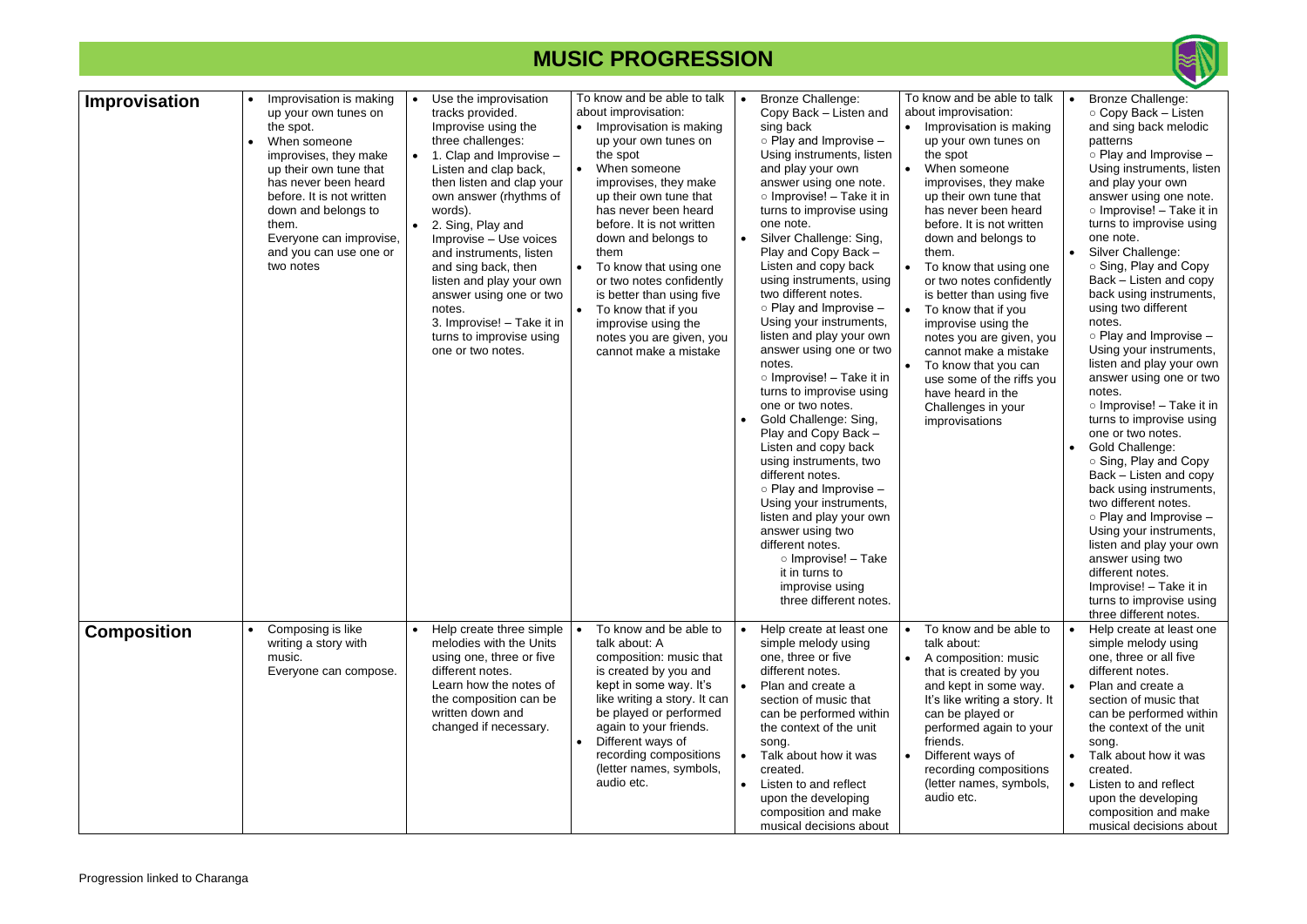| <b>Performance</b> | A performance is<br>$\bullet$<br>sharing music with an<br>audience.<br>A performance can be a<br>$\bullet$<br>special occasion and<br>involve a class, a year<br>group or a whole school.<br>An audience can include<br>your parents and<br>friends.                                                                                                                                                                                                      | • Choose a song they<br>have learnt from the<br>Scheme and perform it.<br>They can add their ideas<br>to the performance.<br>Record the performance<br>and say how they were<br>feeling about it. | pulse, rhythm, pitch,<br>dynamics and tempo.<br>Record the composition<br>in any way appropriate<br>that recognises the<br>connection between<br>sound and symbol (e.g.<br>graphic/pictorial<br>notation)<br>To know and be able to<br>To choose what to<br>talk about: Performing is<br>perform and create a<br>sharing music with other<br>programme.<br>people, an audience.<br>To communicate the<br>A performance doesn't<br>meaning of the words<br>have to be a drama! It<br>and clearly articulate<br>them.<br>can be to one person or<br>to each other<br>To talk about the best<br>You need to know and<br>place to be when<br>have planned everything<br>performing and how to<br>that will be performed<br>stand or sit.<br>You must sing or rap the<br>To record the<br>words clearly and play<br>performance and say<br>with confidence<br>how they were feeling,<br>what they were pleased<br>A performance can be a<br>with what they would<br>special occasion and<br>change and why.<br>involve an audience<br>including of people you<br>don't know<br>It is planned and<br>different for each<br>occasion<br>It involves<br>communicating feelings,<br>thoughts and ideas<br>about the song/music | pulse, rhythm, pitch,<br>dynamics and tempo.<br>Record the composition<br>in any way appropriate<br>that recognises the<br>connection between<br>sound and symbol (e.g.<br>graphic/pictorial<br>notation)<br>To know and be able to<br>To choose what to<br>talk about: Performing is<br>perform and create a<br>sharing music with other<br>programme.<br>people, an audience<br>Present a musical<br>• A performance doesn't<br>performance designed<br>have to be a drama! It<br>to capture the audience.<br>can be to one person or<br>To communicate the<br>to each other<br>meaning of the words<br>You need to know and<br>and clearly articulate<br>$\bullet$<br>have planned everything<br>them.<br>that will be performed<br>To talk about the best<br>You must sing or rap the<br>place to be when<br>words clearly and play<br>performing and how to<br>with confidence<br>stand or sit.<br>A performance can be a<br>To record the<br>special occasion and<br>performance and say<br>involve an audience<br>how they were feeling,<br>what they were pleased<br>including of people you<br>don't know<br>with what they would<br>change and why.<br>It is planned and<br>different for each<br>occasion<br>It involves<br>communicating feelings,<br>thoughts and ideas<br>about the song/music |
|--------------------|-----------------------------------------------------------------------------------------------------------------------------------------------------------------------------------------------------------------------------------------------------------------------------------------------------------------------------------------------------------------------------------------------------------------------------------------------------------|---------------------------------------------------------------------------------------------------------------------------------------------------------------------------------------------------|-----------------------------------------------------------------------------------------------------------------------------------------------------------------------------------------------------------------------------------------------------------------------------------------------------------------------------------------------------------------------------------------------------------------------------------------------------------------------------------------------------------------------------------------------------------------------------------------------------------------------------------------------------------------------------------------------------------------------------------------------------------------------------------------------------------------------------------------------------------------------------------------------------------------------------------------------------------------------------------------------------------------------------------------------------------------------------------------------------------------------------------------------------------------------------------------------------------------------|--------------------------------------------------------------------------------------------------------------------------------------------------------------------------------------------------------------------------------------------------------------------------------------------------------------------------------------------------------------------------------------------------------------------------------------------------------------------------------------------------------------------------------------------------------------------------------------------------------------------------------------------------------------------------------------------------------------------------------------------------------------------------------------------------------------------------------------------------------------------------------------------------------------------------------------------------------------------------------------------------------------------------------------------------------------------------------------------------------------------------------------------------------------------------------------------------------------------------------------------------------------------------------------------------------------|
| <b>Vocabulary</b>  | Keyboard, drums, bass, electric guitar, saxophone,<br>trumpet, pulse, rhythm, pitch, improvise, compose,<br>audience, question and answer, melody, dynamics,<br>tempo, perform/performance, audience, rap, Reggae,<br>glockenspiel, Styles, Instrumental families, instrument,<br>wind, string, percussion, brass. Opinion, styles,<br>ensemble, leader, conductor, melodies, composition,<br>improvisation, notated, graphic, pictorial, video, pattern. |                                                                                                                                                                                                   | Structure, intro/introduction, verse, chorus, improvise,<br>compose, pulse, rhythm, pitch, tempo, dynamics, bass,<br>drums, guitar, keyboard, synthesizer, hook, melody,<br>texture, structure, electric guitar, organ, backing vocals,<br>hook, riff, melody, Reggae, pentatonic scale, imagination,<br>Disco, styles, Instrumental families, instrument, wind,<br>string, percussion, brass. leader, conductor, notes,<br>ensemble, musical cues, rhythmic patterns, group, solo,<br>melodies, improvisation, complex melodies, composition,<br>inter-related dimensions.                                                                                                                                                                                                                                                                                                                                                                                                                                                                                                                                                                                                                                           | Keyboard, electric guitar, bass, drums, improvise,<br>compose, melody, pulse, rhythm, pitch, tempo,<br>dynamics, texture, structure, compose, improvise,<br>hook, riff, melody, solo, pentatonic scale, unison,<br>rhythm patterns, musical style, rapping, lyrics,<br>choreography, digital/electronic sounds, turntables,<br>synthesizers, by ear, notation, backing vocal, piano,<br>organ, acoustic guitar, Styles, genres, Instrumental<br>families, instrument, wind, string, percussion, brass.<br>Musical language, genres, composers, interpretation,<br>inter-related dimensions, note pitches, technique,<br>stylistically, musically, leader, conductor, ensemble,<br>improvisation, composition, melodies, complex<br>melodies, rhythmic patterns, notes.                                                                                                                                                                                                                                                                                                                                                                                                                                                                                                                                       |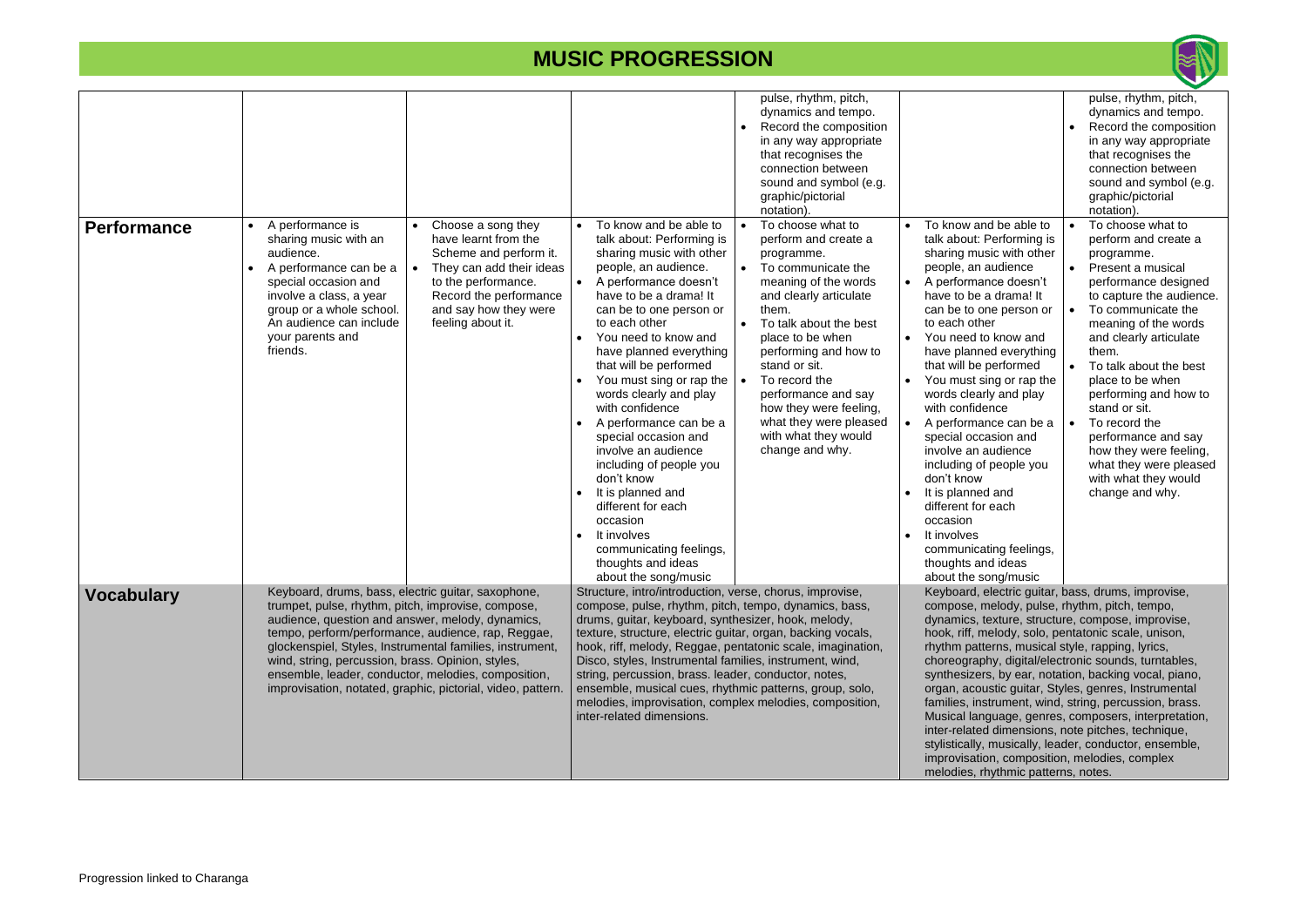

|                                           | Year 4                                                                                                                                                                                                                                                                                                                                                                                                                                                                                                              |                                                                                                                                                                                                                                                                                                    |                                                                                                                                                                                                                                                                                                                                                                                                                                                                                                                                                                                                                         |                                                                                                                                                                                                                                                                                                                                                                                                    |                                                                                                                                                                                                                                                                                                                                                                                                                                                                                                                                                                                                                                                                                                                                                                                                                                                                            |                                                                                                                                                                                                                                                                                                                                                                                                                                                                                                                                             |
|-------------------------------------------|---------------------------------------------------------------------------------------------------------------------------------------------------------------------------------------------------------------------------------------------------------------------------------------------------------------------------------------------------------------------------------------------------------------------------------------------------------------------------------------------------------------------|----------------------------------------------------------------------------------------------------------------------------------------------------------------------------------------------------------------------------------------------------------------------------------------------------|-------------------------------------------------------------------------------------------------------------------------------------------------------------------------------------------------------------------------------------------------------------------------------------------------------------------------------------------------------------------------------------------------------------------------------------------------------------------------------------------------------------------------------------------------------------------------------------------------------------------------|----------------------------------------------------------------------------------------------------------------------------------------------------------------------------------------------------------------------------------------------------------------------------------------------------------------------------------------------------------------------------------------------------|----------------------------------------------------------------------------------------------------------------------------------------------------------------------------------------------------------------------------------------------------------------------------------------------------------------------------------------------------------------------------------------------------------------------------------------------------------------------------------------------------------------------------------------------------------------------------------------------------------------------------------------------------------------------------------------------------------------------------------------------------------------------------------------------------------------------------------------------------------------------------|---------------------------------------------------------------------------------------------------------------------------------------------------------------------------------------------------------------------------------------------------------------------------------------------------------------------------------------------------------------------------------------------------------------------------------------------------------------------------------------------------------------------------------------------|
|                                           |                                                                                                                                                                                                                                                                                                                                                                                                                                                                                                                     | Previous year's content                                                                                                                                                                                                                                                                            |                                                                                                                                                                                                                                                                                                                                                                                                                                                                                                                                                                                                                         | Year 4 content                                                                                                                                                                                                                                                                                                                                                                                     |                                                                                                                                                                                                                                                                                                                                                                                                                                                                                                                                                                                                                                                                                                                                                                                                                                                                            | Subsequent year's content                                                                                                                                                                                                                                                                                                                                                                                                                                                                                                                   |
|                                           | <b>KNOWLEDGE</b>                                                                                                                                                                                                                                                                                                                                                                                                                                                                                                    | <b>SKILLS</b>                                                                                                                                                                                                                                                                                      | <b>KNOWLEDGE</b>                                                                                                                                                                                                                                                                                                                                                                                                                                                                                                                                                                                                        | <b>SKILLS</b>                                                                                                                                                                                                                                                                                                                                                                                      | <b>KNOWLEDGE</b>                                                                                                                                                                                                                                                                                                                                                                                                                                                                                                                                                                                                                                                                                                                                                                                                                                                           | <b>SKILLS</b>                                                                                                                                                                                                                                                                                                                                                                                                                                                                                                                               |
| <b>Listening and</b><br><b>Appraising</b> | To know five songs from<br>memory and who sang<br>them or wrote them.<br>To know the style of the<br>five songs.<br>To choose one song<br>and be able to talk<br>about:<br>o Its lyrics: what the<br>song is about<br>○ Any musical<br>dimensions featured in<br>the song, and where<br>they are used (texture,<br>dynamics, tempo,<br>rhythm and pitch)<br>$\circ$ Identify the main<br>sections of the song<br>(introduction, verse,<br>chorus etc.)<br>Name some of the<br>instruments they heard<br>in the song | To confidently identify<br>$\bullet$<br>and move to the pulse.<br>• To think about what the<br>words of a song mean.<br>• To take it in turn to<br>discuss how the song<br>makes them feel.<br>Listen carefully and<br>$\bullet$<br>respectfully to other<br>people's thoughts about<br>the music. | To know five songs from<br>memory and who sang<br>them or wrote them.<br>To know the style of the<br>five songs.<br>To choose one song and be<br>able to talk about:<br>Some of the style<br>indicators of that song<br>(musical characteristics<br>that give the song its<br>style).<br>The lyrics: what the<br>song is about.<br>Any musical dimensions<br>featured in the song and<br>where they are used<br>(texture, dynamics,<br>tempo, rhythm and<br>pitch).<br>Identify the main<br>sections of the song<br>(introduction, verse,<br>chorus etc).<br>Name some of the<br>instruments they heard<br>in the song. | To confidently identify<br>and move to the pulse.<br>To talk about the<br>musical dimensions<br>working together in the<br>Unit songs eg if the<br>song gets louder in the<br>chorus (dynamics).<br>Talk about the music<br>and how it makes them<br>feel.<br>Listen carefully and<br>respectfully to other<br>people's thoughts about<br>the music.<br>When you talk try to use<br>musical words. | To know five songs from<br>memory, who sang or<br>wrote them, when they<br>were written and, if<br>possible, why?<br>• To know the style of the<br>five songs and to name<br>other songs from the<br>Units in those styles.<br>To choose two or three<br>$\bullet$<br>other songs and be able<br>to talk about:<br>○ Some of the style<br>indicators of the songs<br>(musical characteristics<br>that give the songs their<br>style)<br>○ The lyrics: what the<br>songs are about<br>○ Any musical<br>dimensions featured in<br>the songs and where<br>they are used (texture,<br>dynamics, tempo,<br>rhythm and pitch)<br>$\circ$ Identify the main<br>sections of the songs<br>(intro, verse, chorus<br>$etc.$ )<br>○ Name some of the<br>instruments they heard<br>in the songs<br>o The historical context<br>of the songs. What else<br>was going on at this<br>time? | To identify and move to<br>the pulse with ease.<br>• To think about the<br>message of songs.<br>• To compare two songs<br>in the same style, talking<br>about what stands out<br>musically in each of<br>them, their similarities<br>and differences.<br>Listen carefully and<br>respectfully to other<br>people's thoughts about<br>the music.<br>When you talk try to use<br>musical words.<br>To talk about the<br>musical dimensions<br>working together in the<br>Unit songs.<br>Talk about the music<br>and how it makes you<br>feel. |
| <b>Games</b>                              | Know how to find and<br>demonstrate the pulse.<br>Know the difference                                                                                                                                                                                                                                                                                                                                                                                                                                               | 1. Find the Pulse<br>• 2. Rhythm Copy Back:<br>a. Bronze: Clap and say                                                                                                                                                                                                                             | Know and be able to talk<br>about: How pulse,<br>rhythm and pitch work                                                                                                                                                                                                                                                                                                                                                                                                                                                                                                                                                  | 1. Find the Pulse<br>2. Rhythm Copy Back:<br>Bronze: Clap and                                                                                                                                                                                                                                                                                                                                      | Know and be able to talk<br>about:<br>• How pulse, rhythm,                                                                                                                                                                                                                                                                                                                                                                                                                                                                                                                                                                                                                                                                                                                                                                                                                 | <b>Bronze Challenge</b><br>○ Find the pulse<br>○ Copy back rhythms                                                                                                                                                                                                                                                                                                                                                                                                                                                                          |
|                                           | between pulse and<br>rhythm.<br>Know how pulse, rhythm<br>and pitch work together<br>to create a song.<br>Know that every piece of<br>music has a<br>pulse/steady beat.                                                                                                                                                                                                                                                                                                                                             | back rhythms b. Silver:<br>Create your own simple<br>rhythm patterns c. Gold:<br>Perhaps lead the class<br>using their simple<br>rhythms<br>3. Pitch Copy Back<br>Using 2 Notes a.<br>Bronze: Copy back -<br>'Listen and sing back'                                                                | together<br>Pulse: Finding the pulse<br>- the heartbeat of the<br>music<br>Rhythm: the long and<br>short patterns over the<br>pulse<br>Know the difference<br>between pulse and<br>rhythm                                                                                                                                                                                                                                                                                                                                                                                                                               | say back rhythms<br>Silver: Create your<br>own simple rhythm<br>patterns<br>Gold: Perhaps lead<br>the class using their<br>simple rhythms<br>3. Pitch Copy Back<br>Using 2 Notes. Bronze:<br>Copy back - 'Listen and                                                                                                                                                                               | pitch, tempo, dynamics,<br>texture and structure<br>work together and how<br>they connect in a song<br>• How to keep the internal<br>pulse<br><b>Musical Leadership:</b><br>creating musical ideas for<br>the group to copy or<br>respond to                                                                                                                                                                                                                                                                                                                                                                                                                                                                                                                                                                                                                               | based on the words of<br>the main song, that<br>include syncopation/off<br>beat<br>○ Copy back one-note<br>riffs using simple and<br>syncopated rhythm<br>patterns<br><b>Silver Challenge</b><br>$\circ$ Find the pulse                                                                                                                                                                                                                                                                                                                     |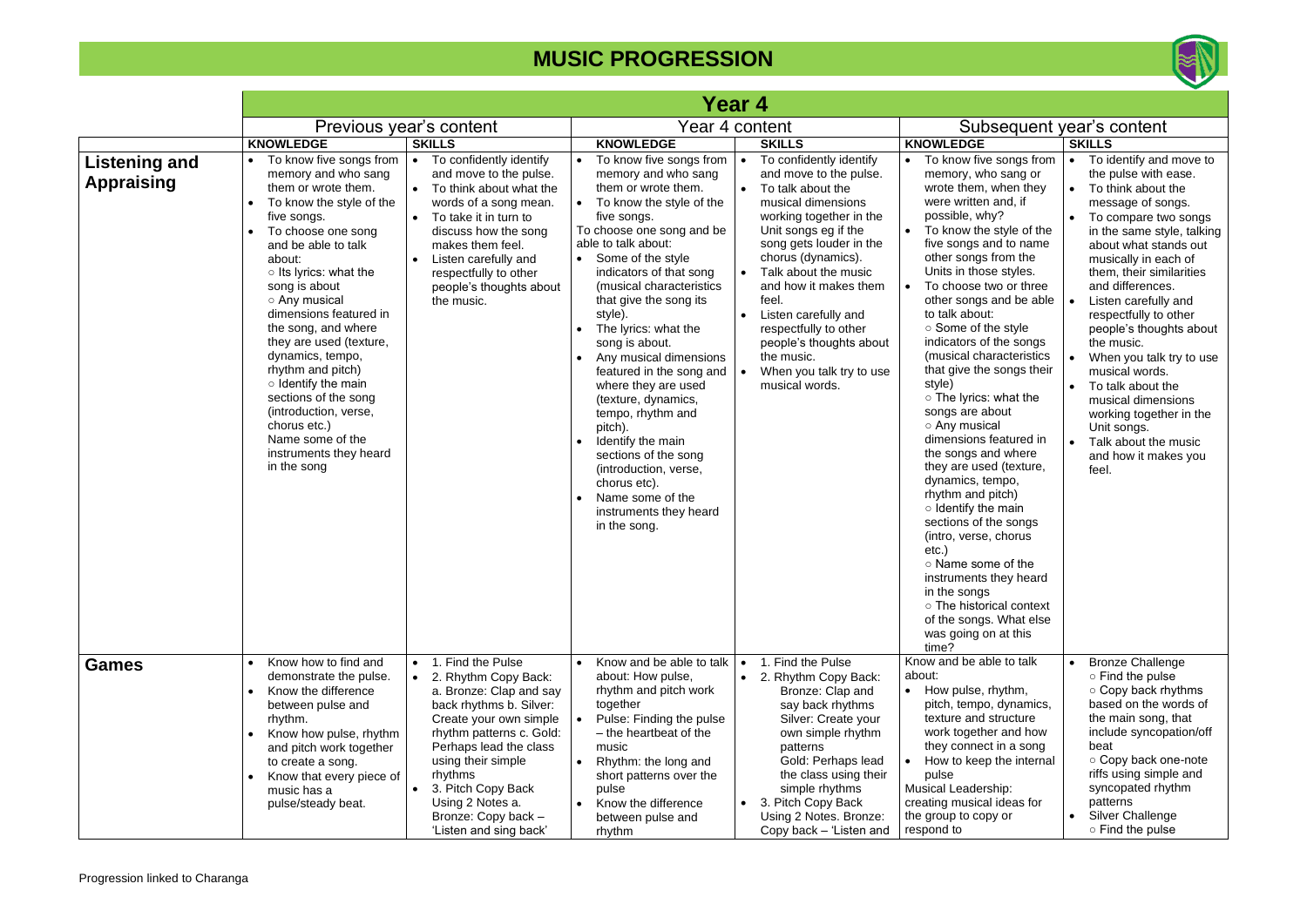|                | Know the difference<br>between a musical question<br>and an answer.                                                                                                                                                                                                                                                                                                                                          | (no notation) b. Silver:<br>Copy back with<br>instruments, without<br>then with notation c.<br>Gold: Copy back with<br>instruments, without and<br>then with notation<br>4. Pitch Copy Back and<br>Vocal Warm-ups                                                                                                                         | Pitch: High and low<br>$\bullet$<br>sounds that create<br>melodies<br>How to keep the internal<br>pulse<br><b>Musical Leadership:</b><br>creating musical ideas<br>for the group to copy or<br>respond to                                                                                                                                                                                                                                                                         | sing back' (no notation)<br>Silver: Copy back with<br>instruments, without<br>then with notation<br>Gold: Copy back<br>with instruments,<br>without and then<br>with notation<br>4. Pitch Copy Back and<br>Vocal Warm-ups                                                                                                                                                                                                                                                                                                                                                                                                                                                                                                                                                    | o Lead the class by<br>inventing rhythms for<br>others to copy back $\circ$<br>Copy back two-note riffs<br>by ear and with notation<br>o Question and answer<br>using two different notes<br><b>Gold Challenge</b><br>○ Find the pulse<br>o Lead the class by<br>inventing rhythms for<br>them to copy back<br>○ Copy back three-note<br>riffs by ear and with<br>notation<br>○ Question and answer<br>using three different<br>notes |
|----------------|--------------------------------------------------------------------------------------------------------------------------------------------------------------------------------------------------------------------------------------------------------------------------------------------------------------------------------------------------------------------------------------------------------------|-------------------------------------------------------------------------------------------------------------------------------------------------------------------------------------------------------------------------------------------------------------------------------------------------------------------------------------------|-----------------------------------------------------------------------------------------------------------------------------------------------------------------------------------------------------------------------------------------------------------------------------------------------------------------------------------------------------------------------------------------------------------------------------------------------------------------------------------|------------------------------------------------------------------------------------------------------------------------------------------------------------------------------------------------------------------------------------------------------------------------------------------------------------------------------------------------------------------------------------------------------------------------------------------------------------------------------------------------------------------------------------------------------------------------------------------------------------------------------------------------------------------------------------------------------------------------------------------------------------------------------|---------------------------------------------------------------------------------------------------------------------------------------------------------------------------------------------------------------------------------------------------------------------------------------------------------------------------------------------------------------------------------------------------------------------------------------|
| <b>Singing</b> | To know and be able to talk<br>about:<br>Singing in a group can<br>$\bullet$<br>be called a choir<br>Leader or conductor: A<br>person who the choir or<br>group follow<br>Songs can make you<br>feel different things e.g.<br>happy, energetic or sad<br>Singing as part of an<br>ensemble or large group<br>is fun, but that you must<br>listen to each other<br>To know why you must<br>warm up your voice | To sing in unison and in<br>simple two-parts.<br>To demonstrate a good<br>singing posture.<br>To follow a leader when<br>singing.<br>• To enjoy exploring<br>singing solo.<br>• To sing with awareness<br>of being 'in tune'.<br>To have an awareness<br>of the pulse internally<br>when singing.                                         | To know and be able to talk<br>about:<br>Singing in a group can<br>be called a choir<br>Leader or conductor: A<br>person who the choir or<br>group follow<br>Songs can make you<br>feel different things e.g.<br>happy, energetic or sad<br>Singing as part of an<br>ensemble or large group<br>is fun, but that you must<br>listen to each other<br>Texture: How a solo<br>singer makes a thinner<br>texture than a large<br>group<br>To know why you must<br>warm up your voice | To know and confidently<br>To sing in unison and in<br>simple two-parts.<br>sing five songs and their<br>parts from memory, and<br>To demonstrate a good<br>to sing them with a<br>singing posture.<br>strong internal pulse.<br>To follow a leader when<br>To choose a song and<br>$\bullet$<br>singing.<br>be able to talk about: o<br>To enjoy exploring<br>$\bullet$<br>Its main features<br>singing solo.<br>$\circ$ Singing in unison, the<br>To sing with awareness<br>solo, lead vocal, backing<br>of being 'in tune'.<br>vocals or rapping<br>To rejoin the song if lost.<br>○ To know what the<br>To listen to the group<br>song is about and the<br>when singing.<br>meaning of the lyrics<br>○ To know and explain<br>the importance of<br>warming up your voice | To sing in unison and to<br>sing backing vocals.<br>To enjoy exploring<br>singing solo. To listen to<br>the group when singing.<br>To demonstrate a good<br>singing posture.<br>To follow a leader when<br>singing.<br>To experience rapping<br>and solo singing.<br>To listen to each other<br>and be aware of how<br>you fit into the group.<br>To sing with awareness<br>of being 'in tune'.                                       |
| <b>Playing</b> | To know and be able to<br>talk about the<br>instruments used in<br>class (a glockenspiel, a<br>recorder)                                                                                                                                                                                                                                                                                                     | To treat instruments<br>carefully and with<br>respect.<br>Play any one, or all of<br>four, differentiated parts<br>on a tuned instrument -<br>a one-note, simple or<br>medium part or the<br>melody of the song)<br>from memory or using<br>notation.<br>To rehearse and<br>perform their part within<br>the context of the Unit<br>song. | To know and be able to talk<br>about:<br>The instruments used in<br>$\bullet$<br>class (a glockenspiel,<br>recorder or xylophone).<br>Other instruments they<br>$\bullet$<br>might play or be played<br>in a band or orchestra or<br>by their friends.                                                                                                                                                                                                                            | To treat instruments<br>To know and be able to<br>talk about: Different<br>carefully and with<br>ways of writing music<br>respect.<br>$down - e.g.$ staff<br>Play any one, or all four,<br>notation, symbols<br>differentiated parts on a<br>• The notes C, D, E, F, G,<br>tuned instrument $-$ a<br>one-note, simple or<br>A, $B + C$ on the treble<br>medium part or the<br>stave<br>melody of the song from<br>The instruments they<br>$\bullet$<br>memory or using<br>might play or be played<br>notation.<br>in a band or orchestra or<br>To rehearse and<br>by their friends<br>perform their part within<br>the context of the Unit<br>song.                                                                                                                          | Play a musical<br>instrument with the<br>correct technique within<br>the context of the Unit<br>song.<br>Select and learn an<br>instrumental part that<br>matches their musical<br>challenge, using one of<br>the differentiated parts -<br>a one-note, simple or<br>medium part or the<br>melody of the song from<br>memory or using<br>notation.                                                                                    |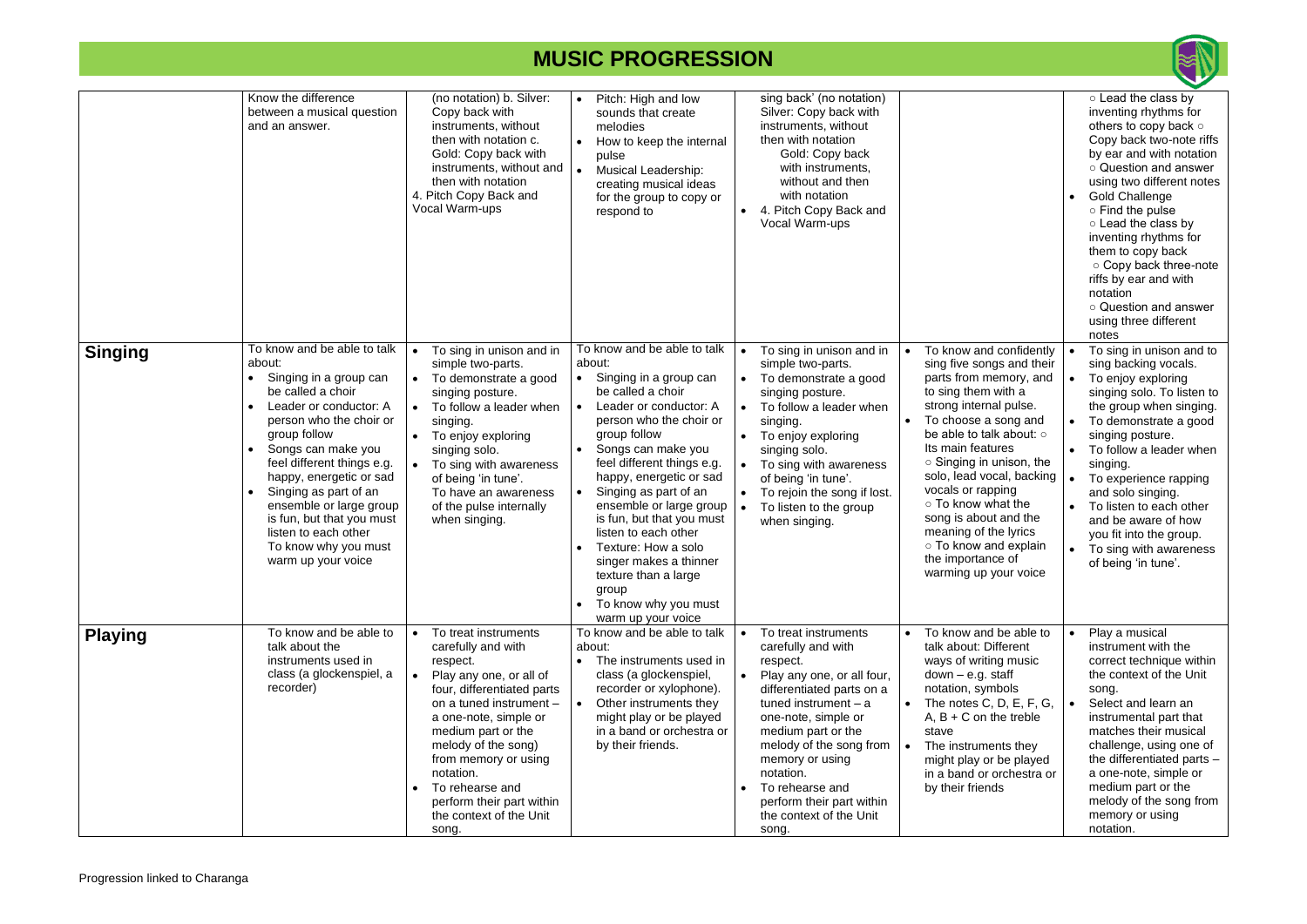

| <b>Composition</b>   | To know and be able to                                                                                                                                                                                                                                                                                                                                                                                                                                          | $\circ$ Improvise! – Take it in<br>turns to improvise using<br>three different notes.<br>Help create at least one                                                                                                                                                                                                                                                                                                                                                                                                                                                                                                                                                                                                                                                                                                                                                                     | To know and be able to                                                                                                                                                                                                                                                                                                                                                                                                                                                                                                                                                             | answer using two<br>different notes.<br>$\circ$ Improvise! – Take it in<br>turns to improvise using<br>three different notes.<br>To know and be able to talk<br>Help create at least one                                                                                                                                                                                                                                                                                                                                                                                                                                                                                                                                                                                                                                                                                                                                                                                                                                                                                                                                                                                                                                                                                                                                                                                                                                                                                                                                                                                                                                                                                                | note pattern)<br>Create simple melodies                                                                                                                                                                                                                                                                                                                                                                                                                                                                                                                                                                                                                                                                                                                                                                                                                                                                                                                                                                                                                                                  |
|----------------------|-----------------------------------------------------------------------------------------------------------------------------------------------------------------------------------------------------------------------------------------------------------------------------------------------------------------------------------------------------------------------------------------------------------------------------------------------------------------|---------------------------------------------------------------------------------------------------------------------------------------------------------------------------------------------------------------------------------------------------------------------------------------------------------------------------------------------------------------------------------------------------------------------------------------------------------------------------------------------------------------------------------------------------------------------------------------------------------------------------------------------------------------------------------------------------------------------------------------------------------------------------------------------------------------------------------------------------------------------------------------|------------------------------------------------------------------------------------------------------------------------------------------------------------------------------------------------------------------------------------------------------------------------------------------------------------------------------------------------------------------------------------------------------------------------------------------------------------------------------------------------------------------------------------------------------------------------------------|-----------------------------------------------------------------------------------------------------------------------------------------------------------------------------------------------------------------------------------------------------------------------------------------------------------------------------------------------------------------------------------------------------------------------------------------------------------------------------------------------------------------------------------------------------------------------------------------------------------------------------------------------------------------------------------------------------------------------------------------------------------------------------------------------------------------------------------------------------------------------------------------------------------------------------------------------------------------------------------------------------------------------------------------------------------------------------------------------------------------------------------------------------------------------------------------------------------------------------------------------------------------------------------------------------------------------------------------------------------------------------------------------------------------------------------------------------------------------------------------------------------------------------------------------------------------------------------------------------------------------------------------------------------------------------------------|------------------------------------------------------------------------------------------------------------------------------------------------------------------------------------------------------------------------------------------------------------------------------------------------------------------------------------------------------------------------------------------------------------------------------------------------------------------------------------------------------------------------------------------------------------------------------------------------------------------------------------------------------------------------------------------------------------------------------------------------------------------------------------------------------------------------------------------------------------------------------------------------------------------------------------------------------------------------------------------------------------------------------------------------------------------------------------------|
| <b>Improvisation</b> | To know and be able to talk<br>about improvisation:<br>Improvisation is making<br>up your own tunes on<br>the spot<br>When someone<br>improvises, they make<br>up their own tune that<br>has never been heard<br>before. It is not written<br>down and belongs to<br>them<br>To know that using one<br>or two notes confidently<br>is better than using five<br>To know that if you<br>improvise using the<br>notes you are given, you<br>cannot make a mistake | from a leader.<br><b>Bronze Challenge:</b><br>Copy Back - Listen and<br>sing back<br>o Play and<br>Improvise – Using<br>instruments, listen<br>and play your own<br>answer using one<br>note.<br>$\circ$ Improvise! - Take<br>it in turns to<br>improvise using one<br>note.<br>Silver Challenge: Sing,<br>Play and Copy Back -<br>Listen and copy back<br>using instruments, using<br>two different notes.<br>○ Play and<br>Improvise - Using<br>your instruments,<br>listen and play your<br>own answer using<br>one or two notes.<br>$\circ$ Improvise! – Take<br>it in turns to<br>improvise using one<br>or two notes.<br>• Gold Challenge: Sing,<br>Play and Copy Back -<br>Listen and copy back<br>using instruments, two<br>different notes.<br>$\circ$ Play and Improvise $-$<br>Using your instruments,<br>listen and play your own<br>answer using two<br>different notes. | To know and be able to talk<br>about improvisation:<br>Improvisation is making<br>up your own tunes on<br>the spot<br>When someone<br>improvises, they make<br>up their own tune that<br>has never been heard<br>before. It is not written<br>down and belongs to<br>them.<br>To know that using one<br>or two notes confidently<br>is better than using five<br>To know that if you<br>improvise using the<br>notes you are given, you<br>cannot make a mistake<br>To know that you can<br>use some of the riffs you<br>have heard in the<br>Challenges in your<br>improvisations | from a leader.<br>To experience leading<br>the playing by making<br>sure everyone plays in<br>the playing section of<br>the song.<br><b>Bronze Challenge:</b><br>To know and be able to<br>$\circ$ Copy Back $-$<br>talk about improvisation:<br>Listen and sing back<br>Improvisation is making<br>$\bullet$<br>melodic patterns<br>up your own tunes on<br>○ Play and<br>the spot<br>Improvise - Using<br>When someone<br>instruments, listen<br>improvises, they make<br>and play your own<br>up their own tune that<br>answer using one<br>has never been heard<br>note.<br>before. It is not written<br>$\circ$ Improvise! – Take<br>down and belongs to<br>it in turns to<br>them.<br>improvise using one<br>To know that using one<br>note.<br>or two notes confidently<br>Silver Challenge:<br>is better than using five<br>$\circ$ Sing, Play and<br>• To know that if you<br>Copy Back - Listen<br>improvise using the<br>and copy back using<br>notes you are given, you<br>instruments, using<br>cannot make a mistake<br>two different notes.<br>To know that you can<br>$\bullet$<br>○ Play and<br>use some of the riffs you<br>Improvise - Using<br>have heard in the<br>your instruments,<br>Challenges in your<br>listen and play your<br>improvisations<br>own answer using<br>To know three well-known<br>one or two notes.<br>improvising musicians<br>$\circ$ Improvise! - Take<br>it in turns to<br>improvise using one<br>or two notes.<br><b>Gold Challenge:</b><br>○ Sing, Play and Copy<br>Back - Listen and copy<br>back using instruments,<br>two different notes.<br>$\circ$ Play and Improvise $-$<br>Using your instruments,<br>listen and play your own | the context of the Unit<br>song.<br>To listen to and follow<br>musical instructions<br>from a leader.<br>To lead a rehearsal session.<br>Play and Copy Back<br>○ Bronze – Copy back<br>using instruments. Use<br>one note.<br>$\circ$ Silver – Copy back<br>using instruments. Use<br>the two notes.<br>$\circ$ Gold – Copy back<br>using instruments. Use<br>the three notes.<br>Play and Improvise<br>$\circ$ Bronze – Question<br>and Answer using<br>instruments. Use one<br>note in your answer.<br>○ Silver – Question and<br>Answer using<br>instruments. Use two<br>notes in your answer.<br>Always start on a G.<br>$\circ$ Gold – Question and<br>Answer using<br>instruments. Use three<br>notes in your answer.<br>Always start on a G.<br>Improvisation!<br>$\circ$ Bronze – Improvise<br>using one note.<br>$\circ$ Silver – Improvise<br>using two notes.<br>$\circ$ Gold – Improvise<br>using three notes.<br>Classroom Jazz 2-<br>Improvise with a feeling<br>for the style of Bossa<br>Nova and Swing using<br>the notes $D, E, G, A + B$<br>(pentatonic scale/a five- |
|                      |                                                                                                                                                                                                                                                                                                                                                                                                                                                                 | To listen to and follow<br>musical instructions                                                                                                                                                                                                                                                                                                                                                                                                                                                                                                                                                                                                                                                                                                                                                                                                                                       |                                                                                                                                                                                                                                                                                                                                                                                                                                                                                                                                                                                    | To listen to and follow<br>musical instructions                                                                                                                                                                                                                                                                                                                                                                                                                                                                                                                                                                                                                                                                                                                                                                                                                                                                                                                                                                                                                                                                                                                                                                                                                                                                                                                                                                                                                                                                                                                                                                                                                                         | To rehearse and<br>perform their part within                                                                                                                                                                                                                                                                                                                                                                                                                                                                                                                                                                                                                                                                                                                                                                                                                                                                                                                                                                                                                                             |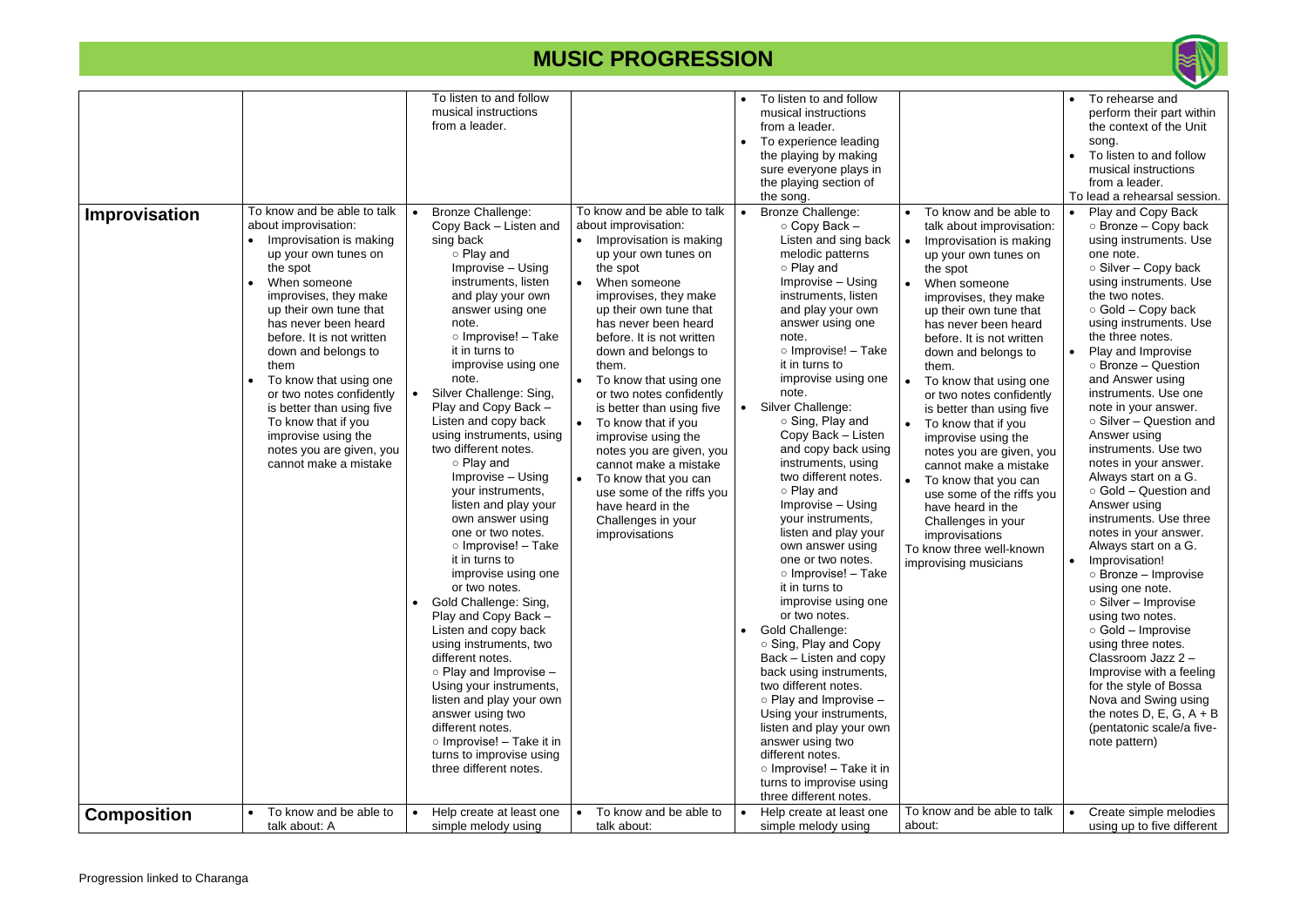

|                    |                                                                                                                                                                                                                                                                                                                                                                                                                                                                                                                                                                                                                                                                                                                                                                                                                                                                                                                                                                                                                                                              |                                                                                                                                                                                                                                                                                                                                                                                                                                                                                                                                                                                                                                                                                                                                                                                                                                                                                                                                                                                                                                                                                  | $\sim$                                                                                                                                                                                                                                                                                                                                                                                                                                                                                                                                                                                                                                                                                                                                                                                                                                                                                                                                                                                                                                                                          |
|--------------------|--------------------------------------------------------------------------------------------------------------------------------------------------------------------------------------------------------------------------------------------------------------------------------------------------------------------------------------------------------------------------------------------------------------------------------------------------------------------------------------------------------------------------------------------------------------------------------------------------------------------------------------------------------------------------------------------------------------------------------------------------------------------------------------------------------------------------------------------------------------------------------------------------------------------------------------------------------------------------------------------------------------------------------------------------------------|----------------------------------------------------------------------------------------------------------------------------------------------------------------------------------------------------------------------------------------------------------------------------------------------------------------------------------------------------------------------------------------------------------------------------------------------------------------------------------------------------------------------------------------------------------------------------------------------------------------------------------------------------------------------------------------------------------------------------------------------------------------------------------------------------------------------------------------------------------------------------------------------------------------------------------------------------------------------------------------------------------------------------------------------------------------------------------|---------------------------------------------------------------------------------------------------------------------------------------------------------------------------------------------------------------------------------------------------------------------------------------------------------------------------------------------------------------------------------------------------------------------------------------------------------------------------------------------------------------------------------------------------------------------------------------------------------------------------------------------------------------------------------------------------------------------------------------------------------------------------------------------------------------------------------------------------------------------------------------------------------------------------------------------------------------------------------------------------------------------------------------------------------------------------------|
|                    | composition: music that<br>one, three or five<br>is created by you and<br>different notes.<br>kept in some way. It's<br>Plan and create a<br>like writing a story. It can<br>section of music that<br>be played or performed<br>can be performed within<br>again to your friends.<br>the context of the unit<br>Different ways of<br>song.<br>recording compositions<br>Talk about how it was<br>(letter names, symbols,<br>created.<br>audio etc.<br>Listen to and reflect<br>upon the developing<br>composition and make<br>musical decisions about<br>pulse, rhythm, pitch,<br>dynamics and tempo.<br>Record the composition<br>in any way appropriate<br>that recognises the<br>connection between<br>sound and symbol (e.g.<br>graphic/pictorial<br>notation).                                                                                                                                                                                                                                                                                          | one, three or all five<br>A composition: music<br>different notes.<br>that is created by you<br>and kept in some way.<br>Plan and create a<br>It's like writing a story. It<br>section of music that<br>can be played or<br>can be performed within<br>performed again to your<br>the context of the unit<br>friends.<br>song.<br>Different ways of<br>Talk about how it was<br>recording compositions<br>created.<br>(letter names, symbols,<br>Listen to and reflect<br>audio etc.<br>upon the developing<br>composition and make<br>musical decisions about<br>pulse, rhythm, pitch,<br>dynamics and tempo.<br>Record the composition<br>in any way appropriate<br>that recognises the<br>connection between<br>sound and symbol (e.g.<br>graphic/pictorial<br>notation).                                                                                                                                                                                                                                                                                                     | notes and simple<br>A composition: music<br>rhythms that work<br>that is created by you<br>musically with the style<br>and kept in some way.<br>of the Unit song.<br>It's like writing a story. It<br>can be played or<br>Explain the keynote or<br>performed again to your<br>home note and the<br>structure of the melody.<br>friends.<br>A composition has<br>Listen to and reflect<br>$\bullet$<br>pulse, rhythm and pitch<br>upon the developing<br>that work together and<br>composition and make<br>musical decisions about<br>are shaped by tempo,<br>dynamics, texture and<br>how the melody<br>connects with the song.<br>structure<br>Record the composition in<br>Notation: recognise the<br>connection between sound<br>any way appropriate that<br>and symbol<br>recognises the connection<br>between sound and symbol<br>(e.g. graphic/pictorial<br>notation).                                                                                                                                                                                                   |
| <b>Performance</b> | To know and be able to<br>To choose what to<br>$\bullet$<br>talk about: Performing is<br>perform and create a<br>sharing music with other<br>programme.<br>people, an audience.<br>To communicate the<br>A performance doesn't<br>meaning of the words<br>$\bullet$<br>have to be a drama! It<br>and clearly articulate<br>them.<br>can be to one person or<br>to each other<br>To talk about the best<br>You need to know and<br>place to be when<br>have planned everything<br>performing and how to<br>that will be performed<br>stand or sit.<br>To record the<br>You must sing or rap the<br>$\bullet$<br>words clearly and play<br>performance and say<br>how they were feeling,<br>with confidence<br>what they were pleased<br>A performance can be a<br>with what they would<br>special occasion and<br>change and why.<br>involve an audience<br>including of people you<br>don't know<br>It is planned and<br>$\bullet$<br>different for each<br>occasion<br>It involves<br>communicating feelings,<br>thoughts and ideas<br>about the song/music | To know and be able to<br>To choose what to<br>talk about: Performing is<br>perform and create a<br>sharing music with other<br>programme.<br>people, an audience<br>Present a musical<br>A performance doesn't<br>performance designed<br>have to be a drama! It<br>to capture the audience.<br>can be to one person or<br>To communicate the<br>to each other<br>meaning of the words<br>You need to know and<br>and clearly articulate<br>have planned everything<br>them.<br>that will be performed<br>To talk about the best<br>You must sing or rap the<br>place to be when<br>performing and how to<br>words clearly and play<br>with confidence<br>stand or sit.<br>A performance can be a<br>To record the<br>special occasion and<br>performance and say<br>involve an audience<br>how they were feeling,<br>including of people you<br>what they were pleased<br>don't know<br>with what they would<br>change and why.<br>It is planned and<br>different for each<br>occasion<br>It involves<br>communicating feelings,<br>thoughts and ideas<br>about the song/music | To know and be able to talk<br>To choose what to<br>about:<br>perform and create a<br>Performing is sharing<br>programme.<br>$\bullet$<br>music with other people,<br>To communicate the<br>an audience<br>meaning of the words<br>A performance doesn't<br>and clearly articulate<br>have to be a drama! It<br>them.<br>can be to one person or<br>To talk about the venue<br>to each other<br>and how to use it to best<br>effect.<br>Everything that will be<br>performed must be<br>To record the<br>planned and learned<br>performance and<br>You must sing or rap the<br>compare it to a previous<br>$\bullet$<br>words clearly and play<br>performance. To discuss<br>with confidence<br>and talk musically about<br>it $-$ "What went well?"<br>A performance can be a<br>and "It would have been<br>special occasion and<br>even better if?"<br>involve an audience<br>including of people you<br>don't know<br>It is planned and<br>different for each<br>occasion<br>A performance involves<br>communicating ideas,<br>thoughts and feelings<br>about the song/music |
| <b>Vocabulary</b>  | Structure, intro/introduction, verse, chorus, improvise,<br>compose, pulse, rhythm, pitch, tempo, dynamics, bass,<br>drums, guitar, keyboard, synthesizer, hook, melody,<br>texture, structure, electric guitar, organ, backing vocals,                                                                                                                                                                                                                                                                                                                                                                                                                                                                                                                                                                                                                                                                                                                                                                                                                      | Keyboard, electric guitar, bass, drums, improvise,<br>compose, melody, pulse, rhythm, pitch, tempo, dynamics,<br>texture, structure, compose, improvise, hook, riff, melody,<br>solo, pentatonic scale, unison, rhythm patterns, musical                                                                                                                                                                                                                                                                                                                                                                                                                                                                                                                                                                                                                                                                                                                                                                                                                                         | Rock, bridge, backbeat, amplifier, chorus, bridge, riff, hook,<br>improvise, compose, appraising, Bossa Nova, syncopation,<br>structure, Swing, tune/head, note values, note names, Big<br>bands, pulse, rhythm, solo, ballad, verse, interlude, tag                                                                                                                                                                                                                                                                                                                                                                                                                                                                                                                                                                                                                                                                                                                                                                                                                            |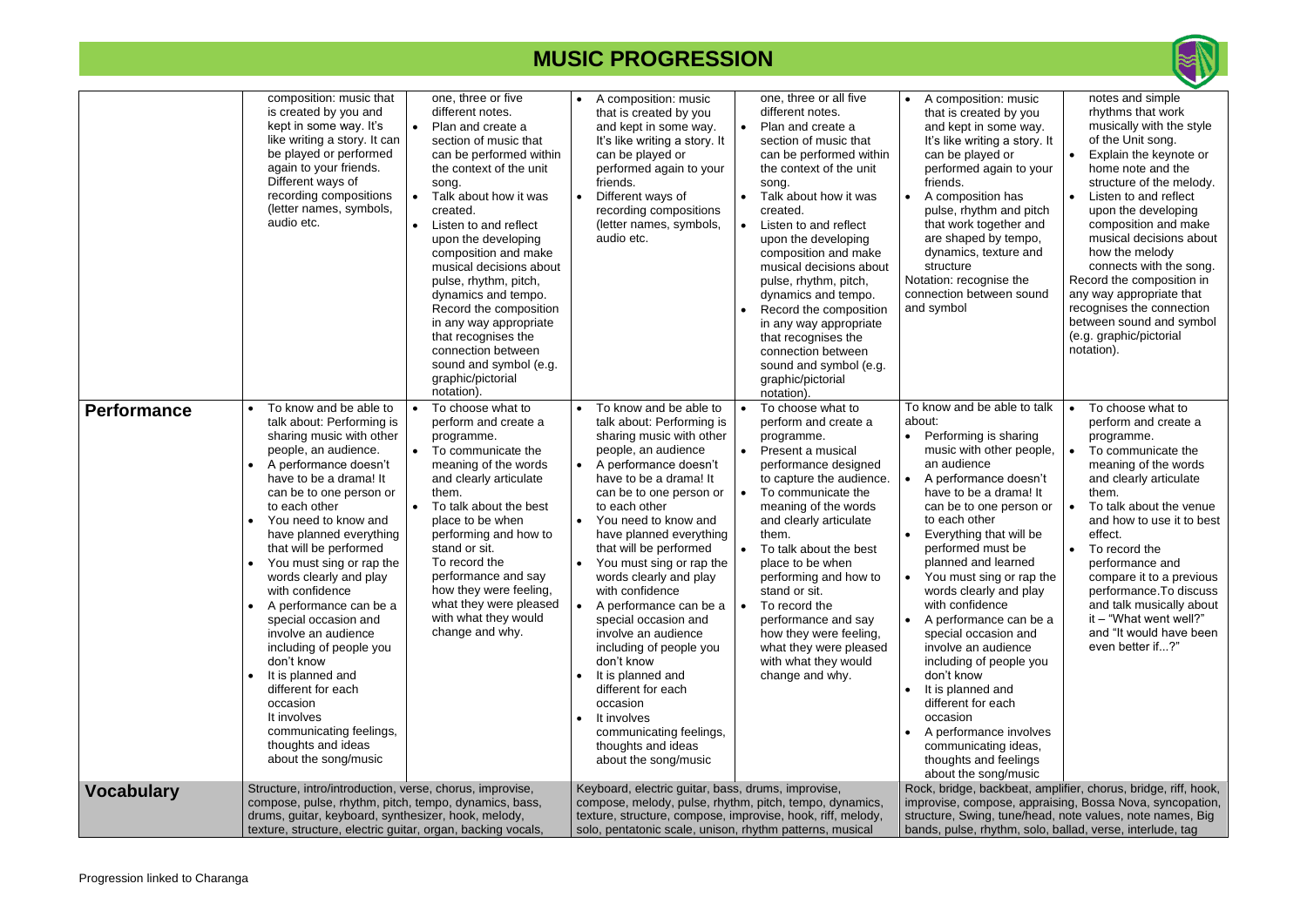

ending, strings, piano, guitar, bass, drums, melody, cover, Old-school Hip Hop, Rap, riff, synthesizer, deck, backing ratching, unison, melody, cover, pitch, tempo, dynamics, timbre, texture, Soul, groove, riff, bass line, brass section, harmony, melody, Styles, genres, Instrumental families, instrument, wind, string, percussion, brass. Musical language, inter-related dimensions, ensemble, soloist, stylistically, musically, diction, tuning, leader, conductor, improvisation, composition, melodies,  $ions.$ 

| hook, riff, melody, Reggae, pentatonic scale, imagination,<br>Disco, styles, Instrumental families, instrument, wind,<br>string, percussion, brass. leader, conductor, notes,<br>ensemble, musical cues, rhythmic patterns, group, solo,<br>melodies, improvisation, complex melodies, composition,<br>inter-related dimensions. | style, rapping, lyrics, choreography, digital/electronic<br>sounds, turntables, synthesizers, by ear, notation, backing<br>vocal, piano, organ, acoustic guitar, Styles, genres,<br>Instrumental families, instrument, wind, string, percussion,<br>brass. Musical language, genres, composers,<br>interpretation, inter-related dimensions, note pitches,<br>technique, stylistically, musically, leader, conductor, | ending, strings,<br>Old-school Hip I<br>loops, Funk, scr.<br>tempo, dynamic<br>line, brass section<br>Instrumental fan |
|----------------------------------------------------------------------------------------------------------------------------------------------------------------------------------------------------------------------------------------------------------------------------------------------------------------------------------|-----------------------------------------------------------------------------------------------------------------------------------------------------------------------------------------------------------------------------------------------------------------------------------------------------------------------------------------------------------------------------------------------------------------------|------------------------------------------------------------------------------------------------------------------------|
|                                                                                                                                                                                                                                                                                                                                  | ensemble, improvisation, composition, melodies, complex<br>melodies, rhythmic patterns, notes.                                                                                                                                                                                                                                                                                                                        | brass. Musical la<br>ensemble, solois<br>leader, conducto<br>traditional notati                                        |
|                                                                                                                                                                                                                                                                                                                                  |                                                                                                                                                                                                                                                                                                                                                                                                                       |                                                                                                                        |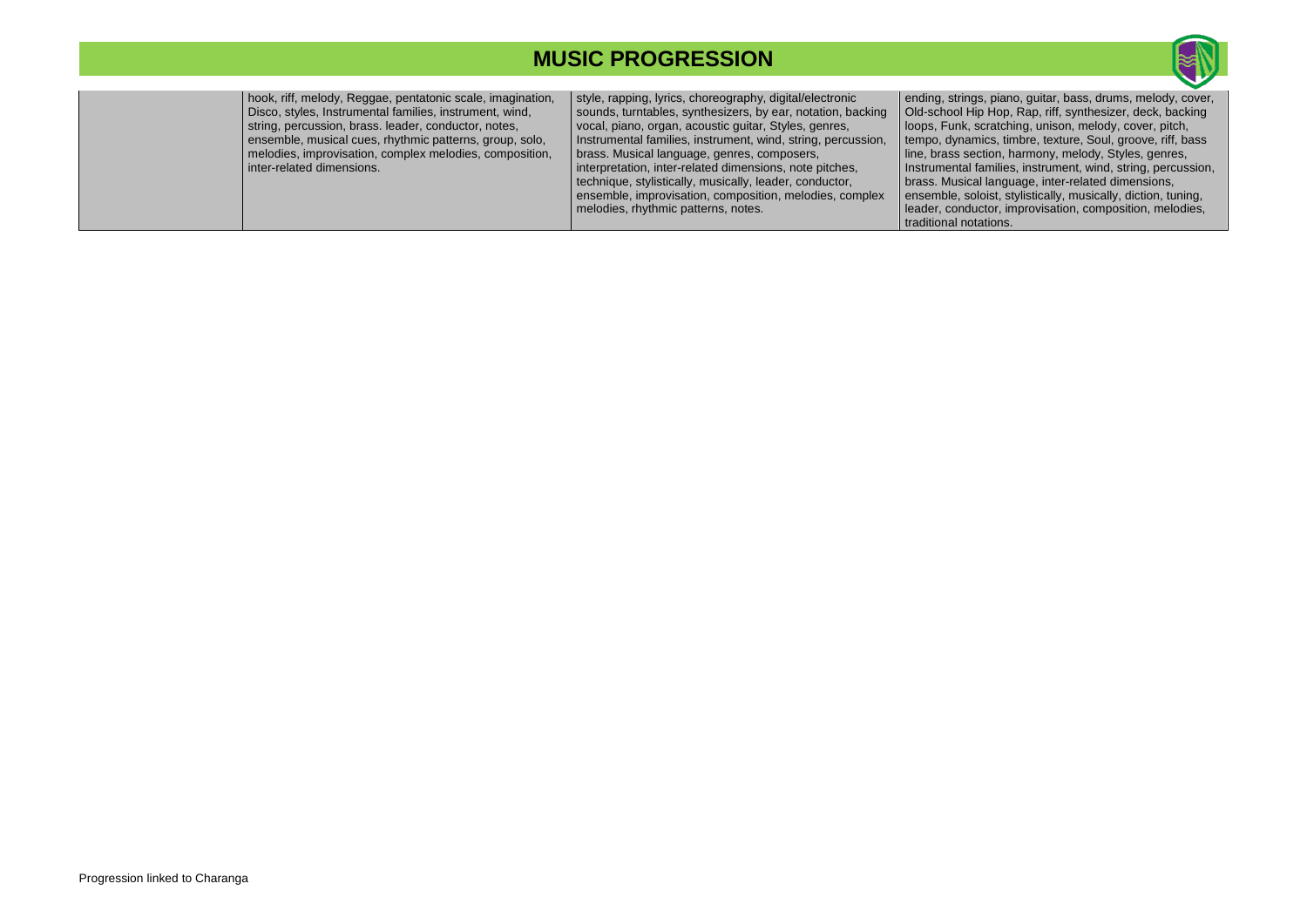

|                                           | Year 5                                                                                                                                                                                                                                                                                                                                                                                                                                                                                                                                                                                                                                            |                                                                                                                                                                                                                                                                                                                                                                                                                               |                                                                                                                                                                                                                                                                                                                                                                                                                                                                                                                                                                                                                                                                                                                                                                                                                                                                                       |                                                                                                                                                                                                                                                                                                                                                                                                                                                                                                                                         |                                                                                                                                                                                                                                                                                                                                                                                                                               |                                                                                                                                                                                                                                                                                                                                                                                                                                                                                                                                                                                                            |
|-------------------------------------------|---------------------------------------------------------------------------------------------------------------------------------------------------------------------------------------------------------------------------------------------------------------------------------------------------------------------------------------------------------------------------------------------------------------------------------------------------------------------------------------------------------------------------------------------------------------------------------------------------------------------------------------------------|-------------------------------------------------------------------------------------------------------------------------------------------------------------------------------------------------------------------------------------------------------------------------------------------------------------------------------------------------------------------------------------------------------------------------------|---------------------------------------------------------------------------------------------------------------------------------------------------------------------------------------------------------------------------------------------------------------------------------------------------------------------------------------------------------------------------------------------------------------------------------------------------------------------------------------------------------------------------------------------------------------------------------------------------------------------------------------------------------------------------------------------------------------------------------------------------------------------------------------------------------------------------------------------------------------------------------------|-----------------------------------------------------------------------------------------------------------------------------------------------------------------------------------------------------------------------------------------------------------------------------------------------------------------------------------------------------------------------------------------------------------------------------------------------------------------------------------------------------------------------------------------|-------------------------------------------------------------------------------------------------------------------------------------------------------------------------------------------------------------------------------------------------------------------------------------------------------------------------------------------------------------------------------------------------------------------------------|------------------------------------------------------------------------------------------------------------------------------------------------------------------------------------------------------------------------------------------------------------------------------------------------------------------------------------------------------------------------------------------------------------------------------------------------------------------------------------------------------------------------------------------------------------------------------------------------------------|
|                                           | <b>KNOWLEDGE</b>                                                                                                                                                                                                                                                                                                                                                                                                                                                                                                                                                                                                                                  | Previous year's content<br><b>SKILLS</b>                                                                                                                                                                                                                                                                                                                                                                                      | Year 5 content<br><b>KNOWLEDGE</b>                                                                                                                                                                                                                                                                                                                                                                                                                                                                                                                                                                                                                                                                                                                                                                                                                                                    | <b>SKILLS</b>                                                                                                                                                                                                                                                                                                                                                                                                                                                                                                                           | Subsequent year's content<br><b>KNOWLEDGE</b>                                                                                                                                                                                                                                                                                                                                                                                 | <b>SKILLS</b>                                                                                                                                                                                                                                                                                                                                                                                                                                                                                                                                                                                              |
| <b>Listening and</b><br><b>Appraising</b> | To know five songs from<br>$\bullet$<br>memory and who sang<br>them or wrote them.<br>To know the style of the<br>five songs.<br>To choose one song and be<br>able to talk about:<br>Some of the style<br>indicators of that song<br>(musical characteristics<br>that give the song its<br>style).<br>The lyrics: what the<br>song is about.<br>Any musical dimensions<br>$\bullet$<br>featured in the song and<br>where they are used<br>(texture, dynamics,<br>tempo, rhythm and<br>pitch).<br>Identify the main<br>sections of the song<br>(introduction, verse,<br>chorus etc).<br>Name some of the<br>instruments they heard<br>in the song. | To confidently identify<br>and move to the pulse.<br>• To talk about the<br>musical dimensions<br>working together in the<br>Unit songs eg if the<br>song gets louder in the<br>chorus (dynamics).<br>Talk about the music<br>$\bullet$<br>and how it makes them<br>feel<br>Listen carefully and<br>$\bullet$<br>respectfully to other<br>people's thoughts about<br>the music.<br>When you talk try to use<br>musical words. | To know five songs from<br>memory, who sang or<br>wrote them, when they<br>$\bullet$<br>were written and, if<br>possible, why?<br>To know the style of the<br>$\bullet$<br>five songs and to name<br>other songs from the<br>Units in those styles.<br>To choose two or three<br>other songs and be able<br>to talk about:<br>○ Some of the style<br>indicators of the songs<br>(musical characteristics<br>that give the songs their<br>style)<br>o The lyrics: what the<br>songs are about<br>○ Any musical<br>dimensions featured in<br>the songs and where<br>they are used (texture,<br>dynamics, tempo,<br>rhythm and pitch)<br>$\circ$ Identify the main<br>sections of the songs<br>(intro, verse, chorus<br>$etc.$ )<br>○ Name some of the<br>instruments they heard<br>in the songs<br>o The historical context<br>of the songs. What else<br>was going on at this<br>time? | To identify and move to<br>the pulse with ease.<br>To think about the<br>message of songs.<br>To compare two songs<br>in the same style, talking<br>about what stands out<br>musically in each of<br>them, their similarities<br>and differences.<br>Listen carefully and<br>respectfully to other<br>people's thoughts about<br>the music.<br>When you talk try to use<br>musical words.<br>To talk about the<br>musical dimensions<br>working together in the<br>Unit songs.<br>Talk about the music<br>and how it makes you<br>feel. | To choose what to<br>perform and create a<br>programme.<br>To communicate the<br>meaning of the words<br>and clearly articulate<br>them.<br>To talk about the venue<br>and how to use it to best<br>effect.<br>To record the<br>$\bullet$<br>performance and<br>compare it to a previous<br>performance.<br>To discuss and talk<br>musically about it $-$<br>"What went well?" and<br>"It would have been<br>even better if?" | • To identify and move to<br>the pulse with ease.<br>• To think about the<br>message of songs.<br>To compare two songs<br>in the same style, talking<br>about what stands out<br>musically in each of<br>them, their similarities<br>and differences.<br>Listen carefully and<br>respectfully to other<br>people's thoughts about<br>the music.<br>Use musical words<br>when talking about the<br>songs.<br>To talk about the<br>musical dimensions<br>working together in the<br>Unit songs.<br>Talk about the music<br>and how it makes you<br>feel, using musical<br>language to describe the<br>music. |
| <b>Games</b>                              | Know and be able to talk<br>about: How pulse,<br>rhythm and pitch work<br>together<br>Pulse: Finding the pulse<br>$\bullet$<br>- the heartbeat of the<br>music<br>Rhythm: the long and<br>short patterns over the<br>pulse<br>Know the difference<br>$\bullet$<br>between pulse and<br>rhythm                                                                                                                                                                                                                                                                                                                                                     | 1. Find the Pulse<br>• 2. Rhythm Copy Back:<br>Bronze: Clap and<br>say back rhythms<br>Silver: Create your<br>own simple rhythm<br>patterns<br>Gold: Perhaps lead<br>the class using their<br>simple rhythms<br>3. Pitch Copy Back<br>Using 2 Notes. Bronze:<br>Copy back - 'Listen and                                                                                                                                       | Know and be able to talk<br>about:<br>• How pulse, rhythm,<br>pitch, tempo, dynamics,<br>texture and structure<br>work together and how<br>they connect in a song<br>How to keep the internal<br>pulse<br><b>Musical Leadership:</b><br>$\bullet$<br>creating musical ideas<br>for the group to copy or<br>respond to                                                                                                                                                                                                                                                                                                                                                                                                                                                                                                                                                                 | <b>Bronze Challenge</b><br>$\circ$ Find the pulse<br>○ Copy back rhythms<br>based on the words of<br>the main song, that<br>include syncopation/off<br>beat<br>○ Copy back one-note<br>riffs using simple and<br>syncopated rhythm<br>patterns<br><b>Silver Challenge</b><br>$\circ$ Find the pulse                                                                                                                                                                                                                                     | Know and be able to talk<br>about:<br>• How pulse, rhythm,<br>pitch, tempo, dynamics,<br>texture and structure<br>work together to create<br>a song or music<br>How to keep the internal<br>pulse<br><b>Musical Leadership:</b><br>$\bullet$<br>creating musical ideas<br>for the group to copy or<br>respond to                                                                                                              | <b>Bronze Challenge</b><br>$\circ$ Find the pulse<br>○ Copy back rhythms<br>based on the words of<br>the main song, that<br>include syncopation/off<br>beat<br>○ Copy back one-note<br>riffs using simple and<br>syncopated rhythm<br>patterns<br><b>Silver Challenge</b><br>○ Find the pulse                                                                                                                                                                                                                                                                                                              |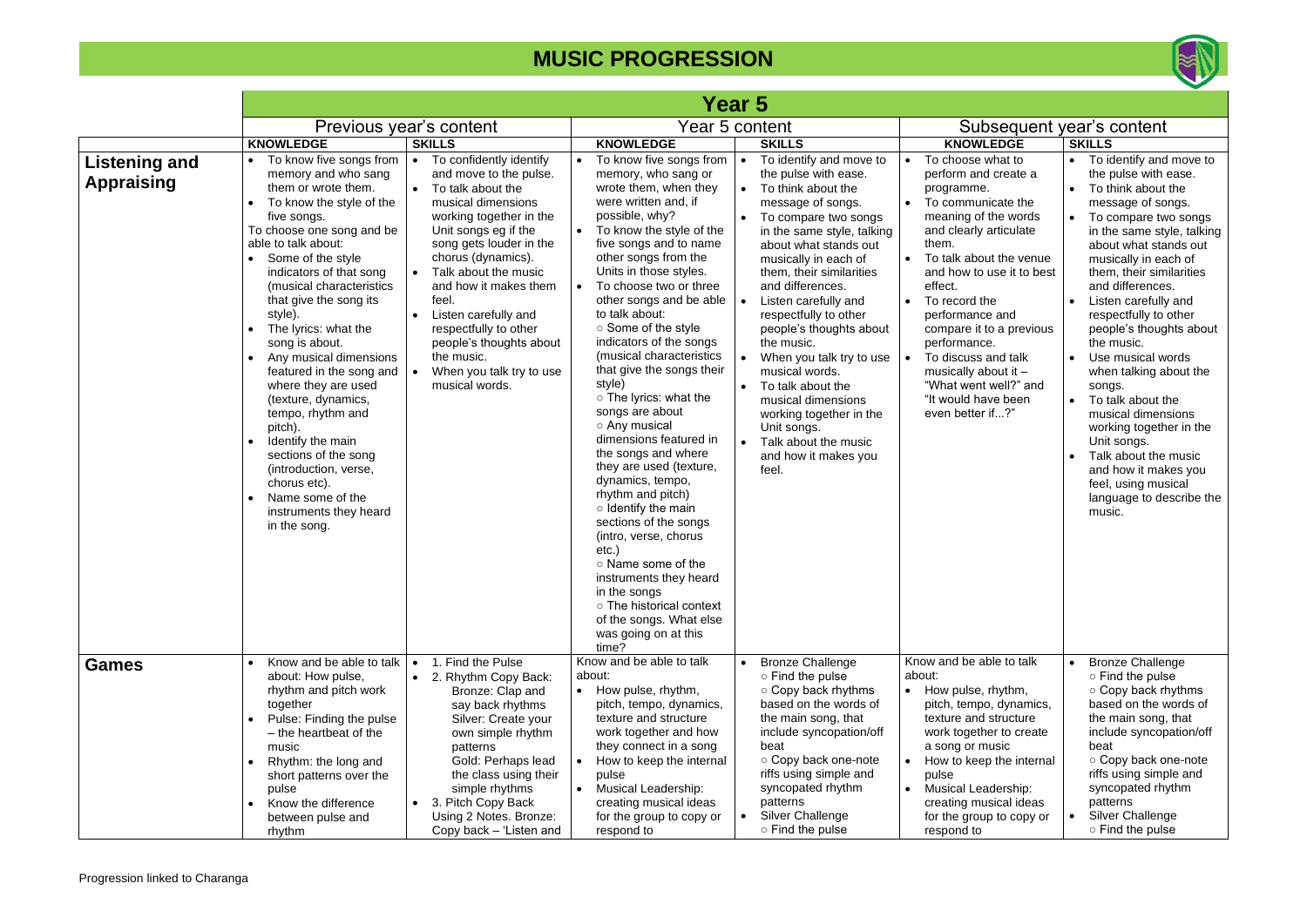

|                | Pitch: High and low<br>sounds that create<br>melodies<br>How to keep the internal<br>pulse<br><b>Musical Leadership:</b><br>creating musical ideas for<br>the group to copy or<br>respond to                                                                                                                                                                                                                                                                                      | sing back' (no notation)<br>Silver: Copy back with<br>instruments, without<br>then with notation<br>Gold: Copy back<br>with instruments,<br>without and then<br>with notation<br>4. Pitch Copy Back and<br>Vocal Warm-ups                                                                               |                                                                                                                                                                                                                                                                                                                                                                                                                                             | $\circ$ Lead the class by<br>inventing rhythms for<br>others to copy back $\circ$<br>Copy back two-note riffs<br>by ear and with notation<br>○ Question and answer<br>using two different notes<br><b>Gold Challenge</b><br>o Find the pulse<br>○ Lead the class by<br>inventing rhythms for<br>them to copy back<br>○ Copy back three-note<br>riffs by ear and with<br>notation<br>○ Question and answer<br>using three different<br>notes |                                                                                                                                                                                                                                                                                                                                                                                                                                                                                                                                                               | ○ Lead the class by<br>inventing rhythms for<br>others to copy back<br>○ Copy back two-note<br>riffs by ear and with<br>notation o Question and<br>answer using two<br>different notes<br><b>Gold Challenge</b><br>$\circ$ Find the pulse<br>○ Lead the class by<br>inventing rhythms for<br>others to copy back<br>○ Copy back two-note<br>riffs by ear and with<br>notation<br>o Question and answer<br>using two different notes |
|----------------|-----------------------------------------------------------------------------------------------------------------------------------------------------------------------------------------------------------------------------------------------------------------------------------------------------------------------------------------------------------------------------------------------------------------------------------------------------------------------------------|---------------------------------------------------------------------------------------------------------------------------------------------------------------------------------------------------------------------------------------------------------------------------------------------------------|---------------------------------------------------------------------------------------------------------------------------------------------------------------------------------------------------------------------------------------------------------------------------------------------------------------------------------------------------------------------------------------------------------------------------------------------|---------------------------------------------------------------------------------------------------------------------------------------------------------------------------------------------------------------------------------------------------------------------------------------------------------------------------------------------------------------------------------------------------------------------------------------------|---------------------------------------------------------------------------------------------------------------------------------------------------------------------------------------------------------------------------------------------------------------------------------------------------------------------------------------------------------------------------------------------------------------------------------------------------------------------------------------------------------------------------------------------------------------|-------------------------------------------------------------------------------------------------------------------------------------------------------------------------------------------------------------------------------------------------------------------------------------------------------------------------------------------------------------------------------------------------------------------------------------|
| <b>Singing</b> | To know and be able to talk<br>about:<br>Singing in a group can<br>be called a choir<br>Leader or conductor: A<br>person who the choir or<br>group follow<br>Songs can make you<br>feel different things e.g.<br>happy, energetic or sad<br>Singing as part of an<br>ensemble or large group<br>is fun, but that you must<br>listen to each other<br>Texture: How a solo<br>singer makes a thinner<br>texture than a large<br>group<br>To know why you must<br>warm up your voice | To sing in unison and in<br>simple two-parts.<br>To demonstrate a good<br>singing posture.<br>To follow a leader when<br>singing.<br>• To enjoy exploring<br>singing solo.<br>• To sing with awareness<br>of being 'in tune'.<br>To rejoin the song if lost.<br>To listen to the group<br>when singing. | To know and confidently<br>sing five songs and their<br>parts from memory, and<br>to sing them with a<br>strong internal pulse.<br>To choose a song and<br>be able to talk about: o<br>Its main features<br>$\circ$ Singing in unison, the<br>solo, lead vocal, backing<br>vocals or rapping<br>○ To know what the<br>song is about and the<br>meaning of the lyrics<br>○ To know and explain<br>the importance of<br>warming up your voice | To sing in unison and to<br>sing backing vocals.<br>To enjoy exploring<br>singing solo. To listen to<br>the group when singing.<br>To demonstrate a good<br>singing posture.<br>To follow a leader when<br>singing.<br>To experience rapping<br>and solo singing.<br>To listen to each other<br>and be aware of how<br>you fit into the group.<br>To sing with awareness<br>of being 'in tune'.                                             | To know and confidently<br>sing five songs and their<br>parts from memory, and<br>to sing them with a<br>strong internal pulse.<br>To know about the style<br>of the songs so you can<br>represent the feeling<br>and context to your<br>audience<br>To choose a song and<br>be able to talk about:<br>○ Its main features<br>$\circ$ Singing in unison, the<br>solo, lead vocal, backing<br>vocals or rapping<br>○ To know what the<br>song is about and the<br>meaning of the lyrics<br>○ To know and explain<br>the importance of<br>warming up your voice | To sing in unison and to<br>sing backing vocals.<br>To demonstrate a good<br>singing posture.<br>To follow a leader when<br>singing.<br>To experience rapping<br>and solo singing.<br>To listen to each other<br>and be aware of how<br>you fit into the group.<br>• To sing with awareness<br>of being 'in tune'.                                                                                                                  |
| <b>Playing</b> | To know and be able to talk<br>about:<br>The instruments used in<br>class (a glockenspiel,<br>recorder or xylophone).<br>Other instruments they<br>might play or be played<br>in a band or orchestra or<br>by their friends.                                                                                                                                                                                                                                                      | To treat instruments<br>carefully and with<br>respect.<br>Play any one, or all four,<br>differentiated parts on a<br>tuned instrument $-$ a<br>one-note, simple or<br>medium part or the<br>melody of the song from<br>memory or using<br>notation.                                                     | To know and be able to<br>talk about: Different<br>ways of writing music<br>$down - e.g.$ staff<br>notation, symbols<br>The notes $C, D, E, F, G$ ,<br>$A, B + C$ on the treble<br>stave<br>The instruments they<br>might play or be played<br>in a band or orchestra or<br>by their friends                                                                                                                                                | Play a musical<br>instrument with the<br>correct technique within<br>the context of the Unit<br>song.<br>Select and learn an<br>instrumental part that<br>matches their musical<br>challenge, using one of<br>the differentiated parts -<br>a one-note, simple or<br>medium part or the                                                                                                                                                     | To know and be able to talk<br>about:<br>• Different ways of writing<br>music down $-$ e.g. staff<br>notation, symbols<br>• The notes C, D, E, F, G,<br>$A, B + C$ on the treble<br>stave<br>The instruments they<br>$\bullet$<br>might play or be played<br>in a band or orchestra or<br>by their friends                                                                                                                                                                                                                                                    | Play a musical<br>instrument with the<br>correct technique within<br>the context of the Unit<br>song.<br>Select and learn an<br>instrumental part that<br>matches their musical<br>challenge, using one of<br>the differentiated parts -<br>a one-note, simple or<br>medium part or the                                                                                                                                             |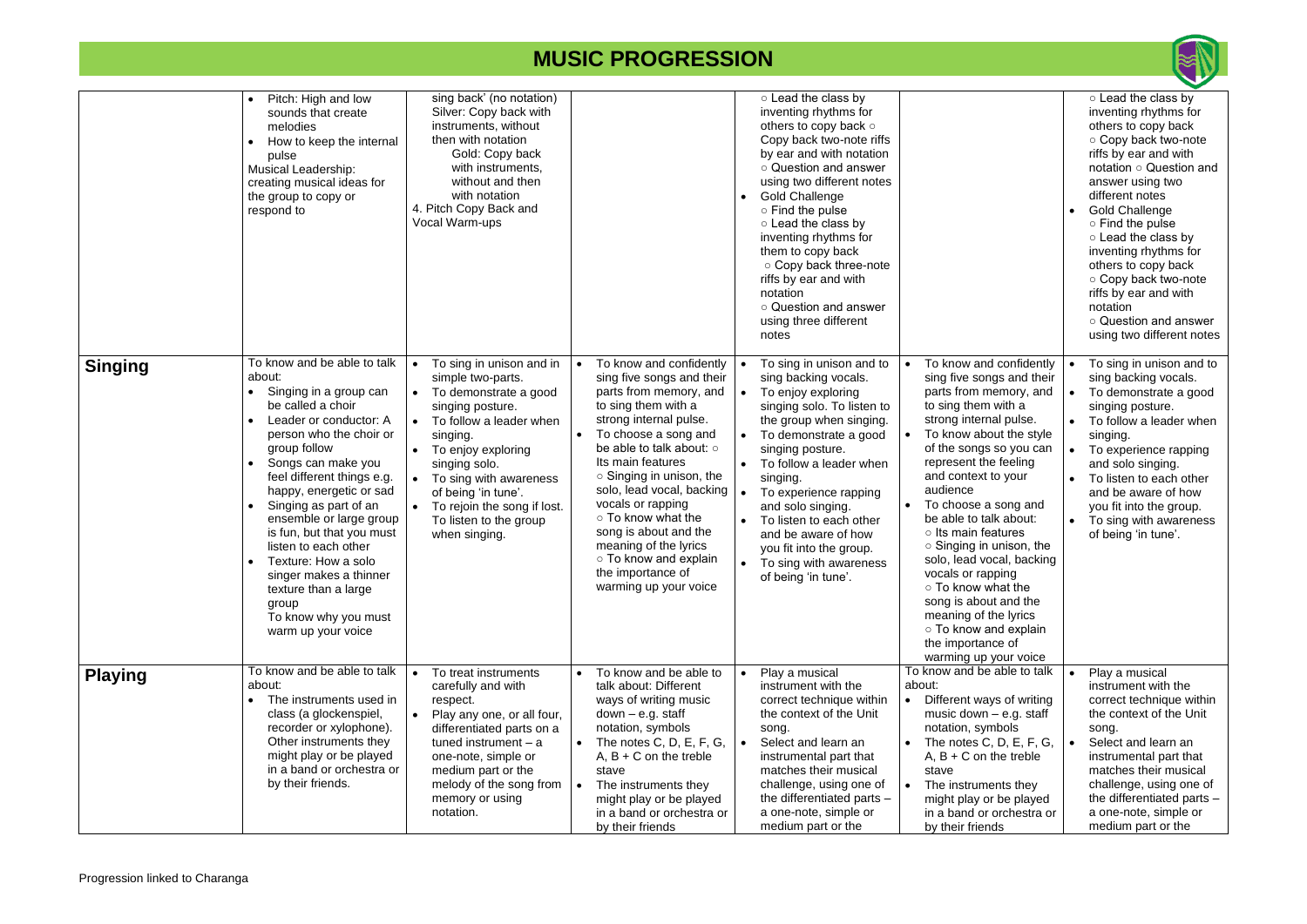|                      |                                                                                                                                                                                                                                                                                                                                                                                                                                                                                                                                                                  |                                                                                                                                                                                                                                                                                                                                                                                                                                                                                                                                                                                                                                                                                                                                                                                                                                           | <b>MUSIC PROGRESSION</b>                                                                                                                                                                                                                                                                                                                                                                                                                                                                                                                                                                                                                                 |                                                                                                                                                                                                                                                                                                                                                                                                                                                                                                                                                                                                                                                                                                                                                                                                                                                                                                                                                  |                                                                                                                                                                                                                                                                                                                                                                                                                                                                                                                                                                                                                                          |                                                                                                                                                                                                                                                                                                                                                                                                                                                                                                                                                                                                                                                                                                                                                                                                                                                                                                                                                                                  |
|----------------------|------------------------------------------------------------------------------------------------------------------------------------------------------------------------------------------------------------------------------------------------------------------------------------------------------------------------------------------------------------------------------------------------------------------------------------------------------------------------------------------------------------------------------------------------------------------|-------------------------------------------------------------------------------------------------------------------------------------------------------------------------------------------------------------------------------------------------------------------------------------------------------------------------------------------------------------------------------------------------------------------------------------------------------------------------------------------------------------------------------------------------------------------------------------------------------------------------------------------------------------------------------------------------------------------------------------------------------------------------------------------------------------------------------------------|----------------------------------------------------------------------------------------------------------------------------------------------------------------------------------------------------------------------------------------------------------------------------------------------------------------------------------------------------------------------------------------------------------------------------------------------------------------------------------------------------------------------------------------------------------------------------------------------------------------------------------------------------------|--------------------------------------------------------------------------------------------------------------------------------------------------------------------------------------------------------------------------------------------------------------------------------------------------------------------------------------------------------------------------------------------------------------------------------------------------------------------------------------------------------------------------------------------------------------------------------------------------------------------------------------------------------------------------------------------------------------------------------------------------------------------------------------------------------------------------------------------------------------------------------------------------------------------------------------------------|------------------------------------------------------------------------------------------------------------------------------------------------------------------------------------------------------------------------------------------------------------------------------------------------------------------------------------------------------------------------------------------------------------------------------------------------------------------------------------------------------------------------------------------------------------------------------------------------------------------------------------------|----------------------------------------------------------------------------------------------------------------------------------------------------------------------------------------------------------------------------------------------------------------------------------------------------------------------------------------------------------------------------------------------------------------------------------------------------------------------------------------------------------------------------------------------------------------------------------------------------------------------------------------------------------------------------------------------------------------------------------------------------------------------------------------------------------------------------------------------------------------------------------------------------------------------------------------------------------------------------------|
|                      | To know and be able to talk                                                                                                                                                                                                                                                                                                                                                                                                                                                                                                                                      | To rehearse and<br>perform their part within<br>the context of the Unit<br>song.<br>To listen to and follow<br>musical instructions<br>from a leader.<br>To experience leading<br>the playing by making<br>sure everyone plays in<br>the playing section of<br>the song.<br><b>Bronze Challenge:</b>                                                                                                                                                                                                                                                                                                                                                                                                                                                                                                                                      | To know and be able to                                                                                                                                                                                                                                                                                                                                                                                                                                                                                                                                                                                                                                   | melody of the song from<br>memory or using<br>notation.<br>To rehearse and<br>perform their part within<br>the context of the Unit<br>song.<br>To listen to and follow<br>musical instructions<br>from a leader.<br>To lead a rehearsal<br>session.<br>Play and Copy Back                                                                                                                                                                                                                                                                                                                                                                                                                                                                                                                                                                                                                                                                        | To know and be able to                                                                                                                                                                                                                                                                                                                                                                                                                                                                                                                                                                                                                   | melody of the song from<br>memory or using<br>notation.<br>To rehearse and<br>$\bullet$<br>perform their part within<br>the context of the Unit<br>song.<br>To listen to and follow<br>$\bullet$<br>musical instructions<br>from a leader.<br>To lead a rehearsal<br>session.<br>Improvise using                                                                                                                                                                                                                                                                                                                                                                                                                                                                                                                                                                                                                                                                                 |
| <b>Improvisation</b> | about improvisation:<br>Improvisation is making<br>up your own tunes on<br>the spot<br>When someone<br>improvises, they make<br>up their own tune that<br>has never been heard<br>before. It is not written<br>down and belongs to<br>them.<br>To know that using one<br>or two notes confidently<br>is better than using five<br>To know that if you<br>$\bullet$<br>improvise using the<br>notes you are given, you<br>cannot make a mistake<br>To know that you can<br>use some of the riffs you<br>have heard in the<br>Challenges in your<br>improvisations | $\circ$ Copy Back $-$<br>Listen and sing back<br>melodic patterns<br>○ Play and<br>Improvise - Using<br>instruments, listen<br>and play your own<br>answer using one<br>note.<br>$\circ$ Improvise! – Take<br>it in turns to<br>improvise using one<br>note.<br>Silver Challenge:<br>$\circ$ Sing, Play and<br>Copy Back - Listen<br>and copy back using<br>instruments, using<br>two different notes.<br>○ Play and<br>Improvise – Using<br>your instruments,<br>listen and play your<br>own answer using<br>one or two notes.<br>$\circ$ Improvise! – Take<br>it in turns to<br>improvise using one<br>or two notes.<br><b>Gold Challenge:</b><br>○ Sing, Play and<br>Copy Back – Listen<br>and copy back using<br>instruments, two<br>different notes.<br>o Play and<br>Improvise - Using<br>your instruments,<br>listen and play your | talk about improvisation:<br>Improvisation is making<br>up your own tunes on<br>the spot<br>When someone<br>$\bullet$<br>improvises, they make<br>up their own tune that<br>has never been heard<br>before. It is not written<br>down and belongs to<br>them.<br>To know that using one<br>or two notes confidently<br>is better than using five<br>To know that if you<br>$\bullet$<br>improvise using the<br>notes you are given, you<br>cannot make a mistake<br>To know that you can<br>$\bullet$<br>use some of the riffs you<br>have heard in the<br>Challenges in your<br>improvisations<br>To know three well-<br>known improvising<br>musicians | $\circ$ Bronze – Copy back<br>using instruments. Use<br>one note.<br>$\circ$ Silver – Copy back<br>using instruments. Use<br>the two notes.<br>$\circ$ Gold – Copy back<br>using instruments. Use<br>the three notes.<br>Play and Improvise<br>$\circ$ Bronze – Question<br>and Answer using<br>instruments. Use one<br>note in your answer.<br>$\circ$ Silver – Question and<br>Answer using<br>instruments. Use two<br>notes in your answer.<br>Always start on a G.<br>$\circ$ Gold - Question and<br>Answer using<br>instruments. Use three<br>notes in your answer.<br>Always start on a G.<br>Improvisation!<br>$\circ$ Bronze – Improvise<br>using one note.<br>$\circ$ Silver – Improvise<br>using two notes.<br>○ Gold - Improvise<br>using three notes.<br>Classroom Jazz 2-<br>Improvise with a feeling<br>for the style of Bossa<br>Nova and Swing using<br>the notes $D, E, G, A + B$<br>(pentatonic scale/a five-<br>note pattern) | talk about improvisation:<br>Improvisation is making<br>up your own tunes on<br>the spot<br>When someone<br>improvises, they make<br>up their own tune that<br>has never been heard<br>before. It is not written<br>down and belongs to<br>them.<br>To know that using one,<br>two or three notes<br>confidently is better than<br>using five<br>• To know that if you<br>improvise using the<br>notes you are given, you<br>cannot make a mistake<br>To know that you can<br>use some of the riffs and<br>licks you have learnt in<br>the Challenges in your<br>improvisations<br>To know three well-<br>known improvising<br>musicians | instruments in the<br>context of a song to be<br>performed. Use the<br>improvisation tracks<br>provided and improvise<br>using the Bronze, Silver<br>or Gold Challenges.<br>1. Play and Copy Back<br>$\circ$ Bronze – Copy back<br>using instruments. Use<br>one note.<br>$\circ$ Silver – Copy back<br>using instruments. Use<br>the two notes.<br>$\circ$ Gold – Copy back<br>using instruments. Use<br>the three notes.<br>2. Play and Improvise<br>You will be using up to<br>three notes:<br>$\circ$ Bronze – Question<br>and Answer using<br>instruments. Use one<br>note in your answer.<br>$\circ$ Silver – Question and<br>Answer using<br>instruments. Use two<br>notes in your answer.<br>Always start on a G.<br>○ Gold – Question and<br>Answer using<br>instruments. Use three<br>notes in your answer.<br>Always start on a G.<br>3. Improvisation! You<br>will be using up to three<br>notes. The notes will be<br>provided on-screen and<br>in the lesson plan: |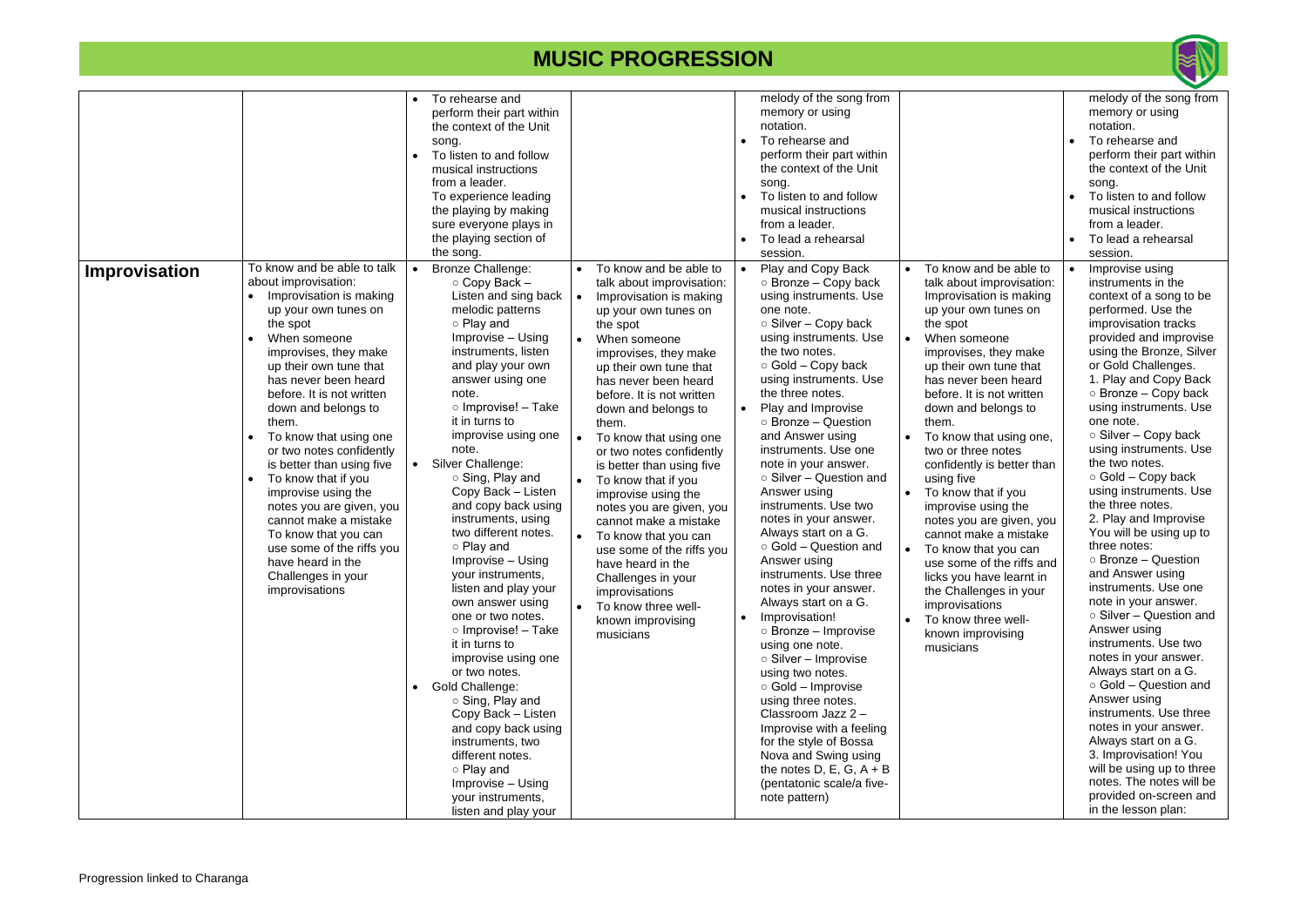|                    |                                                                                                                                                                                                                                                                                                                                                                                                                                                                                                                                                                                                                                                                                                                                                                                                                                                                          |                                                                                                                                                                                                                                                                                                                                                                                                                                                                                                                                                                                                                                                                                                                                                                                                                                                                                                                                                                                                                                                                                                                                                                                                                                                                                                                                                                      | W                                                                                                                                                                                                                                                                                                                                                                                                                                                                                                                                                                        |
|--------------------|--------------------------------------------------------------------------------------------------------------------------------------------------------------------------------------------------------------------------------------------------------------------------------------------------------------------------------------------------------------------------------------------------------------------------------------------------------------------------------------------------------------------------------------------------------------------------------------------------------------------------------------------------------------------------------------------------------------------------------------------------------------------------------------------------------------------------------------------------------------------------|----------------------------------------------------------------------------------------------------------------------------------------------------------------------------------------------------------------------------------------------------------------------------------------------------------------------------------------------------------------------------------------------------------------------------------------------------------------------------------------------------------------------------------------------------------------------------------------------------------------------------------------------------------------------------------------------------------------------------------------------------------------------------------------------------------------------------------------------------------------------------------------------------------------------------------------------------------------------------------------------------------------------------------------------------------------------------------------------------------------------------------------------------------------------------------------------------------------------------------------------------------------------------------------------------------------------------------------------------------------------|--------------------------------------------------------------------------------------------------------------------------------------------------------------------------------------------------------------------------------------------------------------------------------------------------------------------------------------------------------------------------------------------------------------------------------------------------------------------------------------------------------------------------------------------------------------------------|
|                    | own answer using<br>two different notes.<br>$\circ$ Improvise! – Take it in<br>turns to improvise using<br>three different notes.                                                                                                                                                                                                                                                                                                                                                                                                                                                                                                                                                                                                                                                                                                                                        |                                                                                                                                                                                                                                                                                                                                                                                                                                                                                                                                                                                                                                                                                                                                                                                                                                                                                                                                                                                                                                                                                                                                                                                                                                                                                                                                                                      | ○ Bronze - Improvise<br>using one note.<br>$\circ$ Silver – Improvise<br>using two notes.<br>○ Gold - Improvise<br>using three notes.<br>Classroom Jazz 2-<br>Improvise with a feeling for<br>the style of Bossa Nova and<br>Swing using the notes D, E,<br>$G, A + B$ (pentatonic scale/a<br>five-note pattern)                                                                                                                                                                                                                                                         |
| <b>Composition</b> | To know and be able to<br>Help create at least one<br>talk about:<br>simple melody using<br>one, three or all five<br>A composition: music<br>different notes.<br>that is created by you<br>Plan and create a<br>and kept in some way.<br>section of music that<br>It's like writing a story. It<br>can be played or<br>can be performed within<br>performed again to your<br>the context of the unit<br>friends.<br>song.<br>Different ways of<br>Talk about how it was<br>recording compositions<br>created.<br>(letter names, symbols,<br>Listen to and reflect<br>audio etc.<br>upon the developing<br>composition and make<br>musical decisions about<br>pulse, rhythm, pitch,<br>dynamics and tempo.<br>Record the composition<br>in any way appropriate<br>that recognises the<br>connection between<br>sound and symbol (e.g.<br>graphic/pictorial<br>notation). | To know and be able to talk<br>To know and be able to talk<br>Create simple melodies<br>about:<br>about:<br>using up to five different<br>• A composition: music<br>• A composition: music<br>notes and simple<br>that is created by you<br>rhythms that work<br>that is created by you<br>and kept in some way.<br>musically with the style<br>and kept in some way.<br>It's like writing a story. It<br>of the Unit song.<br>can be played or<br>can be played or<br>Explain the keynote or<br>performed again to your<br>performed again to your<br>home note and the<br>friends.<br>friends.<br>structure of the melody.<br>A composition has<br>A composition has<br>Listen to and reflect<br>pulse, rhythm and pitch<br>pulse, rhythm and pitch<br>upon the developing<br>that work together and<br>composition and make<br>that work together and<br>are shaped by tempo,<br>are shaped by tempo,<br>musical decisions about<br>dynamics, texture and<br>dynamics, texture and<br>how the melody<br>structure<br>structure<br>connects with the song.<br>Notation: recognise the<br>Notation: recognise the<br>Record the composition<br>connection between<br>connection between<br>in any way appropriate<br>sound and symbol<br>sound and symbol<br>that recognises the<br>connection between<br>sound and symbol (e.g.<br>graphic/pictorial<br>notation). | Create simple melodies<br>using up to five different<br>notes and simple<br>rhythms that work<br>musically with the style<br>It's like writing a story. It<br>of the Unit song.<br>Explain the keynote or<br>home note and the<br>structure of the melody.<br>Listen to and reflect<br>upon the developing<br>composition and make<br>musical decisions about<br>how the melody<br>connects with the song.<br>Record the composition<br>in any way appropriate<br>that recognises the<br>connection between<br>sound and symbol (e.g.<br>graphic/pictorial<br>notation). |
| <b>Performance</b> | To know and be able to<br>To choose what to<br>talk about: Performing is<br>perform and create a<br>sharing music with other<br>programme.<br>people, an audience<br>Present a musical<br>A performance doesn't<br>performance designed<br>$\bullet$<br>have to be a drama! It<br>to capture the audience.<br>can be to one person or<br>To communicate the<br>to each other<br>meaning of the words<br>You need to know and<br>and clearly articulate<br>have planned everything<br>them.<br>that will be performed<br>To talk about the best<br>You must sing or rap the<br>place to be when<br>words clearly and play<br>performing and how to<br>with confidence<br>stand or sit.<br>To record the<br>A performance can be a<br>performance and say<br>special occasion and<br>how they were feeling,<br>involve an audience                                         | To know and be able to talk<br>To know and be able to talk<br>To choose what to<br>about:<br>about:<br>perform and create a<br>Performing is sharing<br>• Performing is sharing<br>programme.<br>music with an audience<br>music with other people,<br>To communicate the<br>an audience<br>meaning of the words<br>with belief<br>A performance doesn't<br>and clearly articulate<br>• A performance doesn't<br>have to be a drama! It<br>have to be a drama! It<br>them.<br>can be to one person or<br>To talk about the venue<br>can be to one person or<br>to each other<br>to each other<br>and how to use it to best<br>Everything that will be<br>Everything that will be<br>effect.<br>performed must be<br>performed must be<br>To record the<br>planned and learned<br>planned and learned<br>performance and<br>You must sing or rap the<br>compare it to a previous<br>words clearly and play<br>performance. To discuss<br>words clearly and play<br>with confidence<br>and talk musically about<br>with confidence<br>it - "What went well?"<br>A performance can be a<br>A performance can be a<br>special occasion and<br>special occasion and                                                                                                                                                                                                       | To choose what to<br>perform and create a<br>programme.<br>To communicate the<br>meaning of the words<br>and clearly articulate<br>them.<br>To talk about the venue<br>and how to use it to best<br>effect.<br>To record the<br>performance and<br>You must sing or rap the<br>compare it to a previous<br>performance.<br>To discuss and talk<br>musically about it $-$<br>"What went well?" and                                                                                                                                                                        |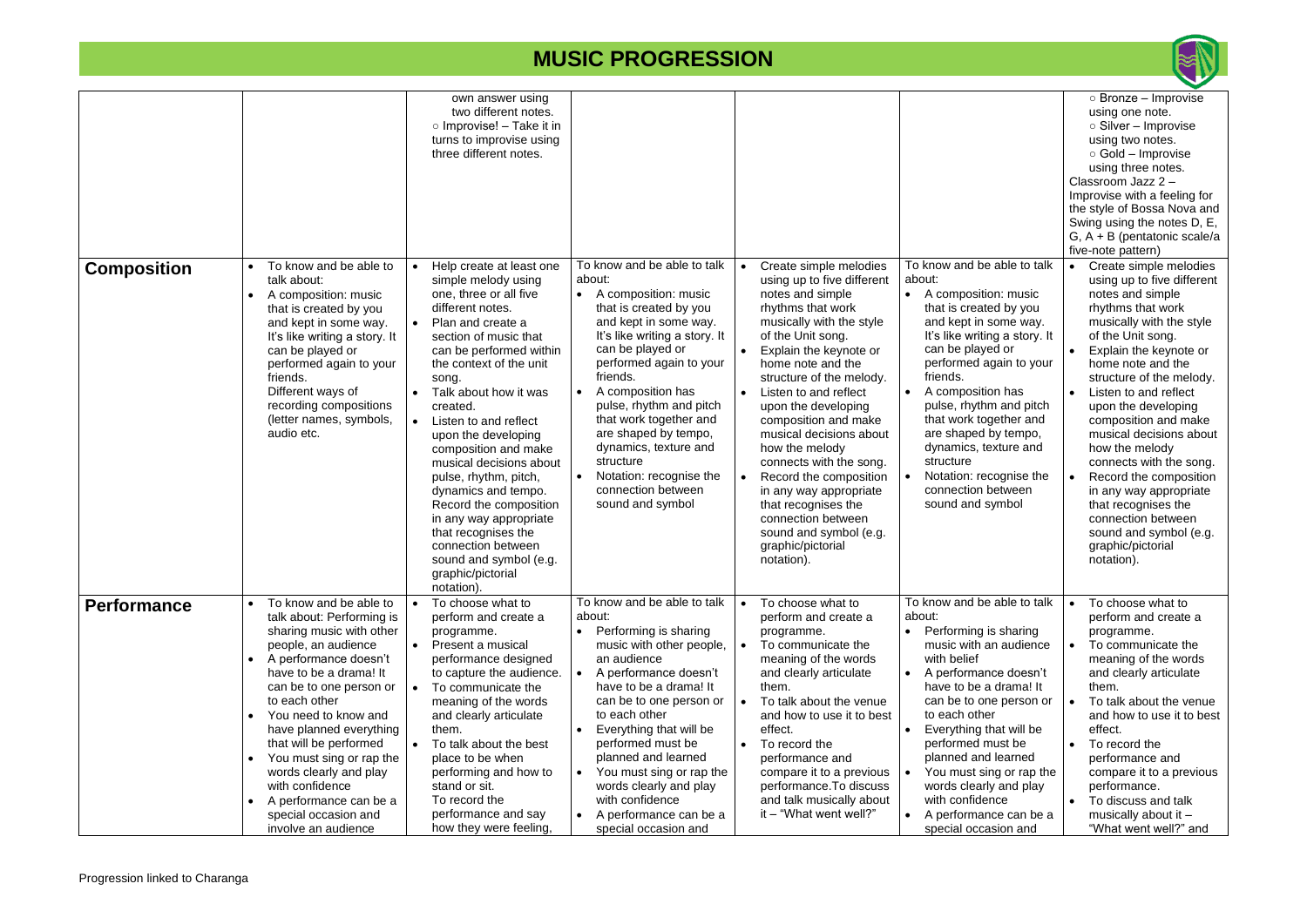"It would have been even better if...?"

|                   | including of people you<br>don't know<br>It is planned and<br>different for each<br>occasion<br>It involves<br>communicating feelings,<br>thoughts and ideas<br>about the song/music                                                                                                                                                                                                                                                                                                                                                                                                                                                                                                                                                                            | what they were pleased<br>with what they would<br>change and why. | involve an audience<br>including of people you<br>don't know<br>It is planned and<br>different for each<br>occasion<br>A performance involves<br>communicating ideas,<br>thoughts and feelings<br>about the song/music                                                                                                                                                                                                                                                                                                                                                                                                                                                                                                                                                                                                                         | and "It would have been<br>even better if?" | involve an audience<br>including of people you<br>don't know<br>It is planned and<br>different for each<br>occasion<br>A performance involves<br>communicating ideas,<br>thoughts and feelings<br>about the song/music |
|-------------------|-----------------------------------------------------------------------------------------------------------------------------------------------------------------------------------------------------------------------------------------------------------------------------------------------------------------------------------------------------------------------------------------------------------------------------------------------------------------------------------------------------------------------------------------------------------------------------------------------------------------------------------------------------------------------------------------------------------------------------------------------------------------|-------------------------------------------------------------------|------------------------------------------------------------------------------------------------------------------------------------------------------------------------------------------------------------------------------------------------------------------------------------------------------------------------------------------------------------------------------------------------------------------------------------------------------------------------------------------------------------------------------------------------------------------------------------------------------------------------------------------------------------------------------------------------------------------------------------------------------------------------------------------------------------------------------------------------|---------------------------------------------|------------------------------------------------------------------------------------------------------------------------------------------------------------------------------------------------------------------------|
| <b>Vocabulary</b> | Keyboard, electric guitar, bass, drums, improvise,<br>compose, melody, pulse, rhythm, pitch, tempo,<br>dynamics, texture, structure, compose, improvise,<br>hook, riff, melody, solo, pentatonic scale, unison,<br>rhythm patterns, musical style, rapping, lyrics,<br>choreography, digital/electronic sounds, turntables,<br>synthesizers, by ear, notation, backing vocal, piano,<br>organ, acoustic guitar, Styles, genres, Instrumental<br>families, instrument, wind, string, percussion, brass.<br>Musical language, genres, composers,<br>interpretation, inter-related dimensions, note<br>pitches, technique, stylistically, musically, leader,<br>conductor, ensemble, improvisation, composition,<br>melodies, complex melodies, rhythmic patterns, |                                                                   | Rock, bridge, backbeat, amplifier, chorus, bridge, riff, hook,<br>improvise, compose, appraising, Bossa Nova, syncopation,<br>structure, Swing, tune/head, note values, note names, Big<br>bands, pulse, rhythm, solo, ballad, verse, interlude, tag<br>ending, strings, piano, guitar, bass, drums, melody, cover,<br>Old-school Hip Hop, Rap, riff, synthesizer, deck, backing<br>loops, Funk, scratching, unison, melody, cover, pitch,<br>tempo, dynamics, timbre, texture, Soul, groove, riff, bass<br>line, brass section, harmony, melody, Styles, genres,<br>Instrumental families, instrument, wind, string, percussion,<br>brass. Musical language, inter-related dimensions,<br>ensemble, soloist, stylistically, musically, diction, tuning,<br>leader, conductor, improvisation, composition, melodies,<br>traditional notations. |                                             |                                                                                                                                                                                                                        |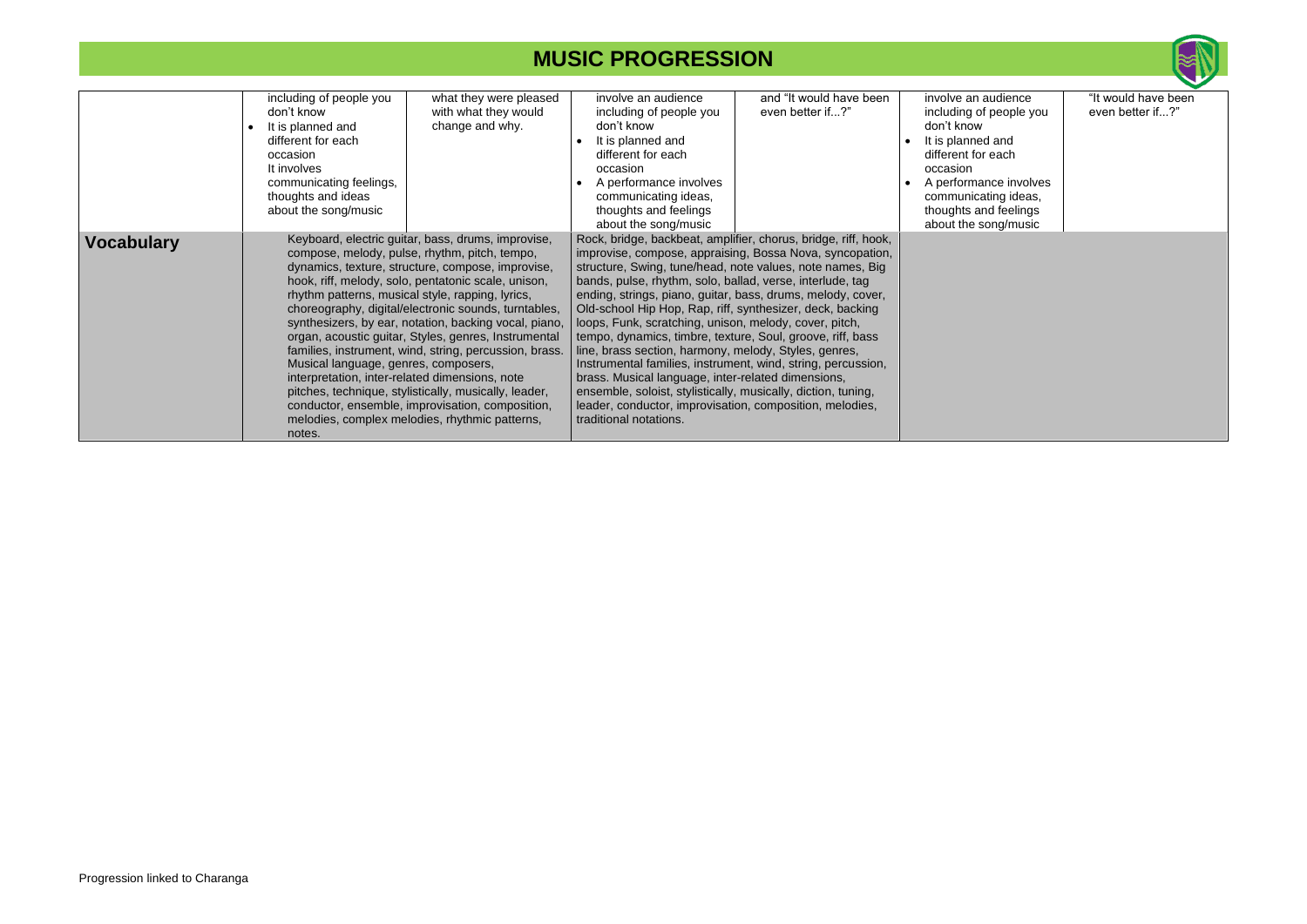

|                                           | Year 6                                                                                                                                                                                                                                                                                                                                                                                                                                                                                                                                                                                                                                                                                                                                                                                                                                                      |                                                                                                                                                                                                                                                                                                                                                                                                                                                                                                                                             |                                                                                                                                                                                                                                                                                                                                                                                                                                            |                                                                                                                                                                                                                                                                                                                                                                                                                                                                                                                                                                                                                                  |                           |               |
|-------------------------------------------|-------------------------------------------------------------------------------------------------------------------------------------------------------------------------------------------------------------------------------------------------------------------------------------------------------------------------------------------------------------------------------------------------------------------------------------------------------------------------------------------------------------------------------------------------------------------------------------------------------------------------------------------------------------------------------------------------------------------------------------------------------------------------------------------------------------------------------------------------------------|---------------------------------------------------------------------------------------------------------------------------------------------------------------------------------------------------------------------------------------------------------------------------------------------------------------------------------------------------------------------------------------------------------------------------------------------------------------------------------------------------------------------------------------------|--------------------------------------------------------------------------------------------------------------------------------------------------------------------------------------------------------------------------------------------------------------------------------------------------------------------------------------------------------------------------------------------------------------------------------------------|----------------------------------------------------------------------------------------------------------------------------------------------------------------------------------------------------------------------------------------------------------------------------------------------------------------------------------------------------------------------------------------------------------------------------------------------------------------------------------------------------------------------------------------------------------------------------------------------------------------------------------|---------------------------|---------------|
|                                           | Previous year's content                                                                                                                                                                                                                                                                                                                                                                                                                                                                                                                                                                                                                                                                                                                                                                                                                                     |                                                                                                                                                                                                                                                                                                                                                                                                                                                                                                                                             |                                                                                                                                                                                                                                                                                                                                                                                                                                            | Year 6 content                                                                                                                                                                                                                                                                                                                                                                                                                                                                                                                                                                                                                   | Subsequent year's content |               |
|                                           | <b>KNOWLEDGE</b>                                                                                                                                                                                                                                                                                                                                                                                                                                                                                                                                                                                                                                                                                                                                                                                                                                            | <b>SKILLS</b>                                                                                                                                                                                                                                                                                                                                                                                                                                                                                                                               | <b>KNOWLEDGE</b>                                                                                                                                                                                                                                                                                                                                                                                                                           | <b>SKILLS</b>                                                                                                                                                                                                                                                                                                                                                                                                                                                                                                                                                                                                                    | <b>KNOWLEDGE</b>          | <b>SKILLS</b> |
| <b>Listening and</b><br><b>Appraising</b> | To know five songs from<br>memory, who sang or<br>wrote them, when they<br>were written and, if<br>possible, why?<br>To know the style of the<br>five songs and to name<br>other songs from the<br>Units in those styles.<br>To choose two or three<br>other songs and be able<br>to talk about:<br>○ Some of the style<br>indicators of the songs<br>(musical characteristics<br>that give the songs their<br>style)<br>○ The lyrics: what the<br>songs are about<br>○ Any musical<br>dimensions featured in<br>the songs and where<br>they are used (texture,<br>dynamics, tempo,<br>rhythm and pitch)<br>$\circ$ Identify the main<br>sections of the songs<br>(intro, verse, chorus<br>$etc.$ )<br>○ Name some of the<br>instruments they heard<br>in the songs<br>o The historical context<br>of the songs. What else<br>was going on at this<br>time? | To identify and move to<br>the pulse with ease.<br>• To think about the<br>message of songs.<br>• To compare two songs<br>in the same style, talking<br>about what stands out<br>musically in each of<br>them, their similarities<br>and differences.<br>Listen carefully and<br>respectfully to other<br>people's thoughts about<br>the music.<br>When you talk try to use<br>musical words.<br>To talk about the<br>musical dimensions<br>working together in the<br>Unit songs.<br>Talk about the music<br>and how it makes you<br>feel. | To choose what to<br>perform and create a<br>programme.<br>To communicate the<br>$\bullet$<br>meaning of the words<br>and clearly articulate<br>them.<br>To talk about the venue<br>and how to use it to best<br>effect.<br>To record the<br>$\bullet$<br>performance and<br>compare it to a previous<br>performance.<br>To discuss and talk<br>musically about it $-$<br>"What went well?" and<br>"It would have been<br>even better if?" | To identify and move to<br>the pulse with ease.<br>To think about the<br>$\bullet$<br>message of songs.<br>To compare two songs<br>$\bullet$<br>in the same style, talking<br>about what stands out<br>musically in each of<br>them, their similarities<br>and differences.<br>Listen carefully and<br>respectfully to other<br>people's thoughts about<br>the music.<br>Use musical words<br>when talking about the<br>songs.<br>To talk about the<br>musical dimensions<br>working together in the<br>Unit songs.<br>Talk about the music<br>and how it makes you<br>feel, using musical<br>language to describe the<br>music. |                           |               |
| <b>Games</b>                              | Know and be able to talk<br>about:<br>How pulse, rhythm,<br>$\bullet$<br>pitch, tempo, dynamics,<br>texture and structure<br>work together and how<br>they connect in a song<br>How to keep the internal<br>pulse<br><b>Musical Leadership:</b><br>creating musical ideas for<br>the group to copy or<br>respond to                                                                                                                                                                                                                                                                                                                                                                                                                                                                                                                                         | <b>Bronze Challenge</b><br>○ Find the pulse<br>○ Copy back rhythms<br>based on the words of<br>the main song, that<br>include syncopation/off<br>beat<br>○ Copy back one-note<br>riffs using simple and<br>syncopated rhythm<br>patterns<br><b>Silver Challenge</b><br>○ Find the pulse                                                                                                                                                                                                                                                     | Know and be able to talk<br>about:<br>How pulse, rhythm,<br>$\bullet$<br>pitch, tempo, dynamics,<br>texture and structure<br>work together to create<br>a song or music<br>How to keep the internal<br>pulse<br><b>Musical Leadership:</b><br>$\bullet$<br>creating musical ideas<br>for the group to copy or<br>respond to                                                                                                                | <b>Bronze Challenge</b><br>$\circ$ Find the pulse<br>○ Copy back rhythms<br>based on the words of<br>the main song, that<br>include syncopation/off<br>beat<br>○ Copy back one-note<br>riffs using simple and<br>syncopated rhythm<br>patterns<br><b>Silver Challenge</b><br>$\circ$ Find the pulse                                                                                                                                                                                                                                                                                                                              |                           |               |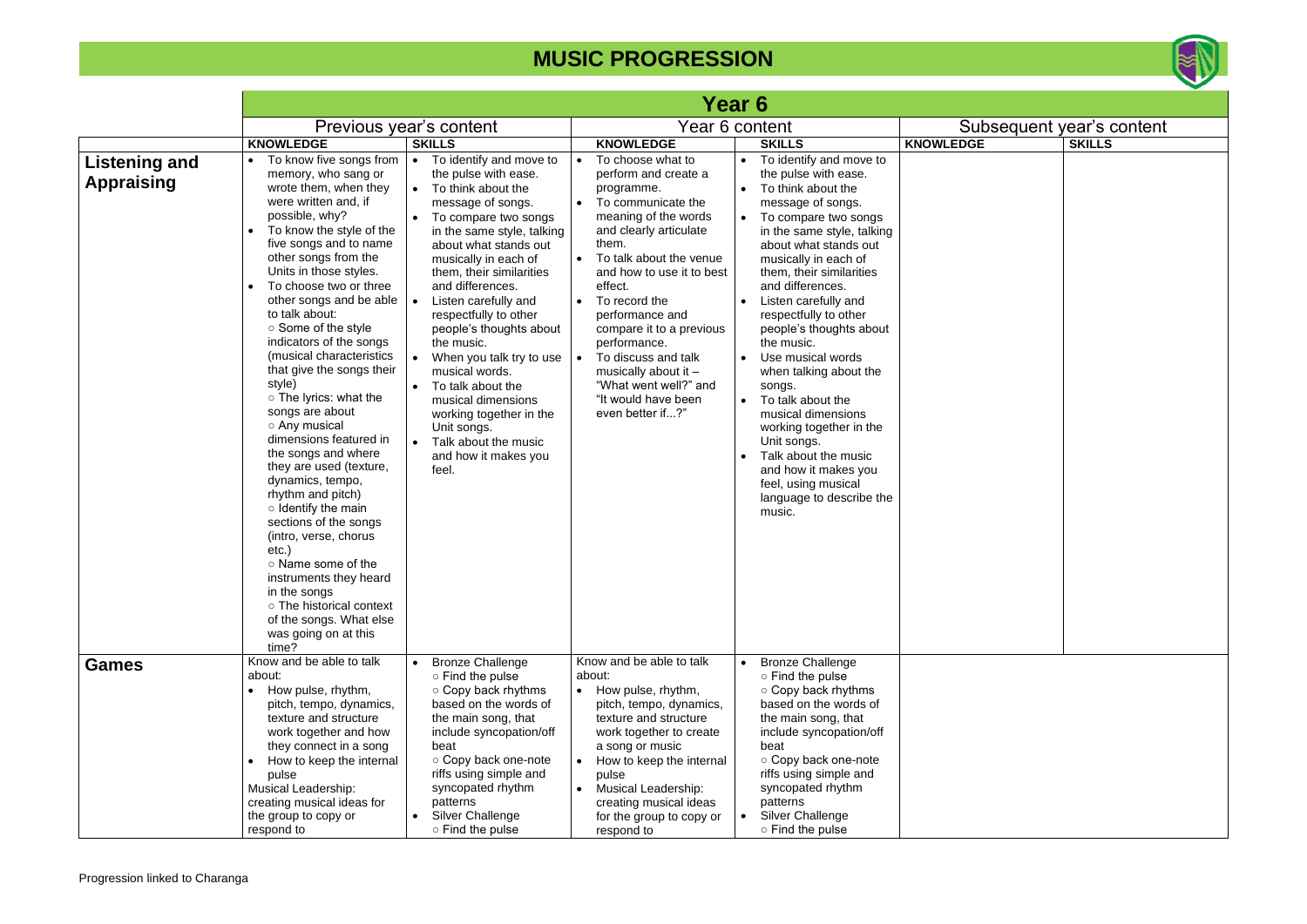



|                |                                                                                                                                                                                                                                                                                                                                                                                                                                                                       | ○ Lead the class by<br>inventing rhythms for<br>others to copy back $\circ$<br>Copy back two-note riffs<br>by ear and with notation<br>○ Question and answer<br>using two different notes<br><b>Gold Challenge</b><br>$\bullet$<br>○ Find the pulse<br>o Lead the class by<br>inventing rhythms for<br>them to copy back<br>○ Copy back three-note<br>riffs by ear and with<br>notation<br>○ Question and answer<br>using three different<br>notes               |                                                                                                                                                                                                                                                                                                                                                                                                                                                                                                                                                                                               | $\circ$ Lead the class by<br>inventing rhythms for<br>others to copy back<br>○ Copy back two-note<br>riffs by ear and with<br>notation ○ Question and<br>answer using two<br>different notes<br><b>Gold Challenge</b><br>○ Find the pulse<br>o Lead the class by<br>inventing rhythms for<br>others to copy back<br>○ Copy back two-note<br>riffs by ear and with<br>notation<br>○ Question and answer<br>using two different notes |
|----------------|-----------------------------------------------------------------------------------------------------------------------------------------------------------------------------------------------------------------------------------------------------------------------------------------------------------------------------------------------------------------------------------------------------------------------------------------------------------------------|------------------------------------------------------------------------------------------------------------------------------------------------------------------------------------------------------------------------------------------------------------------------------------------------------------------------------------------------------------------------------------------------------------------------------------------------------------------|-----------------------------------------------------------------------------------------------------------------------------------------------------------------------------------------------------------------------------------------------------------------------------------------------------------------------------------------------------------------------------------------------------------------------------------------------------------------------------------------------------------------------------------------------------------------------------------------------|-------------------------------------------------------------------------------------------------------------------------------------------------------------------------------------------------------------------------------------------------------------------------------------------------------------------------------------------------------------------------------------------------------------------------------------|
| <b>Singing</b> | To know and confidently<br>$\bullet$<br>sing five songs and their<br>parts from memory, and<br>to sing them with a<br>strong internal pulse.<br>To choose a song and<br>$\bullet$<br>be able to talk about: o<br>Its main features<br>$\circ$ Singing in unison, the<br>solo, lead vocal, backing<br>vocals or rapping<br>○ To know what the<br>song is about and the<br>meaning of the lyrics<br>o To know and explain<br>the importance of<br>warming up your voice | To sing in unison and to<br>$\bullet$<br>sing backing vocals.<br>To enjoy exploring<br>$\bullet$<br>singing solo. To listen to<br>the group when singing.<br>To demonstrate a good<br>$\bullet$<br>singing posture.<br>To follow a leader when<br>singing.<br>To experience rapping<br>$\bullet$<br>and solo singing.<br>To listen to each other<br>$\bullet$<br>and be aware of how<br>you fit into the group.<br>To sing with awareness<br>of being 'in tune'. | To know and confidently<br>$\bullet$<br>sing five songs and their<br>parts from memory, and<br>to sing them with a<br>strong internal pulse.<br>To know about the style<br>of the songs so you can<br>represent the feeling<br>and context to your<br>audience<br>To choose a song and<br>$\bullet$<br>be able to talk about:<br>$\circ$ Its main features<br>$\circ$ Singing in unison, the<br>solo, lead vocal, backing<br>vocals or rapping<br>○ To know what the<br>song is about and the<br>meaning of the lyrics<br>○ To know and explain<br>the importance of<br>warming up your voice | To sing in unison and to<br>sing backing vocals. •<br>To demonstrate a good<br>singing posture. • To<br>follow a leader when<br>singing. • To experience<br>rapping and solo<br>singing. $\bullet$ To listen to<br>each other and be<br>aware of how you fit into<br>the group. • To sing<br>with awareness of being<br>'in tune'.                                                                                                  |
| <b>Playing</b> | To know and be able to<br>$\bullet$<br>talk about: Different<br>ways of writing music<br>$down - e.g.$ staff<br>notation, symbols<br>The notes C, D, E, F, G,<br>$\bullet$<br>$A, B + C$ on the treble<br>stave<br>The instruments they<br>might play or be played<br>in a band or orchestra or<br>by their friends                                                                                                                                                   | Play a musical<br>$\bullet$<br>instrument with the<br>correct technique within<br>the context of the Unit<br>song.<br>Select and learn an<br>$\bullet$<br>instrumental part that<br>matches their musical<br>challenge, using one of<br>the differentiated parts $-$<br>a one-note, simple or<br>medium part or the                                                                                                                                              | To know and be able to talk<br>about:<br>Different ways of writing<br>$\bullet$<br>music down - e.g. staff<br>notation, symbols<br>The notes C, D, E, F, G,<br>$\bullet$<br>$A, B + C$ on the treble<br>stave<br>The instruments they<br>might play or be played<br>in a band or orchestra or<br>by their friends                                                                                                                                                                                                                                                                             | Play a musical<br>$\bullet$<br>instrument with the<br>correct technique within<br>the context of the Unit<br>song.<br>Select and learn an<br>$\bullet$<br>instrumental part that<br>matches their musical<br>challenge, using one of<br>the differentiated parts -<br>a one-note, simple or<br>medium part or the                                                                                                                   |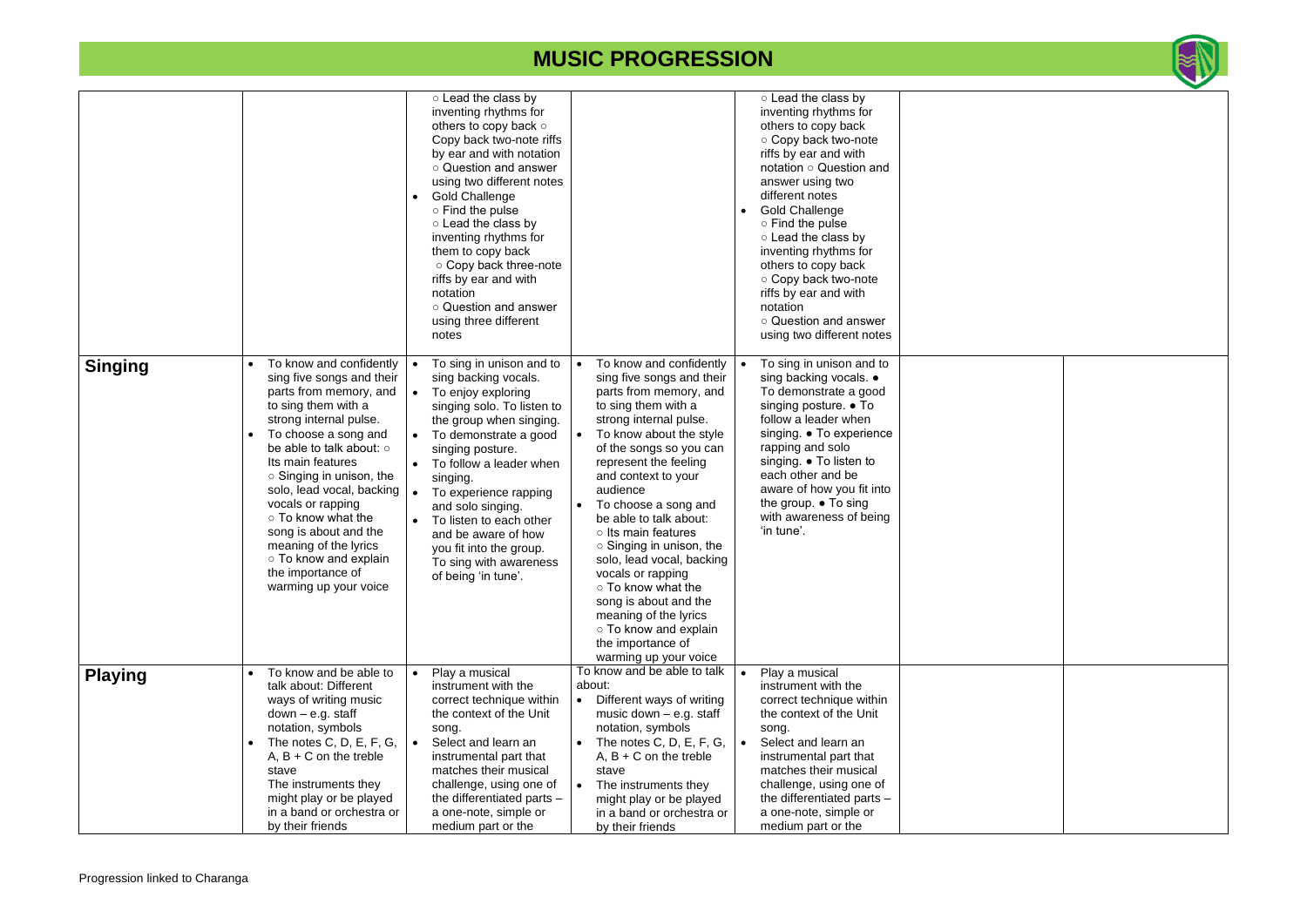

|               |                                                                                                                                                                                                                                                                                                                                                                                                                                                                                                                                                                                                                                                                                                 | melody of the song from<br>melody of the song from<br>memory or using<br>memory or using<br>notation.<br>notation.<br>To rehearse and<br>To rehearse and<br>$\bullet$<br>perform their part within<br>perform their part within<br>the context of the Unit<br>the context of the Unit<br>song.<br>song.<br>To listen to and follow<br>To listen to and follow<br>$\bullet$<br>musical instructions<br>musical instructions<br>from a leader.<br>from a leader.<br>To lead a rehearsal<br>To lead a rehearsal<br>session.<br>session.                                                                                                                                                                                                                                                                                                                                                                                                                                                                                                                                                                                                                                                                                                                                                                                                                                                                                                                                                                                                                                                                                                                                                                                                                                                                                                                                                                                                                                                                                                                                                                                                                                                                                                                                                                                                                                                                                                                                                                                                                                                                                                                                                            |  |
|---------------|-------------------------------------------------------------------------------------------------------------------------------------------------------------------------------------------------------------------------------------------------------------------------------------------------------------------------------------------------------------------------------------------------------------------------------------------------------------------------------------------------------------------------------------------------------------------------------------------------------------------------------------------------------------------------------------------------|-------------------------------------------------------------------------------------------------------------------------------------------------------------------------------------------------------------------------------------------------------------------------------------------------------------------------------------------------------------------------------------------------------------------------------------------------------------------------------------------------------------------------------------------------------------------------------------------------------------------------------------------------------------------------------------------------------------------------------------------------------------------------------------------------------------------------------------------------------------------------------------------------------------------------------------------------------------------------------------------------------------------------------------------------------------------------------------------------------------------------------------------------------------------------------------------------------------------------------------------------------------------------------------------------------------------------------------------------------------------------------------------------------------------------------------------------------------------------------------------------------------------------------------------------------------------------------------------------------------------------------------------------------------------------------------------------------------------------------------------------------------------------------------------------------------------------------------------------------------------------------------------------------------------------------------------------------------------------------------------------------------------------------------------------------------------------------------------------------------------------------------------------------------------------------------------------------------------------------------------------------------------------------------------------------------------------------------------------------------------------------------------------------------------------------------------------------------------------------------------------------------------------------------------------------------------------------------------------------------------------------------------------------------------------------------------------|--|
| Improvisation | To know and be able to<br>$\bullet$<br>talk about improvisation:<br>Improvisation is making<br>$\bullet$<br>up your own tunes on<br>the spot<br>When someone<br>improvises, they make<br>up their own tune that<br>has never been heard<br>before. It is not written<br>down and belongs to<br>them.<br>To know that using one<br>or two notes confidently<br>is better than using five<br>To know that if you<br>$\bullet$<br>improvise using the<br>notes you are given, you<br>cannot make a mistake<br>To know that you can<br>$\bullet$<br>use some of the riffs you<br>have heard in the<br>Challenges in your<br>improvisations<br>To know three well-<br>known improvising<br>musicians | Play and Copy Back<br>To know and be able to<br>Improvise using<br>$\bullet$<br>$\circ$ Bronze – Copy back<br>talk about improvisation:<br>instruments in the<br>using instruments. Use<br>context of a song to be<br>Improvisation is making<br>performed. Use the<br>one note.<br>up your own tunes on<br>$\circ$ Silver – Copy back<br>improvisation tracks<br>the spot<br>provided and improvise<br>using instruments. Use<br>When someone<br>$\bullet$<br>using the Bronze, Silver<br>the two notes.<br>improvises, they make<br>$\circ$ Gold – Copy back<br>or Gold Challenges.<br>up their own tune that<br>1. Play and Copy Back<br>using instruments. Use<br>has never been heard<br>the three notes.<br>$\circ$ Bronze – Copy back<br>before. It is not written<br>using instruments. Use<br>Play and Improvise<br>down and belongs to<br>$\bullet$<br>one note.<br>○ Bronze – Question<br>them.<br>$\circ$ Silver – Copy back<br>and Answer using<br>To know that using one,<br>using instruments. Use<br>instruments. Use one<br>two or three notes<br>the two notes.<br>note in your answer.<br>confidently is better than<br>$\circ$ Gold – Copy back<br>$\circ$ Silver – Question and<br>using five<br>using instruments. Use<br>Answer using<br>To know that if you<br>the three notes.<br>instruments. Use two<br>improvise using the<br>2. Play and Improvise<br>notes in your answer.<br>notes you are given, you<br>You will be using up to<br>Always start on a G.<br>cannot make a mistake<br>○ Gold – Question and<br>three notes:<br>To know that you can<br>$\bullet$<br>$\circ$ Bronze – Question<br>Answer using<br>use some of the riffs and<br>and Answer using<br>instruments. Use three<br>licks you have learnt in<br>instruments. Use one<br>notes in your answer.<br>the Challenges in your<br>note in your answer.<br>Always start on a G.<br>improvisations<br>$\circ$ Silver – Question and<br>Improvisation!<br>To know three well-<br>Answer using<br>$\circ$ Bronze – Improvise<br>known improvising<br>instruments. Use two<br>using one note.<br>musicians<br>notes in your answer.<br>$\circ$ Silver – Improvise<br>Always start on a G.<br>using two notes.<br>○ Gold - Question and<br>$\circ$ Gold – Improvise<br>Answer using<br>using three notes.<br>instruments. Use three<br>Classroom Jazz 2-<br>notes in your answer.<br>Improvise with a feeling<br>Always start on a G.<br>for the style of Bossa<br>3. Improvisation! You<br>Nova and Swing using<br>will be using up to three<br>the notes $D, E, G, A + B$<br>notes. The notes will be<br>(pentatonic scale/a five-<br>provided on-screen and<br>note pattern)<br>in the lesson plan: |  |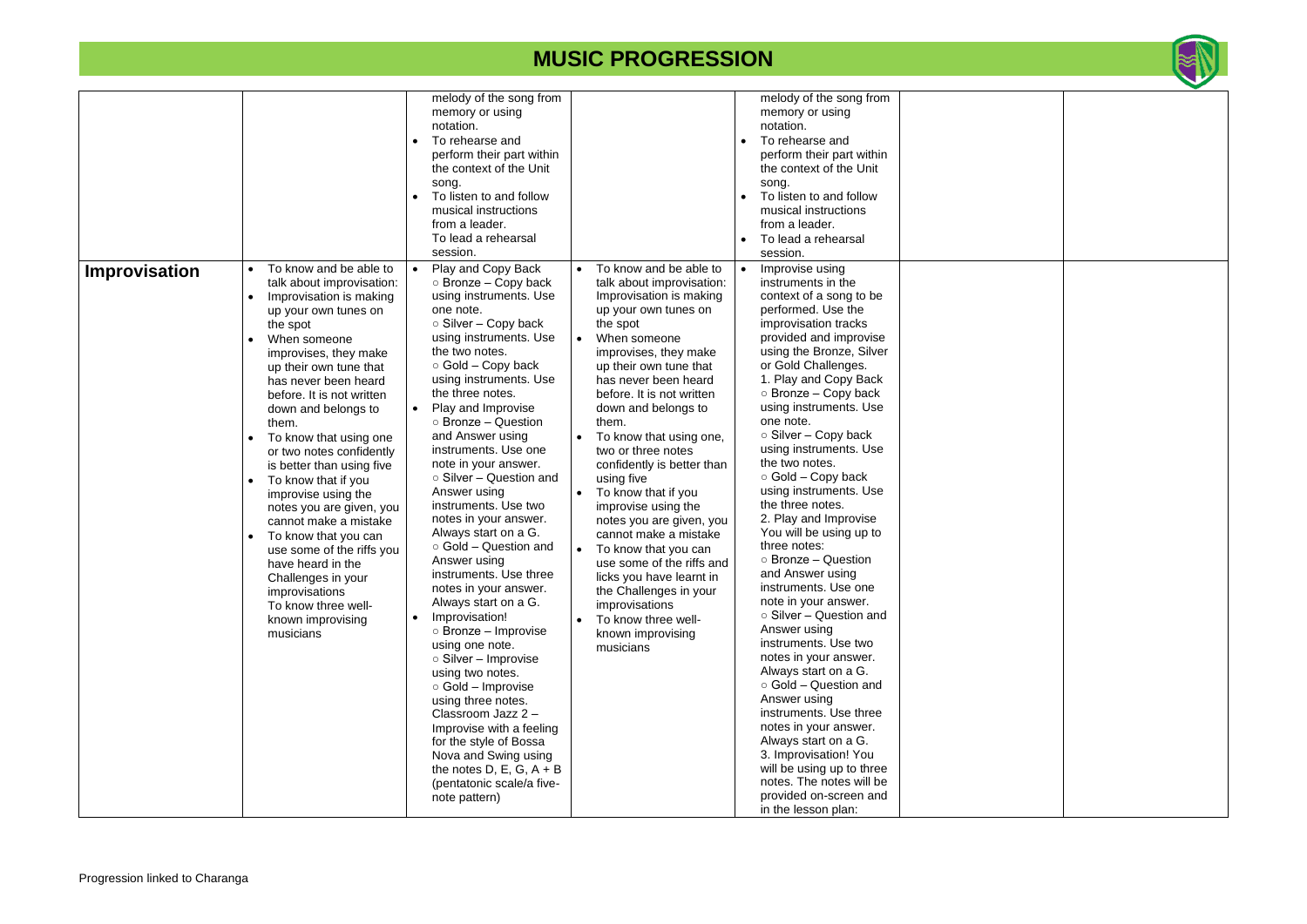

|                    |                                                                                                                                                                                                                                                                                                                                                                                                                                                                          |                                                                                                                                                                                                                                                                                                                                                                                                                                                                                                                                                                                                                                                                                                                                                                                                                                                                                                                                                                                                                          | $\circ$ Bronze – Improvise<br>using one note.<br>$\circ$ Silver – Improvise<br>using two notes.<br>$\circ$ Gold – Improvise<br>using three notes.<br>Classroom Jazz 2-<br>$\bullet$<br>Improvise with a feeling                                                                                                                                                                                                                                                                                                                                                                             |
|--------------------|--------------------------------------------------------------------------------------------------------------------------------------------------------------------------------------------------------------------------------------------------------------------------------------------------------------------------------------------------------------------------------------------------------------------------------------------------------------------------|--------------------------------------------------------------------------------------------------------------------------------------------------------------------------------------------------------------------------------------------------------------------------------------------------------------------------------------------------------------------------------------------------------------------------------------------------------------------------------------------------------------------------------------------------------------------------------------------------------------------------------------------------------------------------------------------------------------------------------------------------------------------------------------------------------------------------------------------------------------------------------------------------------------------------------------------------------------------------------------------------------------------------|---------------------------------------------------------------------------------------------------------------------------------------------------------------------------------------------------------------------------------------------------------------------------------------------------------------------------------------------------------------------------------------------------------------------------------------------------------------------------------------------------------------------------------------------------------------------------------------------|
|                    |                                                                                                                                                                                                                                                                                                                                                                                                                                                                          |                                                                                                                                                                                                                                                                                                                                                                                                                                                                                                                                                                                                                                                                                                                                                                                                                                                                                                                                                                                                                          | for the style of Bossa<br>Nova and Swing using<br>the notes $D, E, G, A + B$<br>(pentatonic scale/a five-<br>note pattern)                                                                                                                                                                                                                                                                                                                                                                                                                                                                  |
| <b>Composition</b> | To know and be able to talk<br>about:<br>A composition: music<br>$\bullet$<br>that is created by you<br>and kept in some way.<br>It's like writing a story. It<br>can be played or<br>performed again to your<br>friends.<br>A composition has<br>pulse, rhythm and pitch<br>that work together and<br>are shaped by tempo,<br>dynamics, texture and<br>structure<br>Notation: recognise the<br>connection between<br>sound and symbol                                   | To know and be able to talk<br>Create simple melodies<br>using up to five different<br>about:<br>notes and simple<br>A composition: music<br>$\bullet$<br>rhythms that work<br>that is created by you<br>musically with the style<br>and kept in some way.<br>of the Unit song.<br>It's like writing a story. It<br>can be played or<br>Explain the keynote or<br>$\bullet$<br>performed again to your<br>home note and the<br>friends.<br>structure of the melody.<br>A composition has<br>Listen to and reflect<br>$\bullet$<br>pulse, rhythm and pitch<br>upon the developing<br>that work together and<br>composition and make<br>are shaped by tempo,<br>musical decisions about<br>dynamics, texture and<br>how the melody<br>structure<br>connects with the song.<br>Record the composition<br>Notation: recognise the<br>$\bullet$<br>connection between<br>in any way appropriate<br>that recognises the<br>sound and symbol<br>connection between<br>sound and symbol (e.g.<br>graphic/pictorial<br>notation). | Create simple melodies<br>$\bullet$<br>using up to five different<br>notes and simple<br>rhythms that work<br>musically with the style<br>of the Unit song.<br>Explain the keynote or<br>$\bullet$<br>home note and the<br>structure of the melody.<br>Listen to and reflect<br>$\bullet$<br>upon the developing<br>composition and make<br>musical decisions about<br>how the melody<br>connects with the song.<br>Record the composition<br>$\bullet$<br>in any way appropriate<br>that recognises the<br>connection between<br>sound and symbol (e.g.<br>graphic/pictorial<br>notation). |
| <b>Performance</b> | To know and be able to talk<br>about:<br>Performing is sharing<br>$\bullet$<br>music with other people,<br>an audience<br>A performance doesn't<br>$\bullet$<br>have to be a drama! It<br>can be to one person or<br>to each other<br>Everything that will be<br>performed must be<br>planned and learned<br>You must sing or rap the<br>$\bullet$<br>words clearly and play<br>with confidence<br>A performance can be a<br>special occasion and<br>involve an audience | To know and be able to talk<br>To choose what to<br>about:<br>perform and create a<br>Performing is sharing<br>programme.<br>$\bullet$<br>music with an audience<br>To communicate the<br>with belief<br>meaning of the words<br>A performance doesn't<br>and clearly articulate<br>$\bullet$<br>them.<br>have to be a drama! It<br>can be to one person or<br>To talk about the venue<br>to each other<br>and how to use it to best<br>effect.<br>Everything that will be<br>To record the<br>performed must be<br>performance and<br>planned and learned<br>compare it to a previous<br>You must sing or rap the<br>performance. To discuss<br>words clearly and play<br>and talk musically about<br>with confidence<br>it – "What went well?"<br>A performance can be a<br>and "It would have been<br>special occasion and<br>even better if?"<br>involve an audience                                                                                                                                                 | To choose what to<br>perform and create a<br>programme.<br>To communicate the<br>$\bullet$<br>meaning of the words<br>and clearly articulate<br>them.<br>To talk about the venue<br>$\bullet$<br>and how to use it to best<br>effect.<br>To record the<br>$\bullet$<br>performance and<br>compare it to a previous<br>performance.<br>To discuss and talk<br>musically about it $-$<br>"What went well?" and                                                                                                                                                                                |